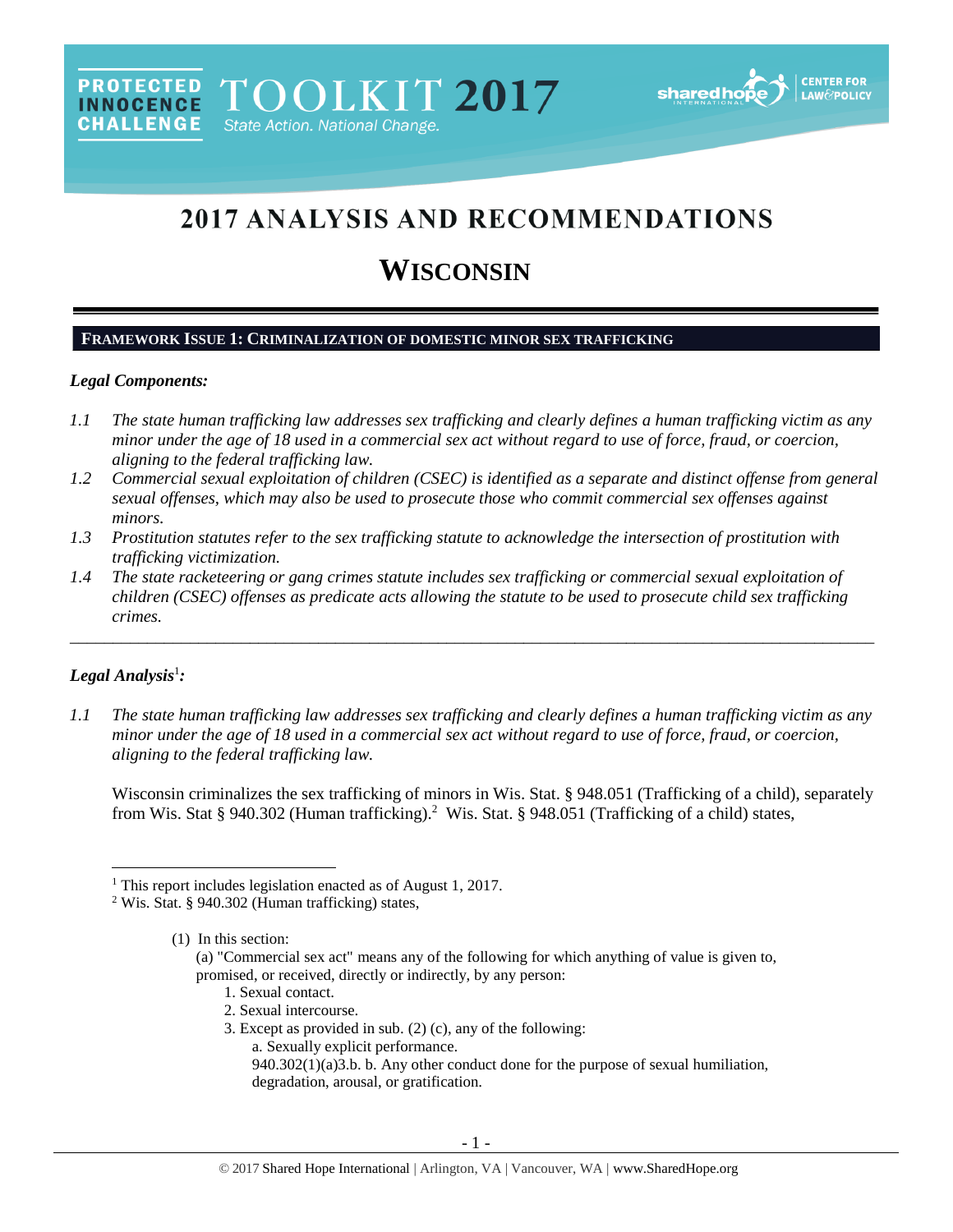<span id="page-1-0"></span>(1) Whoever knowingly recruits, entices, provides, obtains, harbors, transports, patronizes, or solicits or knowingly attempts to recruit, entice, provide, obtain, harbor, transport, patronize, or solicit any child<sup>3</sup> for the purpose of commercial sex acts, as defined in s.  $940.302(1)(a)^4$  is guilty of a Class C felony. (2) Whoever benefits in any manner from a violation of sub. (1) is guilty of a Class C felony if the person knows that the benefits come from an act described in sub. (1).

(3) Any person who incurs an injury or death as a result of a violation of sub. (1) or (2) may bring a civil action against the person who committed the violation. In addition to actual damages, the court may award punitive damages to the injured party, not to exceed treble the amount of actual damages incurred, and reasonable attorney fees.

Pursuant to Wis. Stat. § 939.50(3)(c) (Classification of felonies), a Class C felony is punishable by imprisonment up to 40 years, a fine not to exceed \$100,000, or both.

*1.2 Commercial sexual exploitation of children (CSEC) is identified as a separate and distinct offense from general sexual offenses, which may also be used to prosecute those who commit commercial sex offenses against minors.*

In addition to Wis. Stat. § 948.051 (Trafficking of a child), the following laws criminalize CSEC in Wisconsin:

1. Wis. Stat. § 948.08 (Soliciting a child for prostitution) states, "Whoever intentionally solicits or causes any child to engage in an act of prostitution<sup>5</sup> or establishes any child in a place of prostitution is guilty of a Class

(c) "Services" means activities performed by one individual at the request, under the supervision, or for the benefit of another person.

(d) "Trafficking" means recruiting, enticing, harboring, transporting, providing, or obtaining, or attempting to recruit, entice, harbor, transport, provide, or obtain, an individual without consent of the individual.

- (2) (a) Except as provided in s. 948.051 [Trafficking of a child], whoever knowingly engages
	- in trafficking is guilty of a Class D felony if all of the following apply:
		- 1. One of the following applies:

. . . .

 $\overline{\phantom{a}}$ 

- a. The trafficking is for the purposes of labor or services.
- b. The trafficking is for the purposes of a commercial sex act.

(b) Whoever benefits in any manner from a violation of par. (a) is guilty of a Class D felony if the person knows that the benefits come from an act described in par. (a).

 $3$  Wis. Stat. § 948.01(1) (Definitions) defines a "child" as "a person who has not attained the age of 18 years, except that for purposes of prosecuting a person who is alleged to have violated a state or federal criminal law, 'child' does not include a person who has attained the age of 17 years," "unless the context of a specific section manifestly requires a different construction."

<sup>4</sup> Wis. Stat. § 940.302(1)(a) defines "commercial sex act" as a sexual act, sexual intercourse, sexually explicit performance, or "[a]ny other conduct done for the purpose of sexual humiliation, degradation, arousal, or gratification . . . for which anything of value is given to, promised, or received, directly or indirectly, by any person."

 $\frac{1}{5}$  Although it does not specifically define "act of prostitution," Wis. Stat. § 944.30 (Prostitution) states,

(1m) Any person who intentionally does any of the following is guilty of a Class A misdemeanor:

- (1) Has or offers to have or requests to have nonmarital sexual intercourse for anything of value.
- (2) Commits or offers to commit or requests to commit an act of sexual gratification, in public or in

private, involving the sex organ of one person and the mouth or anus of another for anything of value.

(3) Is an inmate of a place of prostitution.

<sup>(</sup>b) "Debt bondage" means the condition of a debtor arising from the debtor's pledge of services as a security for debt if the reasonable value of those services is not applied toward repaying the debt or if the length and nature of the services are not defined.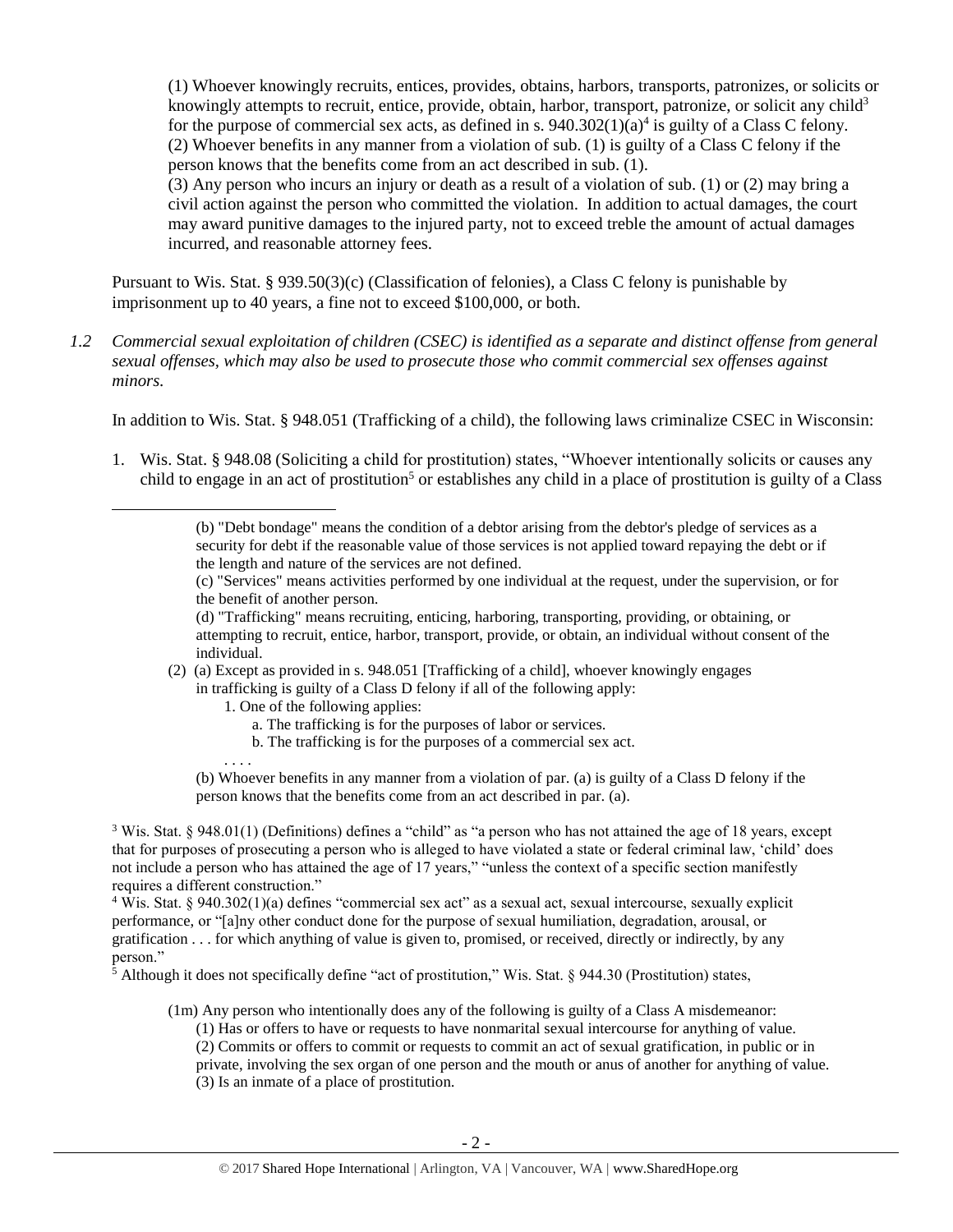D felony." A Class D felony is punishable by imprisonment up to 25 years, a fine not to exceed \$100,000, or both. Wis. Stat. § 939.50(3)(d).

2. Wis. Stat. § 948.05 (Sexual exploitation of a child) states in part,

(1) Whoever does any of the following with knowledge of the character and content of the sexually explicit conduct involving the child may be penalized under sub. (2p):

(a) Employs, uses, persuades, induces, entices, or coerces any child to engage in sexually explicit conduct for the purpose of recording or displaying in any way the conduct.

(b) Records or displays in any way a child engaged in sexually explicit conduct.

(1m) Whoever produces, performs in, profits from, promotes, imports into the state, reproduces, advertises, sells, distributes, or possesses with intent to sell or distribute, any recording of a child engaging in sexually explicit conduct may be penalized under sub. (2p) if the person knows the character and content of the sexually explicit conduct involving the child and if the person knows or reasonably should know that the child engaging in the sexually explicit conduct has not attained the age of 18 years.

. . . .

A conviction is punishable as a Class C felony by imprisonment up to 40 years, a fine not to exceed \$100,000, or both. Wis. Stat. §§ 948.05(2p)(a), 939.50(3)(c). However, if the offender is under 18, it is a Class F felony punishable by imprisonment up to  $12 \frac{1}{2}$  years, a fine not to exceed \$25,000, or both. Wis. Stat. §§ 948.05(2p)(b), 939.50(3)(f).<sup>6</sup> Also, if the offender is 18 or older, "the court shall impose a bifurcated sentence" with a prison portion of no less than 5 years. However, if "the court finds that the best interests of the community will be served and the public will not be harmed," and "the person is no more than 48 months older than the child who is the victim of violation" a lesser sentence may be imposed. Wis. Stat. § 939.617(1), (2).

3. Wis. Stat. § 948.07 (Child enticement) states,

Whoever, with intent to commit any of the following acts, causes or attempts to cause any child who has not attained the age of 18 years to go into any vehicle, building, room or secluded place is guilty of a Class D felony:

(1) Having sexual contact or sexual intercourse with the child in violation of s. 948.02 [Sexual assault of a child], 948.085 [Sexual assault of a child placed in substitute care], or 948.095 [Sexual assault of a child by a school staff person or a person who works or volunteers with children]. (2) Causing the child to engage in prostitution.

(3) Exposing a sex organ to the child or causing the child to expose a sex organ in violation of s. 948.10.

(4) Recording the child engaging in sexually explicit conduct.

. . . .

l

A Class D felony is punishable by imprisonment up to 25 years, a fine not to exceed \$100,000, or both. Wis. Stat. § 939.50(3)(d).

<sup>(4)</sup> Masturbates a person or offers to masturbate a person or requests to be masturbated by a person for anything of value.

<sup>(5)</sup> Commits or offers to commit or requests to commit an act of sexual contact for anything of value.

<sup>&</sup>lt;sup>6</sup> Under Wis. Stat. § 948.05(3), "It is an affirmative defense to prosecution for violation of sub. (1) (a) or (b) or (2) if the defendant had reasonable cause to believe that the child had attained the age of 18 years. A defendant who raises this affirmative defense has the burden of proving this defense by a preponderance of the evidence."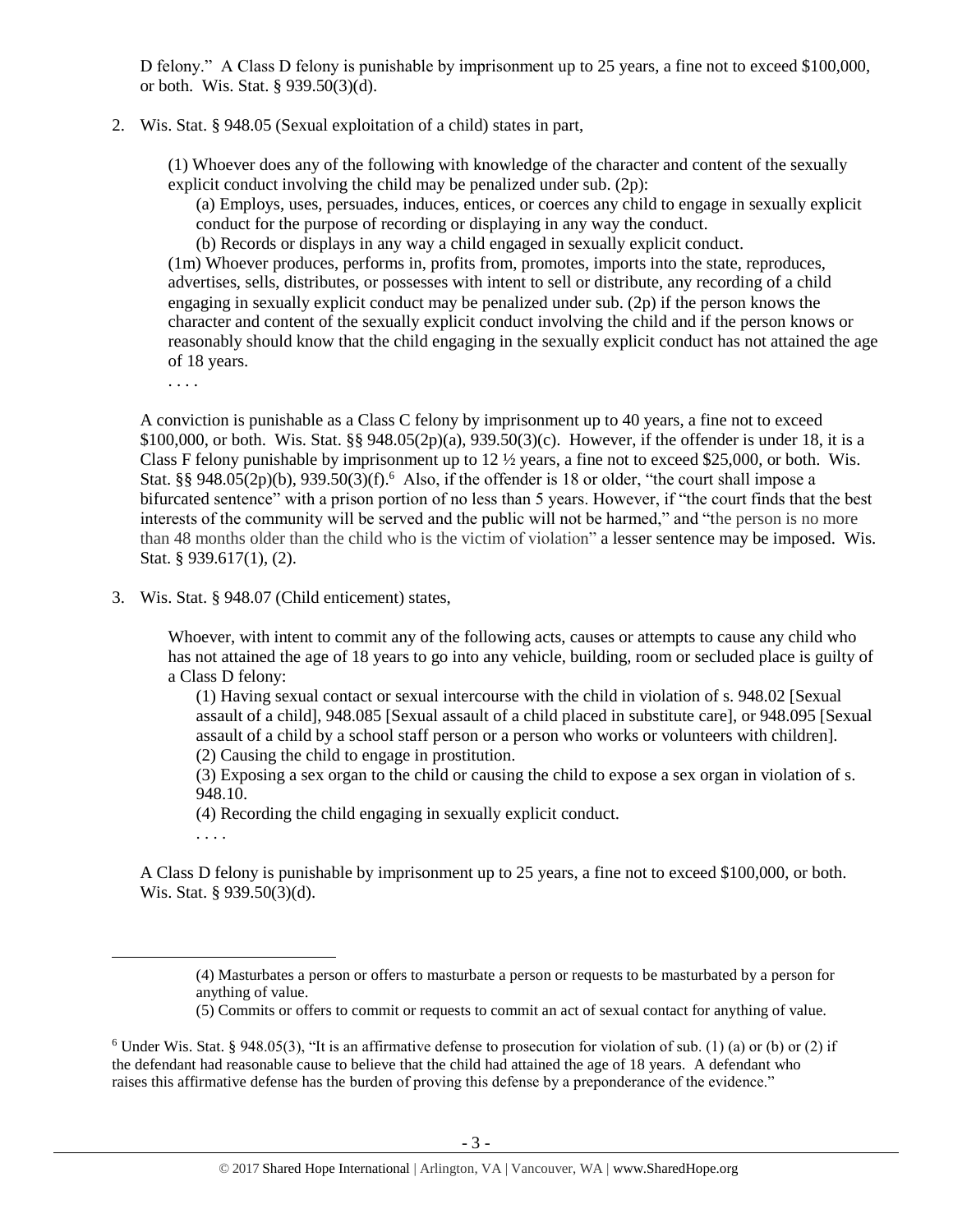Certain sexual offense laws may apply in CSEC cases although they do not specifically refer to commercial sex acts.

1. Wis. Stat. § 948.02 (Sexual assault of a child) consists of two degrees of sexual assault. Wis. Stat. § 948.02(1) establishes the offense of first degree sexual assault as including the following:

. . . .

(b) Whoever has sexual intercourse with a person who has not attained the age of 12 years is guilty of a Class B felony.

(c) Whoever has sexual intercourse with a person who has not attained the age of 16 years by use or threat of force or violence is guilty of a Class B felony.

(d) Whoever has sexual contact with a person who has not attained the age of 16 years by use or threat of force or violence is guilty of a Class B felony if the actor is at least 18 years of age when the sexual contact occurs.

(e) Whoever has sexual contact with a person who has not attained the age of 13 years is guilty of a Class B felony.

If the victim is less than 12 years of age, a conviction under this statute is punishable as a Class B felony by imprisonment up to 60 years. A court "shall impose a bifurcated sentence under s. 973.01," and "[t]he term of confinement in prison portion of the bifurcated sentence shall be at least 25 years." Wis. Stat. §§ 939.616(1r), 939.50(3)(b), 948.02(1)(b), (c).

Second degree sexual assault is prohibited under Wis. Stat. § 948.02(2), which states, "Whoever has sexual contact or sexual intercourse with a person who has not attained the age of 16 years" is guilty of a Class C felony punishable by imprisonment up to 40 years, a fine not to exceed \$100,000, or both. Wis. Stat. §§ 948.02(2), 939.50(3)(c).

- 2. Wis. Stat. § 948.09 (Sexual intercourse with a child age 16 or older) states, "Whoever has sexual intercourse with a child who is not the defendants spouse and who has attained the age of 16 years is guilty of a Class A misdemeanor." A Class A misdemeanor is punishable by imprisonment up to 9 months, a fine not to exceed \$10,000, or both. Wis. Stat. § 939.51(3)(a).
- *1.3 Prostitution statutes refer to the sex trafficking statute to acknowledge the intersection of prostitution with trafficking victimization.*

Wis. Stat. § 944.30 (Prostitution) does not specifically refer to the human trafficking law to acknowledge the intersection of prostitution with trafficking victimization; however, Wis. Stat. § 939.46(1m) (Coercion) indirectly acknowledges the intersection of prostitution and trafficking victimization by providing a defense for human trafficking victims that would apply to prostitution charges, among others related to the trafficking victimization. It states, "A victim of a violation of s. 940.302 (2) [Human trafficking] or 948.051 [Trafficking of a child] has an affirmative defense for any offense committed as a direct result of the violation of s. 940.302 (2) or 948.051 without regard to whether anyone was prosecuted or convicted for the violation of s. 940.302 (2) or 948.051."

*1.4 The state racketeering or gang crimes statute includes sex trafficking or commercial sexual exploitation of children (CSEC) offenses as predicate acts allowing the statute to be used to prosecute child sex trafficking crimes.* 

Wisconsin Organized Crime Control Act, Wis. Stat. § 946.83 provides,

(1) No person who has received any proceeds with knowledge that they were derived, directly or indirectly, from a pattern of racketeering activity may use or invest, whether directly or indirectly, any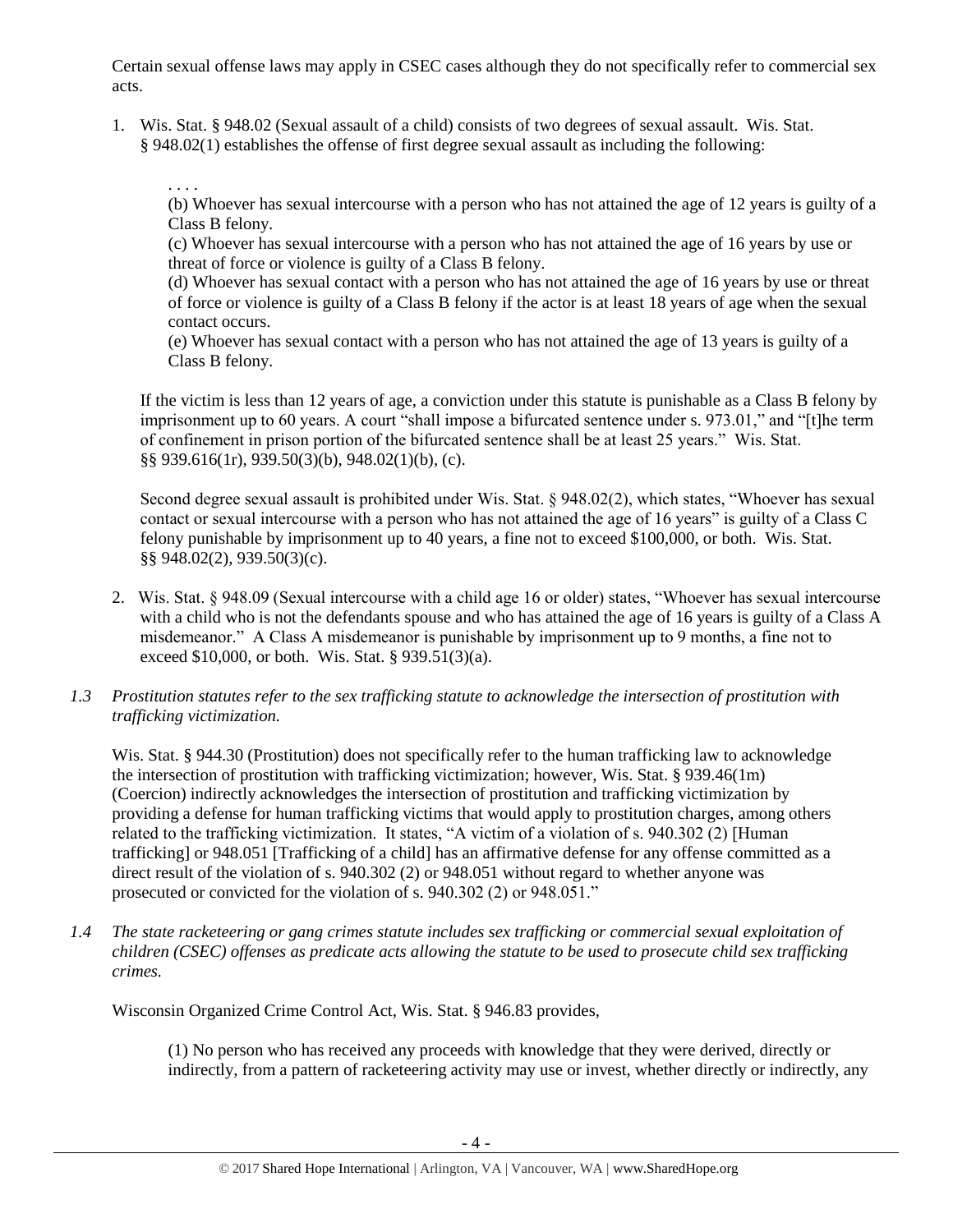part of the proceeds or the proceeds derived from the investment or use thereof in the acquisition of any title to, or any right, interest, or equity in, real property or in the establishment or operation of any enterprise.

(2) No person, through a pattern of racketeering activity, may acquire or maintain, directly or indirectly, any interest in or control of any enterprise or real property.

(3) No person employed by, or associated with, any enterprise may conduct or participate, directly or indirectly, in the enterprise through a pattern of racketeering activity.

Wis. Stat. § 946.82(3) defines a "pattern of racketeering activity" as

engaging in at least 3 incidents of racketeering activity that have the same or similar intents, results, accomplices, victims or methods of commission or otherwise are interrelated by distinguishing characteristics, provided at least one of the incidents occurred after April 27, 1982 and that the last of the incidents occurred within 7 years after the first incident of racketeering activity. Acts occurring at the same time and place which may form the basis for crimes punishable under more than one statutory provision may count for only one incident of racketeering activity.

"Racketeering activity" is defined in Wis. Stat. § 946.82(4) as including "the attempt, conspiracy to commit, or commission of, any of the felonies specified in," among other things, Wis. Stat. § 948.05 (Sexual exploitation of a child), § 948.051 (Trafficking of a child), § 948.08 (Soliciting a child for prostitution), or § 948.12 (Possession of child pornography). Based on this definition of racketeering, acts of commercial sexual exploitation constitute predicate crimes under the racketeering law, making it available for combatting criminal enterprises that engage in domestic minor sex trafficking.

Conviction under this section is punishable as a Class E felony by imprisonment up to 15 years, a fine not to exceed \$50,000, or both. Wis. Stat. §§ 946.84(1), 939.50(3)(e). Instead of the fine listed in Wis. Stat. §  $939.50(3)(e)$ , "any person convicted of engaging in conduct in violation of s. 946.83, through which he or she derived pecuniary value,<sup>7</sup> or by which he or she caused personal injury or property damage or other loss, may be fined not to exceed 2 times the gross value gained or 2 times the gross loss caused, whichever is the greater, plus court costs and the costs of investigation and prosecution, reasonably incurred." Wis. Stat. § 946.84(2). However, subsection (2) also states, "In calculating the amount of fine based on personal injury, any measurement of pain and suffering shall be excluded." Wis. Stat. § 946.84(2).

Similarly, Wis. Stat. § 946.85(1) penalizes "[a]ny person who engages in a continuing criminal enterprise." Engaging in a continuing criminal enterprise is defined in Wis. Stat. § 946.85(2) as

engage[ing] in a prohibited activity under [Wis. Stat. § 946.83 (Prohibited activities) of the Wisconsin Organized Crime Control Act] and;

(a) The activity is undertaken by the person in concert with 5 or more other persons, each of whom acted with intent to commit a crime and with respect to whom the person occupies a supervisory position; and

(b) The person obtains gross income or resources in excess of \$25,000 from the activity.

Engaging in a continuing criminal enterprise is a Class E felony punishable by imprisonment up to 15 years, a fine not to exceed \$50,000, or both. Wis. Stat. §§ 946.85(1), 939.50(3)(e).

A violation of Wis. Stat. § 946.83 [Prohibited Activities] or Wis. Stat. § 946.85[Continuing criminal enterprise] shall be grounds for mandatory criminal forfeiture "of all real or personal property used in the course of, or

 $\overline{\phantom{a}}$ <sup>7</sup> Wis. Stat. § 946.84(4)(a) defines "pecuniary value" as "Anything of value in the form of money, a negotiable instrument, or a commercial interest or anything else the primary significance of which is economic advantage; or (b) Any other property or service that has a value in excess of 100."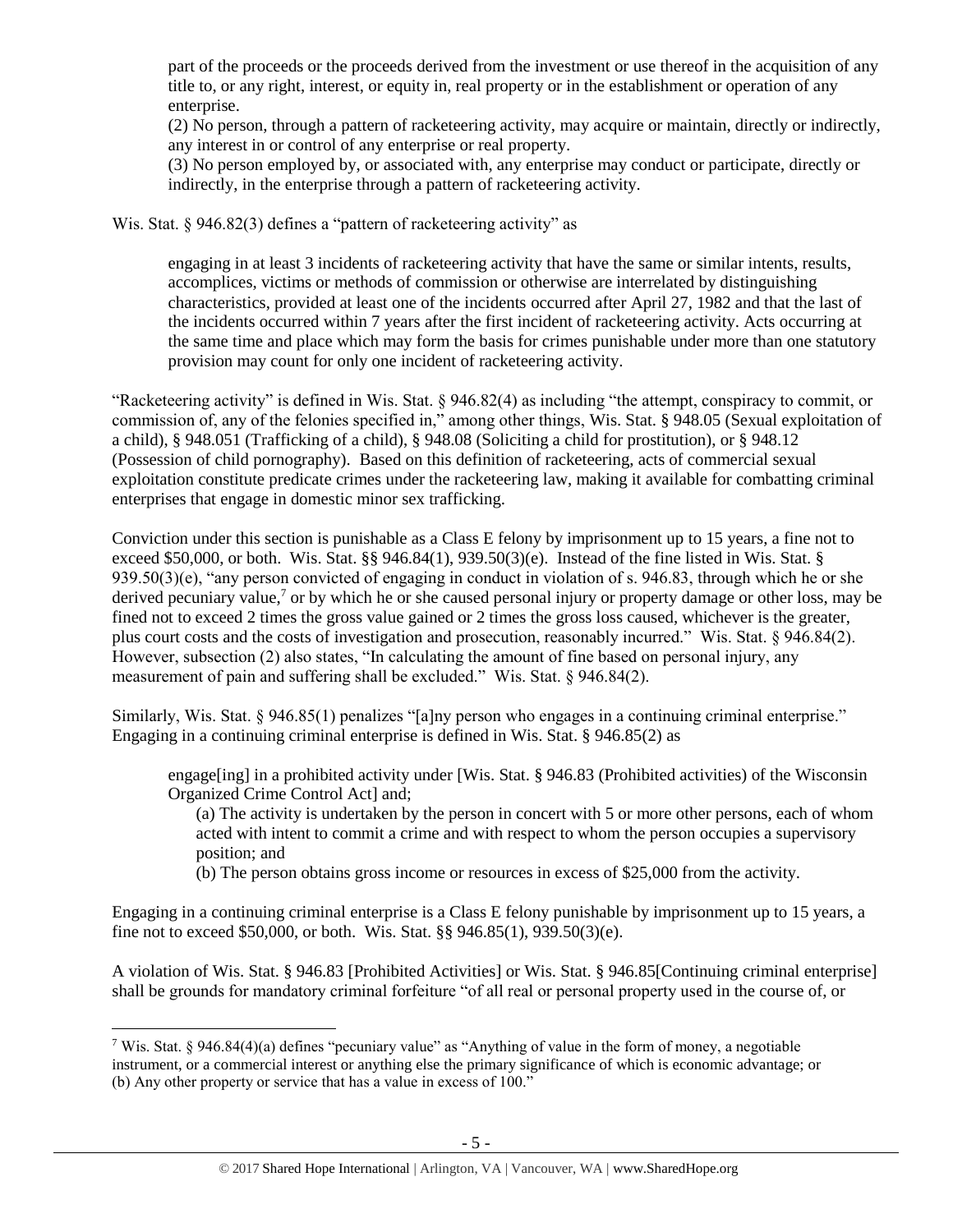intended for use in the course of, derived from or realized through conduct in violation of s. 946.83 or 946.85." Wis. Stat. § 946.86(1). "Any injured person has a right or claim to forfeited property or the proceeds derived therefrom superior to any right or claim the state has under this section in the same property or proceeds." Wis. Stat. § 946.86(4). In addition to criminal penalties and forfeiture, Wis. Stat. § 946.87(2)(a) (Civil remedies) provides for civil forfeiture to the state of "[a]ll property, real or personal, including money, used in the course of, intended for use in the course of, derived from, or realized through, conduct which has resulted in a conviction for violation of s. 946.83 or 946.85."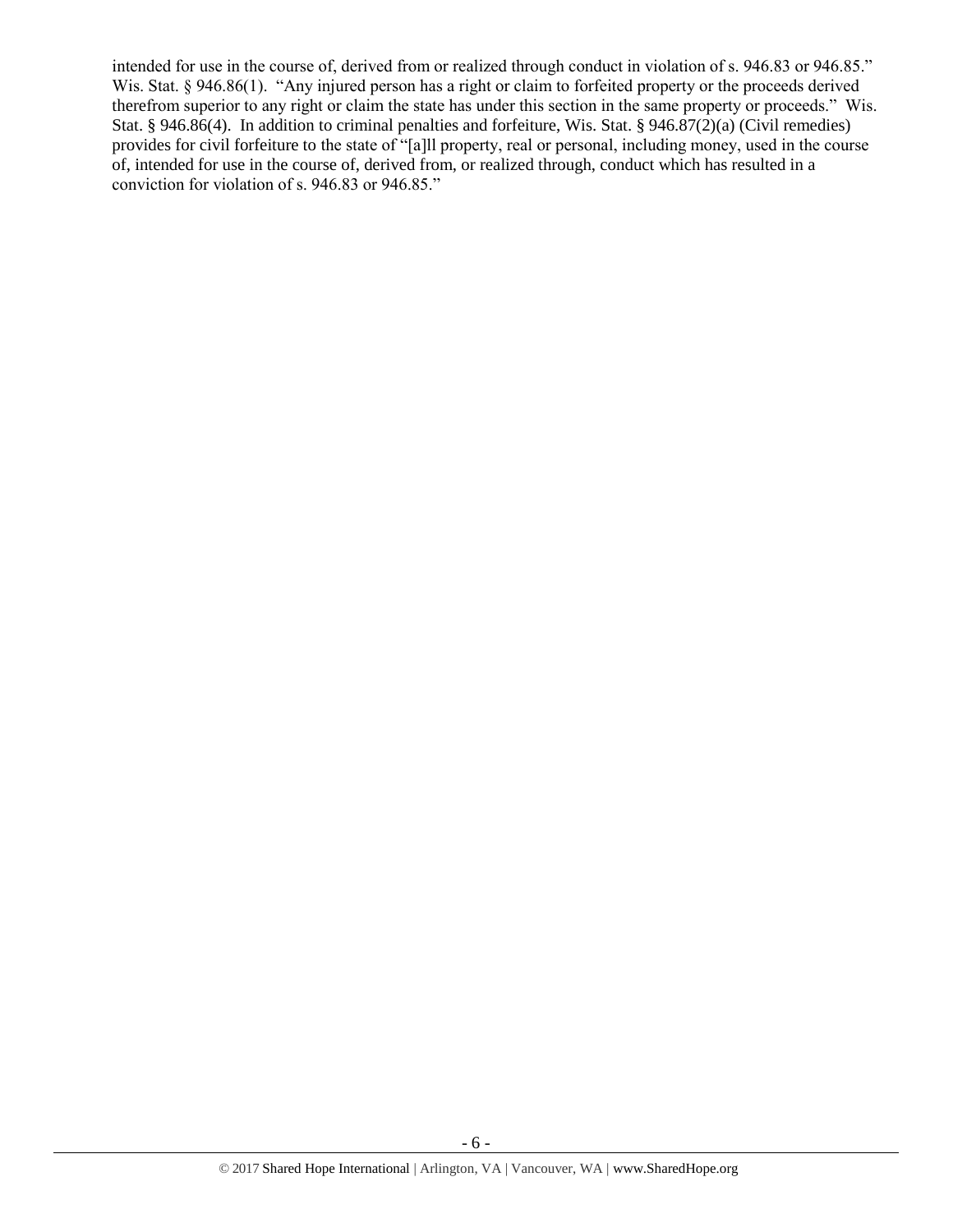#### **FRAMEWORK ISSUE 2: CRIMINAL PROVISIONS FOR DEMAND**

#### *Legal Components:*

- *2.1 The state sex trafficking law can be applied to buyers of commercial sex acts with a minor.*
- *2.2 Buyers of commercial sex acts with a minor can be prosecuted under commercial sexual exploitation of children (CSEC) laws.*
- *2.3 Solicitation laws differentiate buying sex acts with an adult and buying sex acts with a minor under 18.*
- *2.4 Penalties for buyers of commercial sex acts with minors are as high as federal penalties.*
- *2.5 Using the Internet or electronic communications to lure, entice, or purchase, or attempt to lure, entice, or purchase commercial sex acts with a minor is a separate crime or results in an enhanced penalty for buyers.*
- *2.6 No age mistake defense is permitted for a buyer of commercial sex acts with any minor under 18.*
- *2.7 Base penalties for buying sex acts with a minor under 18 are sufficiently high and not reduced for older minors.*
- *2.8 Financial penalties for buyers of commercial sex acts with minors are sufficiently high to make it difficult for buyers to hide the crime.*
- *2.9 Buying and possessing images of child sexual exploitation carries penalties as high as similar federal offenses.*

\_\_\_\_\_\_\_\_\_\_\_\_\_\_\_\_\_\_\_\_\_\_\_\_\_\_\_\_\_\_\_\_\_\_\_\_\_\_\_\_\_\_\_\_\_\_\_\_\_\_\_\_\_\_\_\_\_\_\_\_\_\_\_\_\_\_\_\_\_\_\_\_\_\_\_\_\_\_\_\_\_\_\_\_\_\_\_\_\_\_\_\_\_\_

*2.10 Convicted buyers of commercial sex acts with minors are required to register as sex offenders.* 

# *Legal Analysis:*

 $\overline{\phantom{a}}$ 

*2.1 The state sex trafficking law can be applied to buyers of commercial sex acts with a minor.*

Wisconsin's core human trafficking law applies to buyers who purchase sex with minors through the words "patronize," "solicit," and, following federal precedent, through the word "obtain."<sup>8</sup> Wis. Stat. § 948.051 (Trafficking of a child) states, "Whoever knowingly recruits, entices, provides, obtains, harbors, transports, patronizes, or solicits, or knowingly attempts to recruit, entice, provide, obtain, harbor, transport, patronize, or solicit any child for the purpose commercial sex acts, as defined in § 940.302 (1)(a) [Commercial sex act], is guilty of a Class C felony."

<sup>8</sup> *See United States v. Jungers*, 702 F.3d 1066 (8th Cir. 2013). In this case, the Eighth Circuit held that the federal sex trafficking law, 18 U.S.C. § 1591 (Sex trafficking of children or by force, fraud, or coercion) applies to buyers of sex with minors. Reversing a District of South Dakota ruling that Congress did not intend the string of verbs constituting criminal conduct under 18 U.S.C. § 1591(a)(1) ("recruits, entices, harbors, transports, provides, obtains, or maintains") to reach the conduct of buyers (United States v. Jungers, 834 F. Supp. 2d 930, 931 (D.S.D. 2011)), the Eighth Circuit concluded that 18 U.S.C. § 1591 does not contain "a latent exemption for purchasers" because buyers can "engage in at least some of the prohibited conduct." Jungers, 702 F. 3d 1066, 1072. Congress codified Jungers clarifying that the federal sex trafficking law is intended to apply to buyers in the Justice for Victims of Trafficking Act (JVTA) of 2015 Pub. L. No. 114-22, 129 Stat 227), enacted on May 29, 2015. The JVTA adds the terms "patronize" and "solicit" to the list of prohibited conduct and expressly states, "section 108 of this title amends section 1591 of title 18, United States Code, to add the words 'solicits or patronizes' to the sex trafficking statute making absolutely clear for judges, juries, prosecutors, and law enforcement officials that criminals who purchase sexual acts from human trafficking victims may be arrested, prosecuted, and convicted as sex trafficking offenders when this is merited by the facts of a particular case." Id. at Sec. 109. The Eighth Circuit decision in *United States v. Jungers* and the federal sex trafficking law as amended by the Justice for Victims of Trafficking Act establish persuasive authority when state courts interpret the string of verbs constituting prohibited conduct in state sex trafficking laws (in particular the term "obtains") to the extent such interpretation does not conflict with state case law.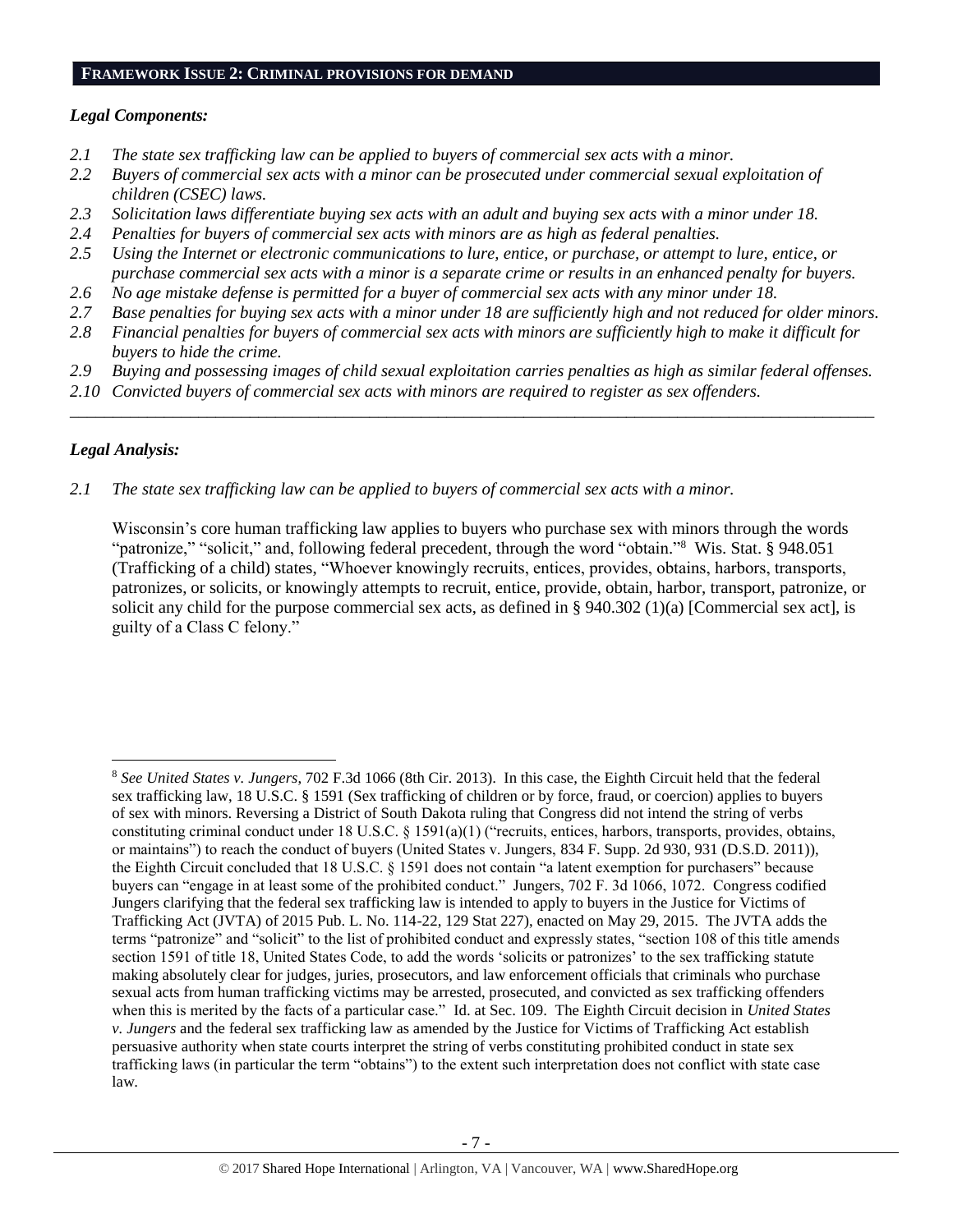*2.2 Buyers of commercial sex acts with a minor can be prosecuted under commercial sexual exploitation of children (CSEC) laws.*

Wis. Stat. § 948.08 (Soliciting a child for prostitution) penalizes "[w]hoever intentionally solicits or causes<sup>9</sup> any child to engage in an act of prostitution . . . ." The interpretation of this statute as it applies to buyers has been impacted by amendments made by 2007 Wis. Act 80 § 17 and the case law interpreting the prior version of this statute and its "sister statute," Wis. Stat. § 944.32 (Soliciting prostitutes) suggest that the current version of Wis. Stat. § 948.08 would be applicable to buyers.<sup>10</sup> Wis. Stat. § 948.08 is a Class D felony punishable by imprisonment up to 25 years, a fine not to exceed \$100,000, or both. Wis. Stat. §§ 948.08, 939.50(3)(d).

Buyers could also face charges under Wis. Stat. § 948.07(1) (Child enticement).<sup>11</sup> Wis. Stat. § 948.07(1) applies to a buyer who "with intent to commit any of the following acts, causes or attempts to cause any child who has not attained the age of 18 years to go into any vehicle, building, room or secluded place" to "[h]av[e] sexual contact or sexual intercourse with the child in violation of s. 948.02 [Sexual assault of a child], 948.085 [Sexual assault of a child placed in substitute care]." It may also apply to buyers who "with intent to commit any of the following acts, causes or attempts to cause any child who has not attained the age of 18 years to go into any vehicle, building, room or secluded place" to "[c]aus[e] the child to engage in prostitution." Wis. Stat. § 948.07(2). A conviction under Wis. Stat. § 948.07 is punishable as a Class D felony by imprisonment up to 25 years, a fine not to exceed \$100,000, or both. Wis. Stat. §§ 948.07, 939.50(3)(d).

The following sex offenses, described in detail in Section 1.2 above, would also apply to some buyers of sex acts with a minor: Wis. Stat. § 948.02 (Sexual assault of a child) and § 948.09 (Sexual intercourse with a child age 16 or older).

 $\overline{\phantom{a}}$ 

<sup>9</sup> *See* State v. Payette, 756 N.W.2d 423, 433 (Wis. Ct. App. 2008) ("Although § 948.08 is colloquially referred to as prohibiting 'solicitation,' the statute also specifically, and alternatively, prohibits 'causing' a child to practice prostitution. As we have seen, "cause" is "a substantial factor" which need not be the first cause, nor the sole cause, of a child practicing prostitution.")

<sup>&</sup>lt;sup>10</sup> Prior to the enactment of Wis. Stat. § 948.08 in 1987, solicitation of prostitution involving a minor was punishable under Wis. Stat. § 944.32, which then stated, "Whoever intentionally solicits or causes any person to practice prostitution or establishes any person in a place of prostitution is guilty of a Class D felony. If the person is under the age of 18, the defendant is guilty of a Class C felony." 1987 Wis. Act 332 § 46. In applying this statute as written at the time, *State v. Huff*, 367 N.W.2d 226, 230 (Wis. Ct. App. 1985) held that application of Wis. Stat. § 944.32 was not restricted to a defendant who solicited a minor to practice prostitution with a third party and that financial gain need not have been the purpose of the solicitation. The court, however, did note its previous decision where it held that, given the statute's use of the word "practice," "sec. 944.32 proscribes inducing a person to engage in ongoing criminal conduct." *Id*. at 231 (citing State v. Johnson, 324 N.W. 2d 447, 451 (Wis. Ct. App. 1982). 1987 Wis. Act 332 created Wis. Stat. § 948.08 and made solicitation of a child to practice prostitution a separate crime. 1987 Wis. Act 332 § 55. The most recent amendment to that statute, 2007 Wis. Act 80 § 17, changed the language from causing a child to "practice prostitution" to causing a child to "engage in an act of prostitution." Interpreting the statute's language as it existed prior to the 2007 amendment, *State v. Payette*, 756 N.W.2d 423, 433 (Wis. Ct. App. 2008) explained that "'causes' is 'a 'substantial factor' which need not be the first cause, nor the sole cause, of a child practicing prostitution." The court found the defendant's conduct sufficient to meet that requirement. *Id*. The court also noted that "[t]he habitual nature of Payette's trading cocaine for sex with RS (over thirty times) satisfies the § 948.08 requisite that RS did 'practice prostitution' with Payette." *Id.* at 431. By replacing the word "practice" with the phrase "engage in an act of," the 2007 amendment seems to aim to criminalize the purchase of a single act of prostitution, rather than an extensive pattern of such acts. 2007 Wis. Act 80.

<sup>11</sup> *See supra* discussion of this provision in Component 1.2.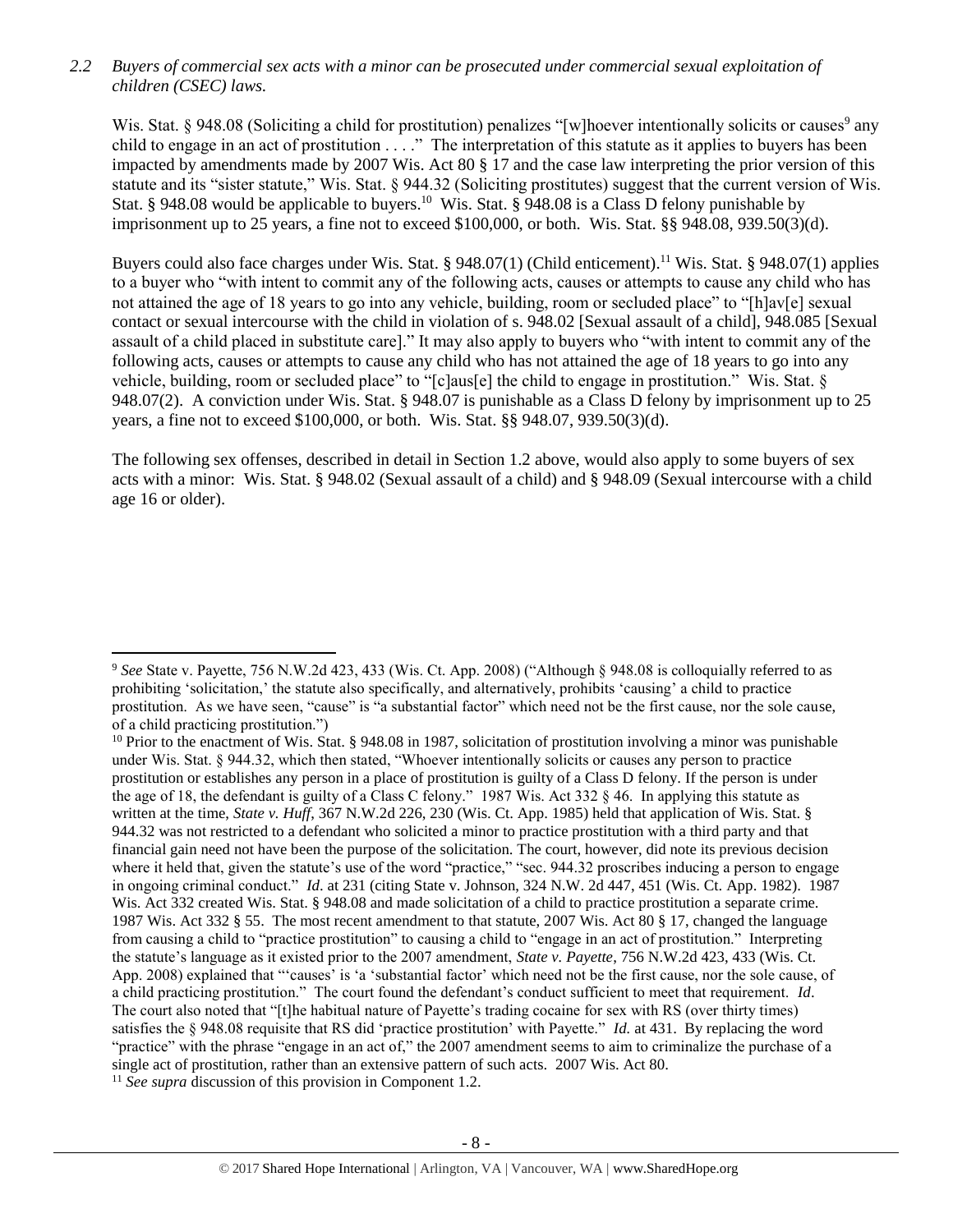#### *2.3 Solicitation laws differentiate buying sex acts with an adult and buying sex acts with a minor under 18.*

Wis. Stat. § 948.08 (Soliciting a child for prostitution) is minor specific. However, Wis. Stat. § 944.31 (Patronizing prostitutes)<sup>12</sup> and § 944.33 (Pandering)<sup>13</sup> do not distinguish between acts with an adult versus acts with a child.

# *2.4 Penalties for buyers of commercial sex acts with minors are as high as federal penalties.*

A conviction under Wis. Stat. § 948.051 (Trafficking of a child) is punishable as a Class C felony by imprisonment up to 40 years, a fine not to exceed \$100,000, or both. Wis. Stat. §§ 948.051(1), 939.50(3)(c). A conviction under Wis. Stat. § 948.08 (Soliciting a child for prostitution) is punishable as a Class D felony by imprisonment up to 25 years, a fine not to exceed \$100,000, or both. Wis. Stat. §§ 948.08, 939.50(3)(d). A conviction under Wis. Stat. § 948.07 (Child enticement) is punishable as a Class D felony punishable by imprisonment up to 25 years, a fine not to exceed \$100,000, or both. Wis. Stat. §§ 948.07, 939.50(3)(d).

Buyers who fall under Wisconsin's sexual offense statutes also face potentially lengthy prison sentences.<sup>14</sup>

In comparison, if the victim is under the age of 14, a conviction under the TVPA for child sex trafficking is punishable by 15 years to life imprisonment and a fine not to exceed \$250,000. 18 U.S.C. §§ 1591(b)(1),  $3559(a)(1)$ ,  $3571(b)(3)$ . If the victim is between the ages of  $14-17$ , a conviction is punishable by 10 years to life imprisonment and a fine not to exceed \$250,000. 18 U.S.C. §§ 1591(b)(2), 3559(a)(1), 3571(b)(3). A conviction is punishable by mandatory life imprisonment, however, if the buyer has a prior conviction for a federal sex offense<sup>15</sup> against a minor. 18 U.S.C. § 3559(e)(1). To the extent buyers can be prosecuted under other federal CSEC laws,<sup>16</sup> a conviction is punishable by penalties ranging from a fine not to exceed \$250,000 to life imprisonment and a fine not to exceed \$250,000.<sup>17</sup>

<span id="page-8-0"></span> $\overline{\phantom{a}}$ 

an offense under section 1591 [18 USCS § 1591] (relating to sex trafficking of children), 2241 [18 USCS § 2241] (relating to aggravated sexual abuse), 2242 [18 USCS § 2242] (relating to sexual abuse),  $2244(a)(1)$  [18 USCS §  $2244(a)(1)$ ] (relating to abusive sexual contact),  $2245$  [18 USCS § 2245] (relating to sexual abuse resulting in death), 2251 [18 USCS § 2251] (relating to sexual exploitation of children), 2251A [18 USCS § 2251A] (relating to selling or buying of children), 2422(b) [18 USCS § 2422(b)] (relating to coercion and enticement of a minor into prostitution), or 2423(a) [18 USCS § 2423(a)] (relating to transportation of minors).

<sup>16</sup> 18 U.S.C. §§ 2251A(b) (Selling or buying of children), 2251(a) (Sexual exploitation of children), 2423(a) (Transportation of a minor with intent for minor to engage in criminal sexual activity), 2422(a) (Coercion and enticement), 2252(a)(2), (a)(4) (Certain activities relating to material involving the sexual exploitation of minors). <sup>17</sup> 18 U.S.C. §§ 2251A(b) (conviction punishable by imprisonment for 30 years to life and a fine), 2251(e) (conviction punishable by imprisonment for 15–30 years and a fine), 2423(a) (conviction punishable by imprisonment for 10 years to life and a fine), 2422(a) (conviction punishable by a fine, imprisonment up to 20 years, or both), 2252(b) (stating that a conviction under subsection (a)(2) is punishable by imprisonment for  $5-20$  years and a fine, while a conviction under subsection (a)(4) is punishable by imprisonment up to 10 years, a fine, or both); *see also* 18 U.S.C §§ 3559(a)(1) (classifying all of the above listed offenses as felonies), 3571(b)(3) (providing a fine up to \$250,000 for any felony conviction).

<sup>&</sup>lt;sup>12</sup> Wis. Stat. § 944.31 (Patronizing prostitutes) states, "Any person who enters or remains in any place of prostitution with intent to have nonmarital sexual intercourse or to commit an act of sexual gratification, in public or in private, involving the sex organ of one person and the mouth or anus of another, masturbation or sexual contact with a prostitute is guilty of a Class A misdemeanor."

<sup>&</sup>lt;sup>13</sup> Wis. Stat. § 944.33 (Pandering) states in part, "(1) Whoever does any of the following is guilty of a Class A misdemeanor: (a) Solicits another to have nonmarital sexual intercourse or to commit an act of sexual gratification, in public or in private, involving the sex organ of one person and the mouth or anus of another, masturbation or sexual contact with a person the solicitor knows is a prostitute . . . ."

<sup>&</sup>lt;sup>14</sup> See supra Component 1.2 for the sexual offense statutes that may apply to certain buyers.

<sup>&</sup>lt;sup>15</sup> Pursuant to 18 U.S.C. § 3559(e)(2), "federal sex offense" is defined as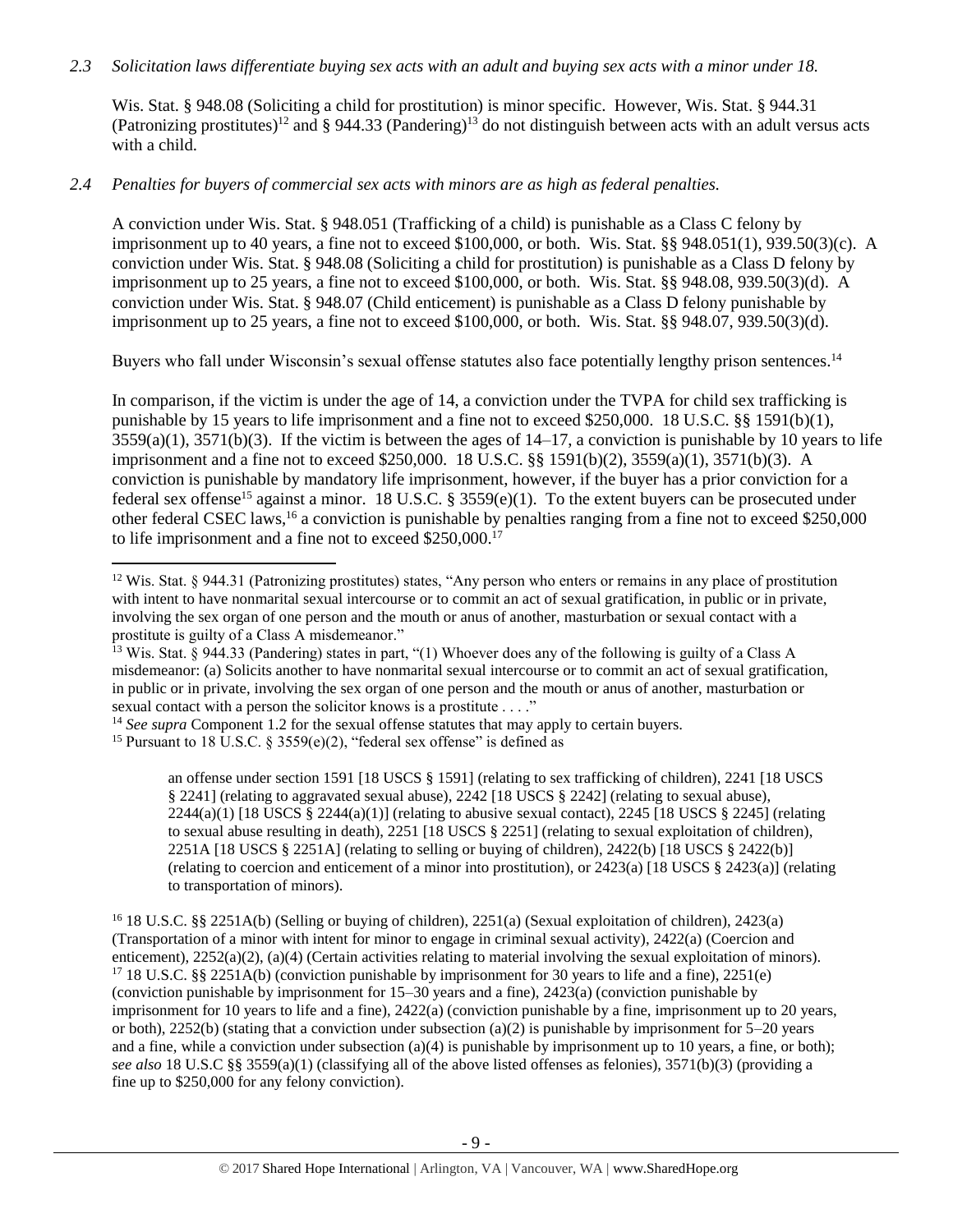*2.5 Using the Internet or electronic communications to lure, entice, or purchase, or attempt to lure, entice, or purchase commercial sex acts with a minor is a separate crime or results in an enhanced penalty for buyers.*

While not expressly commercial in nature, Wis. Stat. § 948.075 (Use of a computer to facilitate a child sex crime) prohibits a person from using the Internet to lure or entice a minor to engage in a sex act. Wis. Stat. § 948.075(1r) states, "Whoever uses a computerized communication system to communicate with an individual who the actor believes or has reason to believe has not attained the age of 16 years with intent to have sexual contact or sexual intercourse with the individual in violation of s. 948.02 (1) or (2) [Sexual assault of a child] is guilty of a Class C felony." Additionally, to obtain a conviction under Wis. Stat. § 948.075(1r), subsection (3) states "[p]roof that the actor did an act, other than use a computerized communication system to communicate with the individual, to effect the actor's intent under sub. (1r) shall be necessary to prove that intent." Additionally, pursuant to subsection (2), "This section does not apply if, at the time of the communication, the actor reasonably believed that the age of the person to whom the communication was sent was no more than 24 months less than the age of the actor." Wis. Stat. § 948.075(2).

A conviction under Wis. Stat. § 948.075 is punishable as a Class C felony punishable by imprisonment up to 40 years, a fine not to exceed \$100,000, or both. Wis. Stat. §§ 948.075(1r), 939.50(3)(c). For offenders 18 and older, Wis. Stat. § 939.617(1) (Minimum sentence for certain child sex offenses) requires imposition of a bifurcated sentence with a minimum prison sentence of 5 years for conviction under Wis. Stat. § 948.075. The court may impose a lesser sentence "only if the court finds that the best interests of the community will be served and the public will not be harmed and if the court places its reasons on the record." Wis. Stat. § 939.617(2).

*2.6 No age mistake defense is permitted for a buyer of commercial sex acts with any minor under 18.*

Although Wis. Stat. § 948.051 (Trafficking of a child), § 948.08 (Soliciting a child for prostitution), and § 948.07 (Child enticement) are silent regarding the availability of a mistake of age defense, Wis. Stat. § 939.43(2) (Mistake) states, "[a] mistake as to the age of a minor . . . is not a defense." Because Wis. Stat. § 939.43 applies generally to Wisconsin's Criminal Code, a mistake of age defense appears to be prohibited for the buyer-applicable offenses listed above.

However, Wis. Stat. § 948.05(3) (Sexual exploitation of a child), another buyer-applicable offense, states, "It is an affirmative defense to prosecution for violation of sub. (1)(a) or (b) or (2) if the defendant had reasonable cause to believe that the child had attained the age of 18 years. A defendant who raises this affirmative defense has the burden of proving this defense by a preponderance of the evidence."

#### *2.7 Base penalties for buying sex acts with a minor under 18 are sufficiently high and not reduced for older minors.*

Wisconsin's buyer-applicable trafficking and CSEC laws do not stagger penalties based on a minor's age and provide sufficiently high penalties. A conviction under Wis. Stat. § 948.051 (Trafficking of a child) is punishable as a Class C felony by imprisonment up to 40 years. Wis. Stat. §§ 948.051(1), 939.50(3)(c). A conviction under Wis. Stat. § 948.08 (Soliciting a child for prostitution) or § 948.07 (Child enticement) is punishable as a Class D felony punishable by imprisonment up to 25 years. Wis. Stat. §§ 948.08, 948.07, 939.50(3)(d).

*2.8 Financial penalties for buyers of commercial sex acts with minors are sufficiently high to make it difficult for buyers to hide the crime.* 

Wis. Stat. § 948.051 (Trafficking of a child) imposes a fine of \$100,000. Wis. Stat. §§ 948.051(1), 939.50(3)(c). Buyers also face possible \$100,000 fines for convictions under Wis. Stat. § 948.08 (Soliciting a child for prostitution), § 948.07 (Child enticement), § 948.02(2) (Sexual assault of a child in the second degree),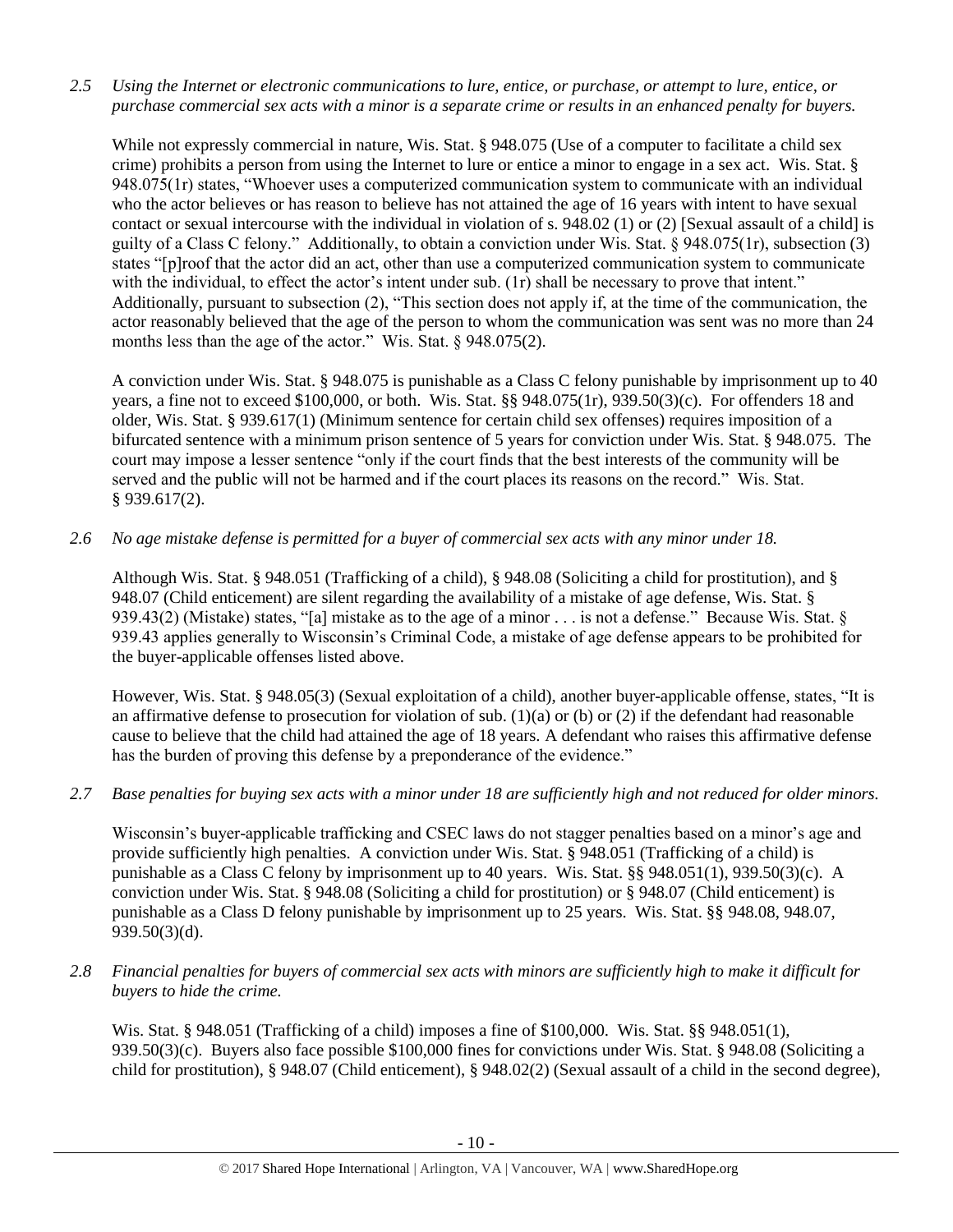or § 948.075 (Use of a computer to facilitate a child sex crime). Wis. Stat. §§ 948.08, 948.05(2p)(a), 948.07, 948.02, 948.025, 948.075, 939.50(3)(c), (d). A \$10,000 fine may be assessed for convictions under Wis. Stat. § 948.09 (Sexual intercourse with a child age 16 or older). Wis. Stat. §§ 948.09, 939.51(3)(a).

Wisconsin's generally applicable forfeiture provision could apply to buyers. Wis. Stat. § 973.075(1)(a) states, "The following are subject to seizure and forfeiture under ss. 973.075 to 973.077: (a) All property, real or personal, including money, directly or indirectly derived from or realized through the commission of any crime." Wis. Stat. §  $973.075(1)(b)(1m)(a)$ , (c) provides specifically for the criminal forfeiture of vehicles used "[t]o transport any property or weapon used or to be used or received in the commission of any felony," or "[i]n the commission of a crime in violation of s. 944.30 [Prostitution], 944.31 [Patronizing prostitutes], 944.32 [Soliciting prostitutes], 944.33 [Pandering], 944.34 [Keeping place of prostitution] 948.02 [Sexual assault of a child], 948.025 [Engaging in repeated acts of sexual assault of the same child], 948.05 [Sexual exploitation of a child], 948.051 [Trafficking of a child], 948.055 [Causing a child to view or listen to sexual activity], 948.06 [Incest with a child], 948.07 [Child enticement], 948.08 [Soliciting a child for prostitution], 948.09 [Sexual intercourse with a child age 16 or older], 948.10 [Exposing genitals, pubic area, or intimate parts], 948.12 [Possession of child pornography], or 948.14 [Registered sex offender and photographing minors]." Property may be seized, pursuant to Wis. Stat.  $\S 973.075(2)(d)$ , when there is "... probable cause to believe that the property was derived from or realized through a crime, or was used in a crime under s. 948.07, or that the property is a vehicle which was used to transport any property or weapon used or to be used or received in the commission of any felony," or pursuant to a court order or search warrant.

Pursuant to Wis. Stat. § 973.075(2) "A law enforcement officer may seize property subject to this section upon process issued by any court of record having jurisdiction over the property." Seizure without process is permissible under certain enumerated circumstances, but is not permissible for seizure of vehicles used in the commission of a violation of s. 944.30[Prostitution], 944.31 [Patronizing prostitutes], 944.32 [Soliciting prostitutes], 944.33 [Pandering], 944.34 [Keeping a place of prostitution], 948.02 [Sexual assault of a child], 948.025 [Engaging in repeated acts of sexual assault of the same child], 948.05 [Sexual exploitation of a child], 948.051 [Trafficking of a child], 948.055 [Causing a child to view or listen to sexual activity], 948.06 [Incest with a child], 948.07 [Child enticement], 948.08 [Soliciting a child for prostitution], 948.09 [Sexual intercourse with a child age 16 or older], 948.10 [Exposing genitals, pubic area, or intimate parts], 948.12 [Possession of child pornography], or 948.14 [Registered sex offender and photographing minors]. Wis. Stat. §973.075(2).

Distribution of forfeited property is governed by Wis. Stat. § 973.075(4), which states,

[T]he agency seizing the property may sell the property that is not required by law to be destroyed or transferred to another agency. The agency may retain any vehicle for official use or sell the vehicle. The agency seizing the property may deduct 50% of the amount received for administrative expenses of seizure, maintenance of custody, advertising and court costs and the costs of investigation and prosecution reasonably incurred. The remainder shall be deposited in the school fund as the proceeds of the forfeiture. If the property forfeited under ss 973.075 to 973.077 is money, all the money shall be deposited in the school fund.

Buyers are subject to mandatory restitution orders under Wis. Stat. § 973.20(1r) (Restitution), which provides in part,

When imposing sentence or ordering probation for any crime, other than a crime involving conduct that constitutes domestic abuse under s.  $813.12(1)(am)$  or  $968.075(1)(a)$ , for which the defendant was convicted, the court, in addition to any other penalty authorized by law, shall order the defendant to make full or partial restitution under this section to any victim of a crime considered at sentencing or, if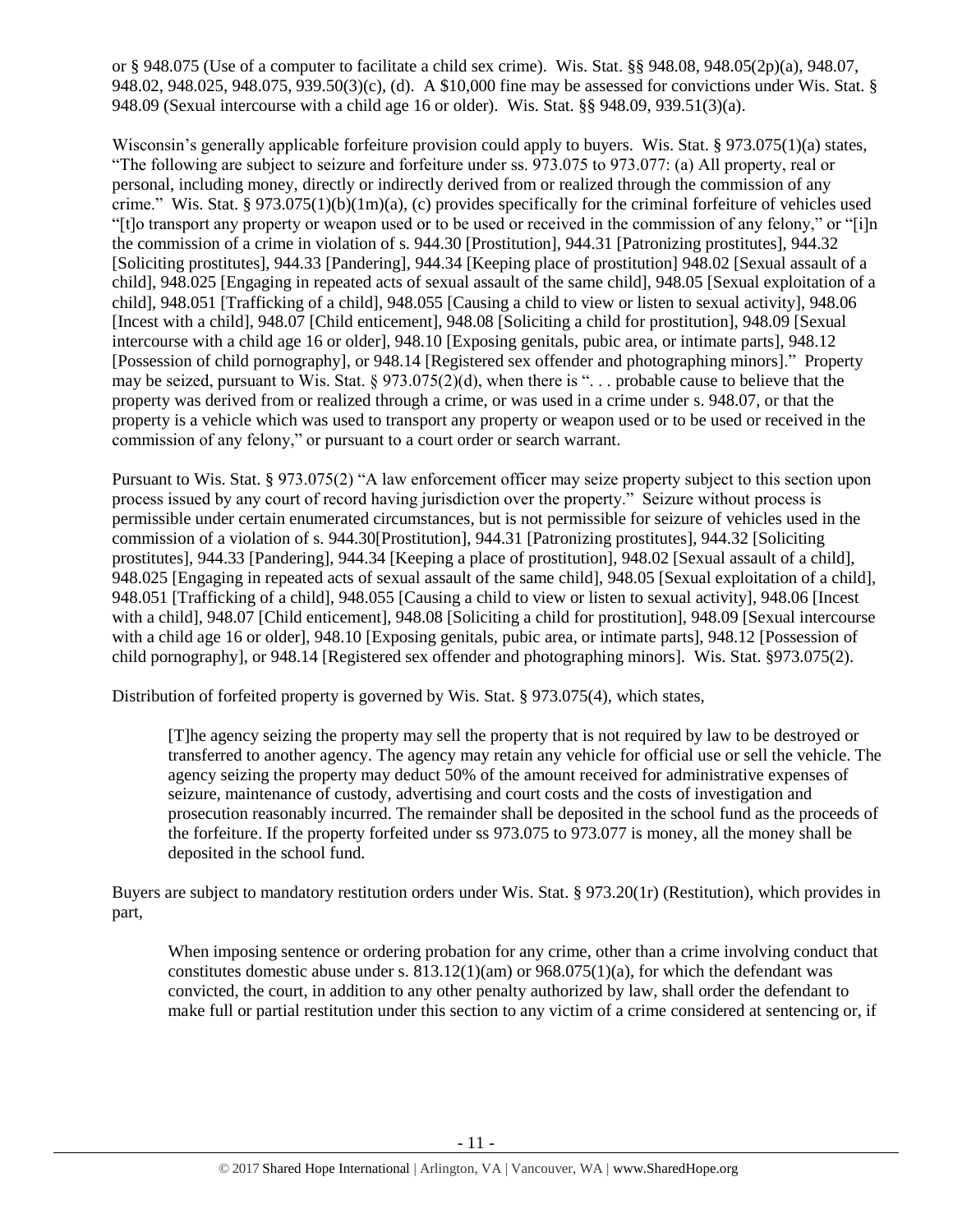the victim is deceased, to his or her estate, unless the court finds substantial reason not to do so and states the reason on the record.<sup>18</sup>

Subsection (3)(a) states, "If a crime considered at sentencing resulted in bodily injury, the restitution order may require that the defendant do one or more" of the things listed in the statute, including "(a) Pay an amount equal to the cost of necessary medical and related professional services and devices relating to physical, psychiatric and psychological care and treatment." In addition, subsection (4m) specifically provides restitution to minor victims of trafficking and states,

<span id="page-11-0"></span>If the defendant violated s. 940.225 [Sexual assault], 948.02 [Sexual assault of a child], 948.025 [Engaging in repeated acts of sexual assault of the same child], 948.05 [Sexual exploitation of a child], 948.051 [Trafficking of a child], 948.06 [Incest with a child], 948.07 [Child enticement], 948.08 [Soliciting a child for prostitution], or 948.085 [Sexual assault of a child placed in substitute care], or s. 940.302 (2) [Human trafficking], if the court finds that the crime was sexually motivated, as defined in s. 980.01(5),<sup>19</sup> and sub. (3)(a) does not apply, the restitution order may require that the defendant pay an amount, not to exceed 10,000, equal to the cost of necessary professional services relating to psychiatric and psychological care and treatment. The 10,000 limit under this subsection does not apply to the amount of any restitution ordered under sub. (3) or (5) for the cost of necessary professional services relating to psychiatric and psychological care and treatment.

Finally, if the child sex trafficking statute applies to buyers, Wis. Stat. 973.20(4o) states,

If the defendant violated s. 940.302 (2) [Human trafficking] or 948.051 [Trafficking of a child], and sub. (2) or (3) does not apply, the restitution order may require that the defendant pay an amount equal to any of the following:

(a) The costs of necessary transportation, housing, and child care for the victim.

- (b) The greater of the following:
	- 1. The gross income gained by the defendant due to the services of the victim.
	- 2. The value of the victim's services as provided under the state minimum wage.

(c) Any expenses incurred by the victim if relocation for personal safety is determined to be necessary by the district attorney.

(d) The costs of relocating the victim to his or her city, state, or country of origin.

*2.9 Buying and possessing images of child sexual exploitation carries penalties as high as similar federal offenses.*

Wis. Stat. § 948.12(1m) (Possession of child pornography) states,

Whoever possesses, or accesses in any way with the intent to view, any undeveloped film, photographic negative, photograph, motion picture, videotape, or other recording of a child engaged in sexually explicit conduct under all of the following circumstances penalized under sub. (3):

(a) The person knows that he or she possesses or has accessed the material.

(b) The person knows, or reasonably should know, that the material that is possessed or accessed contains depictions of sexually explicit conduct.

(c) The person knows or reasonably should know that the child depicted in the material who is engaged in sexually explicit conduct has not attained the age of 18 years.

In addition, pursuant to Wis. Stat. § 948.12(2m) (Possession of child pornography),

 $\overline{\phantom{a}}$ 

<sup>&</sup>lt;sup>18</sup> *See infra* Component 5.10 for full discussion of these restitution provisions.

<sup>19</sup> Wis. Stat. § 980.01(5) states that "'[s]exually motivated' means that one of the purposes for an act is for the actor's sexual arousal or gratification or for the sexual humiliation or degradation of the victim."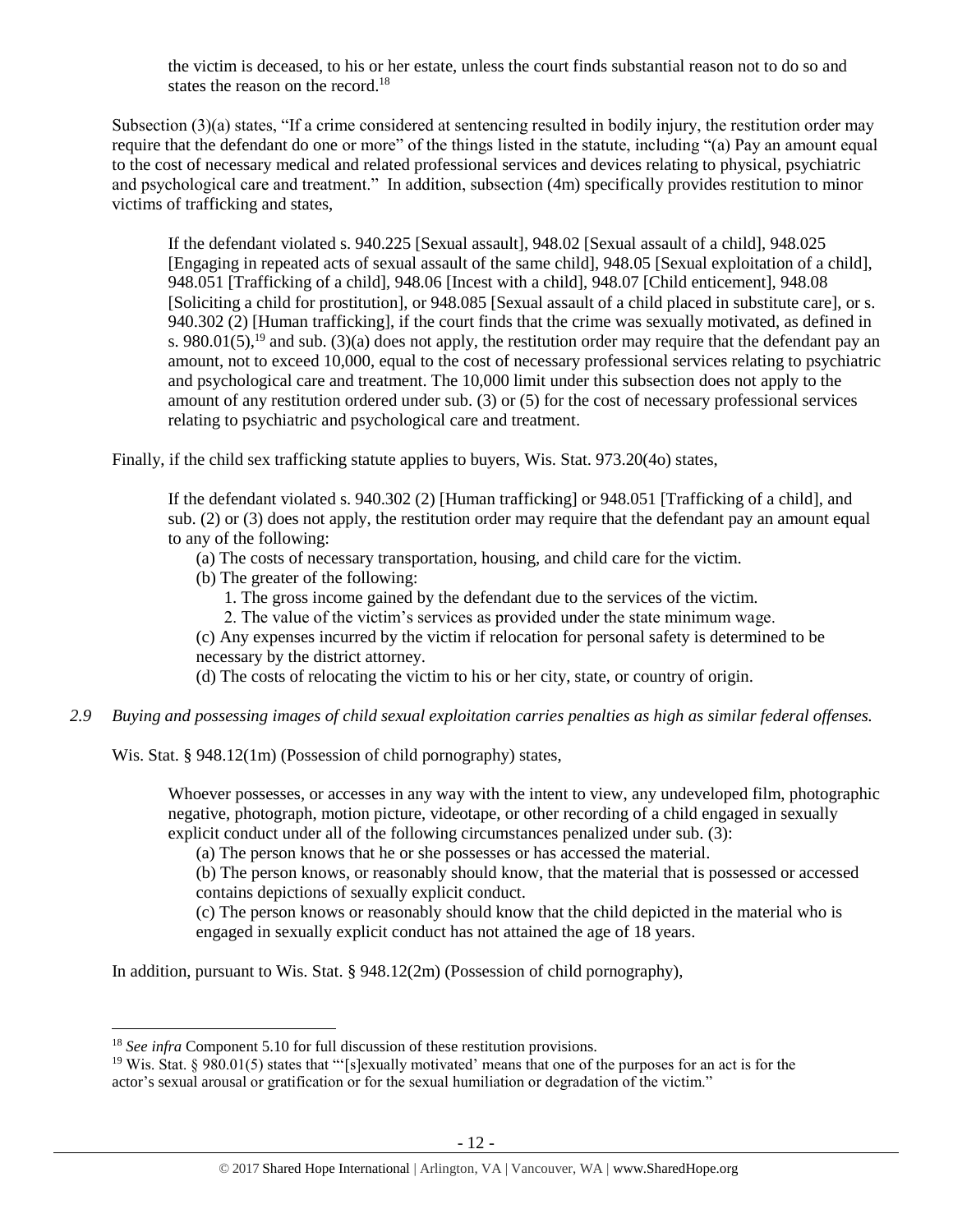Whoever exhibits<sup>20</sup> or plays a recording of a child engaged in sexually explicit conduct, if all of the following apply, may be penalized under sub. (3):

<span id="page-12-0"></span>(a) The person knows that he or she has exhibited or played the recording.

(b) Before the person exhibited or played the recording, he or she knew the character and content of the sexually explicit conduct.

<span id="page-12-1"></span>(c) Before the person exhibited or played the recording, he or she knew or reasonably should have known that the child engaged in sexually explicit conduct had not attained the age of 18 years."

Both of the above crimes are Class D felonies punishable by imprisonment up to 25 years, a fine not to exceed \$100,000, or both, unless the defendant is under 18, in which case they are Class I felonies punishable by imprisonment up to 3½ years, a fine not to exceed \$10,000, or both. Wis. Stat. §§ 948.12(3)(a), (b), 939.50(3)(d), (i).

Wis. Stat. § 973.042(2) (Child pornography surcharge) provides, "If a court imposes a sentence or places a person on probation for a crime under s. 948.05 [Sexual exploitation of a child] or 948.12 [Possession of child pornography] and the person was at least 18 years of age when the crime was committed, the court shall impose a child pornography surcharge of 500 [sic] for each image or each copy of an image<sup>21</sup> associated with the crime. The court shall determine the number of images or copies of images associated with the crime by a preponderance of the evidence and without a jury."

In comparison, a federal conviction for possession of images of child sexual exploitation  $(ICSE)^{22}$  is generally punishable by imprisonment for 5–20 years and a fine not to exceed \$250,000.<sup>23</sup> Subsequent convictions, however, are punishable by imprisonment up to 40 years and a fine not to exceed \$250,000.<sup>24</sup>

# *2.10 Convicted buyers of commercial sex acts with minors are required to register as sex offenders.*

 $\overline{\phantom{a}}$ 

Wis. Stat. § 301.45 (Sex offender registration) sets out the circumstances under which buyers of commercial sex acts with minors must register as sex offenders. Pursuant to Wis. Stat. §  $301.45(1g)(a)$ , with certain exceptions, "[A] person shall comply with the reporting requirements under this section if he or she . . . [i]s convicted or adjudicated delinquent on or after December 25, 1993, for a sex offense." The definition of "sex offense" in Wis. Stat. § 301.45(1d)(b), includes "a violation, or the solicitation, conspiracy, or attempt to commit a violation" of, among other things, Wis. Stat. § 948.02(1) or (2) (Sexual assault of a child), § 948.051

 $20$  "Exhibit,' with respect to a recording of an image that is not viewable in its recorded form, means to convert the recording of the image into a form in which the image may be viewed." Wis. Stat. § 948.01(1d).

<sup>&</sup>lt;sup>21</sup> "In this section, 'image' includes a video recording, a visual representation, a positive or negative image on exposed film, and data representing a visual image." Wis. Stat.  $\S$  973.042(1).

<sup>&</sup>lt;sup>22</sup> 18 U.S.C. §§ 2252(a)(2), (a)(4) (Certain activities relating to material involving the sexual exploitation of minors),  $2252A(a)(2)$ –(3) (Certain activities relating to material constituting or containing child pornography), 1466A(a), (b) (Obscene visual representations of the sexual abuse of children).

<sup>&</sup>lt;sup>23</sup> 18 U.S.C. §§ 2252(b) (stating that a conviction under subsection (a)(2) is punishable by imprisonment for 5–20 years and a fine, while a conviction under subsection (a)(4) is punishable by imprisonment up to 10 years, a fine, or both), 2252A(b)(1) (a conviction is punishable by imprisonment for 5–20 years and a fine), 1466A(a), (b) (stating that a conviction under subsection (a) is "subject to the penalties provided in section  $2252A(b)(1)$ ," imprisonment for 5–20 years and a fine, while a conviction under subsection (b) is "subject to the penalties provided in section 2252A(b)(2)," imprisonment up to 10 years, a fine, or both); *see also* 18 U.S.C §§ 3559(a)(1) (classifying all of the above listed offenses as felonies), 3571(b)(3) (providing a fine up to \$250,000 for any felony conviction).

<sup>&</sup>lt;sup>24</sup> 18 U.S.C. §§ 2252(b) (stating if a person has a prior conviction under subsection (a)(2), or a list of other statutes, a conviction is punishable by a fine and imprisonment for 15–40 years, but if a person has a prior conviction under subsection (a)(4), or a list of other statutes, a conviction is punishable by a fine and imprisonment for  $10-20$  years),  $2252A(b)(1)$  (stating if a person has a prior conviction under subsection (a)(2), (a)(3), or a list of other statutes, a conviction is punishable by a fine and imprisonment for  $15-40$  years),  $1466A(a)$ , (b) (stating that the penalty scheme for section 2252A(b) applies); *see also* 18 U.S.C. §§ 3559(a)(1) (classifying all of the above listed offenses as felonies), 3571(b)(3) (providing a fine up to \$250,000 for any felony conviction).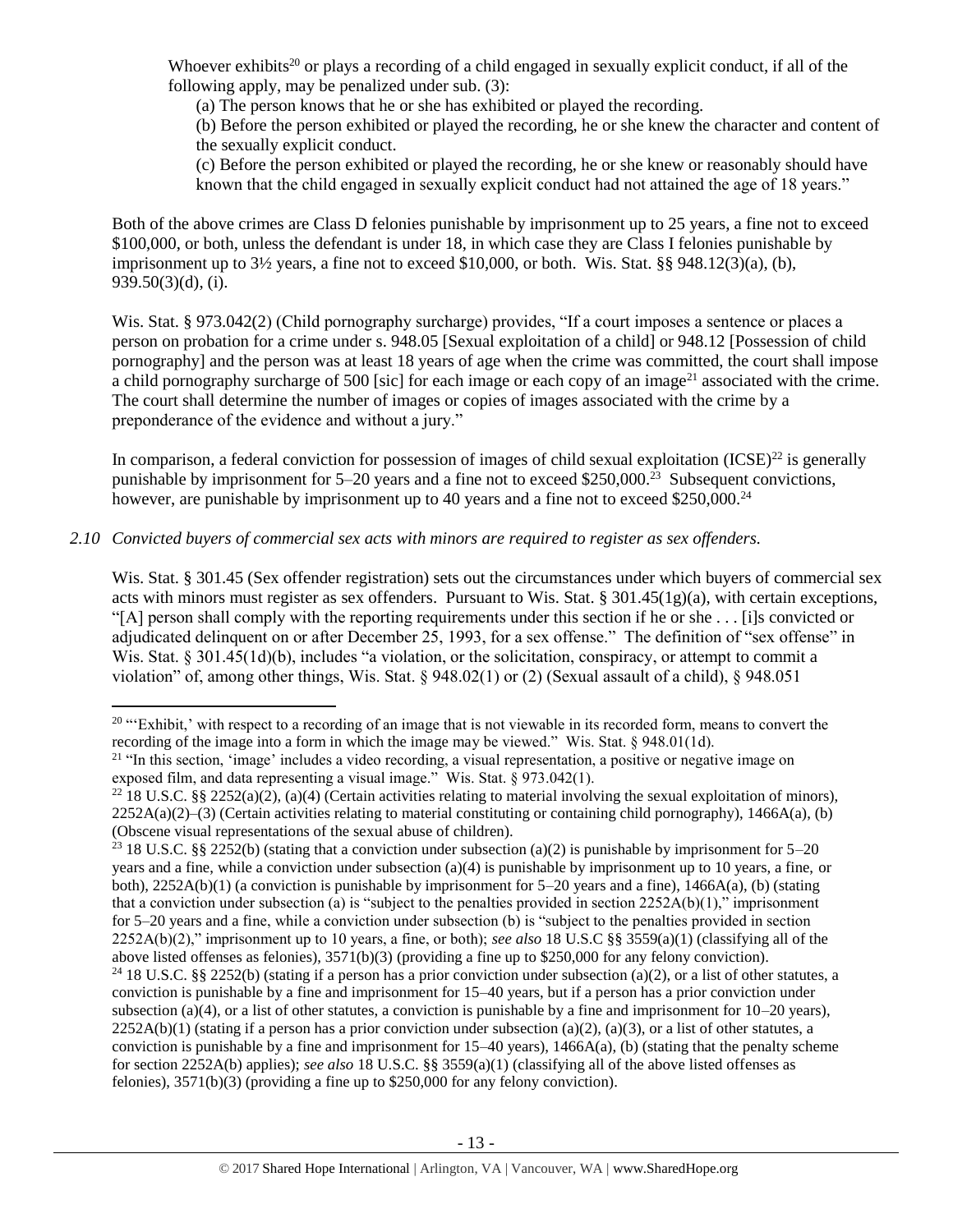(Trafficking of a child), § 948.07(1)–(4) (Child enticement), § 948.075 (Use of a computer to facilitate a child sex crime), § 948.08 (Soliciting a child for prostitution), and § 948.12 (Possession of child pornography). However, pursuant to subsection (1m)(a),

A person is not required to comply with the reporting requirements under this section if all of the following apply:

1. The person meets the criteria under sub. (1g) (a) to (dd) based on any violation, or on the solicitation, conspiracy or attempt to commit any violation, of s. 948.02 (1) or (2) [Sexual assault of a child], 948.025, or 948.085 (2).

1g. The violation, or the solicitation, conspiracy or attempt to commit the violation, of s. 948.02 (1) or (2), 948.025, or 948.085 (2) did not involve sexual intercourse, as defined in s. 948.01 (6), either by the use or threat of force or violence or with a victim under the age of 12 years.

2. At the time of the violation, or of the solicitation, conspiracy or attempt to commit the violation, of s. 948.02 (1) or (2), 948.025, or 948.085 (2), the person had not attained the age of 19 years and was not more than 4 years older or not more than 4 years younger than the child.

3. It is not necessary, in the interest of public protection, to require the person to comply with the reporting requirements under this section.

Furthermore, Wis. Stat. § 939.615(2)(a) (Lifetime supervision of serious sex offenders) states in part that, unless the individual has already been placed on lifetime supervision that has not been terminated, "if a person is convicted of a serious sex offense . . . the court may, in addition to sentencing the person . . . place the person on lifetime supervision by the department . . . ." According to Wis. Stat. § 939.615(1)(b), "serious sex offenses" includes, among other things, violations of Wis. Stat. § 948.02 (Sexual assault of a child), § 948.051 (Trafficking of a child), § 948.07 (Child enticement), § 948.075 (Use of a computer to facilitate a child sex crime), § 948.08 (Soliciting a child for prostitution), and § 948.12 (Possession of child pornography).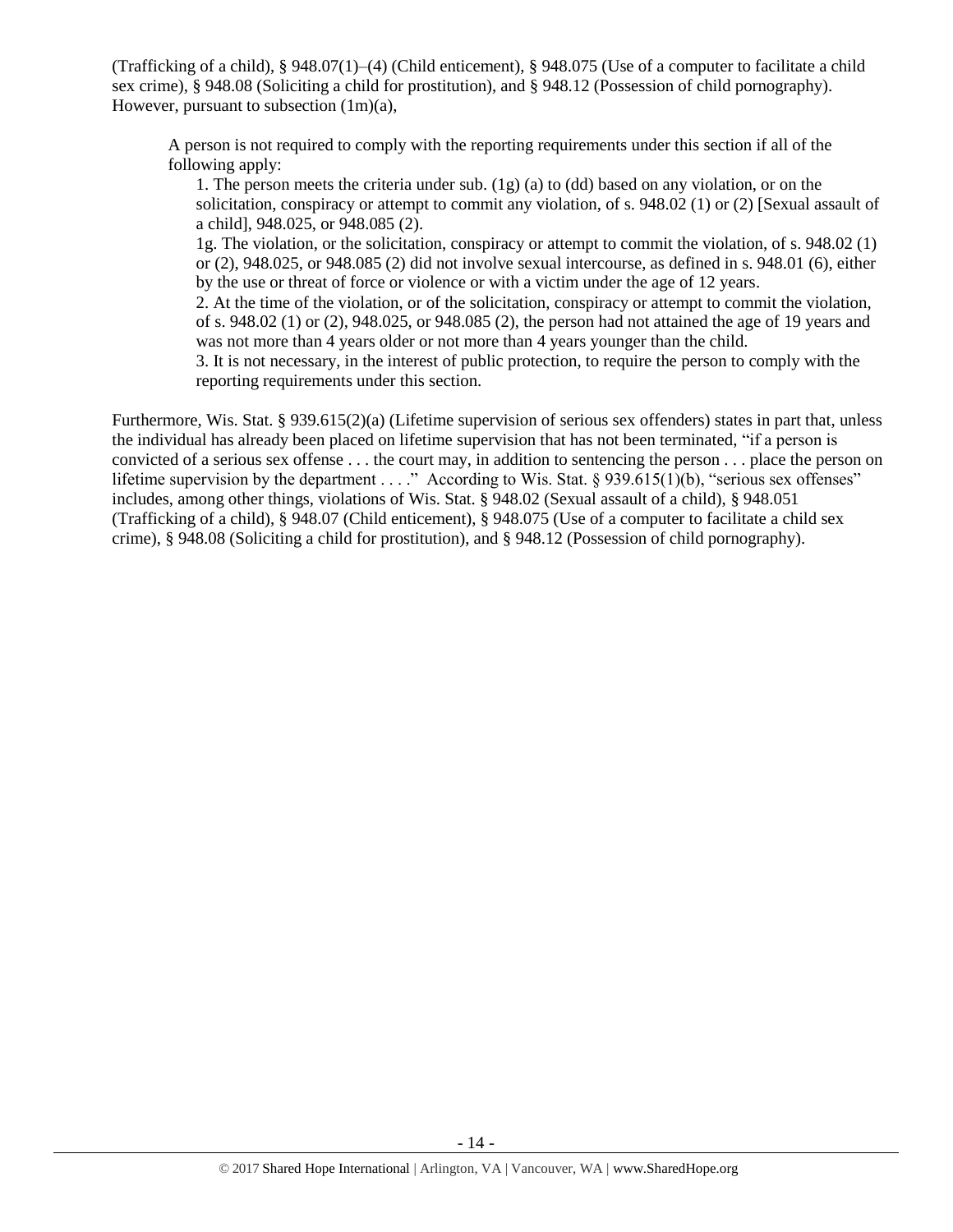#### **FRAMEWORK ISSUE 3: CRIMINAL PROVISIONS FOR TRAFFICKERS**

#### *Legal Components:*

- *3.1 Penalties for trafficking a child for sexual exploitation are as high as federal penalties.*
- *3.2 Creating and distributing images of child sexual exploitation carries penalties as high as similar federal offenses.*
- *3.3 Using the Internet or electronic communications to lure, entice, recruit or sell commercial sex acts with a minor is a separate crime or results in an enhanced penalty for traffickers.*
- *3.4 Financial penalties for traffickers, including asset forfeiture, are sufficiently high.*
- *3.5 Convicted traffickers are required to register as sex offenders.*
- *3.6 Laws relating to termination of parental rights include sex trafficking or commercial sexual exploitation of children (CSEC) offenses as grounds for termination in order to prevent traffickers from exploiting their parental rights as a form of control.*

*\_\_\_\_\_\_\_\_\_\_\_\_\_\_\_\_\_\_\_\_\_\_\_\_\_\_\_\_\_\_\_\_\_\_\_\_\_\_\_\_\_\_\_\_\_\_\_\_\_\_\_\_\_\_\_\_\_\_\_\_\_\_\_\_\_\_\_\_\_\_\_\_\_\_\_\_\_\_\_\_\_\_\_\_\_\_\_\_\_\_\_\_\_\_*

#### *Legal Analysis:*

*3.1 Penalties for trafficking a child for sexual exploitation are as high as federal penalties.* 

Wis. Stat. § 948.051(1) (Trafficking of a child) provides, "Whoever knowingly recruits, entices, provides, obtains, harbors, transports, patronizes, or solicits or knowingly attempts to recruit, entice, provide, obtain, harbor, transport, patronize, or solicit any child for the purpose of commercial sex acts, as defined in s. 940.302  $(1)(a)^{25}$  is guilty of a Class C felony." A Class C felony is punishable by imprisonment up to 40 years, a fine not to exceed \$100,000, or both. Wis. Stat. § 939.50(3)(c).

Convictions for violating Wis. Stat. § 948.08 (Soliciting a child for prostitution) or § 948.07 (Child enticement) are Class D felonies punishable by imprisonment up to 25 years, a fine not to exceed \$100,000, or both. Wis. Stat. §§ 948.08, 948.07, 939.50(3)(d).

In comparison, if the victim is under the age of 14, a conviction under the Trafficking Victims Protection Act (TVPA) for child sex trafficking is punishable by 15 years to life imprisonment and a fine not to exceed \$250,000. 18 U.S.C. §§ 1591(b)(1), 3559(a)(1), 3571(b)(3). If the victim is between the ages of 14–17, a conviction is punishable by 10 years to life imprisonment and a fine not to exceed \$250,000. 18 U.S.C. §§ 1591(b)(2), 3559(a)(1), 3571(b)(3). A conviction is punishable by mandatory life imprisonment, however, if the trafficker has a prior conviction for a federal sex offense<sup>26</sup> against a minor. 18 U.S.C. § 3559(e)(1).

*3.2 Creating and distributing images of child sexual exploitation carries penalties as high as similar federal offenses.*

Wis. Stat. § 948.05 (Sexual exploitation of a child) states in part,

- (1) Whoever does any of the following with knowledge of the character and content of the sexually explicit conduct involving the child may be penalized under sub. (2p):
	- (a) Employs, uses, persuades, induces, entices, or coerces any child to engage in sexually explicit conduct for the purpose of recording or displaying in any way the conduct.
	- (b) Records or displays in any way a child engaged in sexually explicit conduct.

 $\overline{\phantom{a}}$ 

<sup>25</sup> *See supra* note [4.](#page-1-0)

<sup>26</sup> *See supra* note [15.](#page-8-0)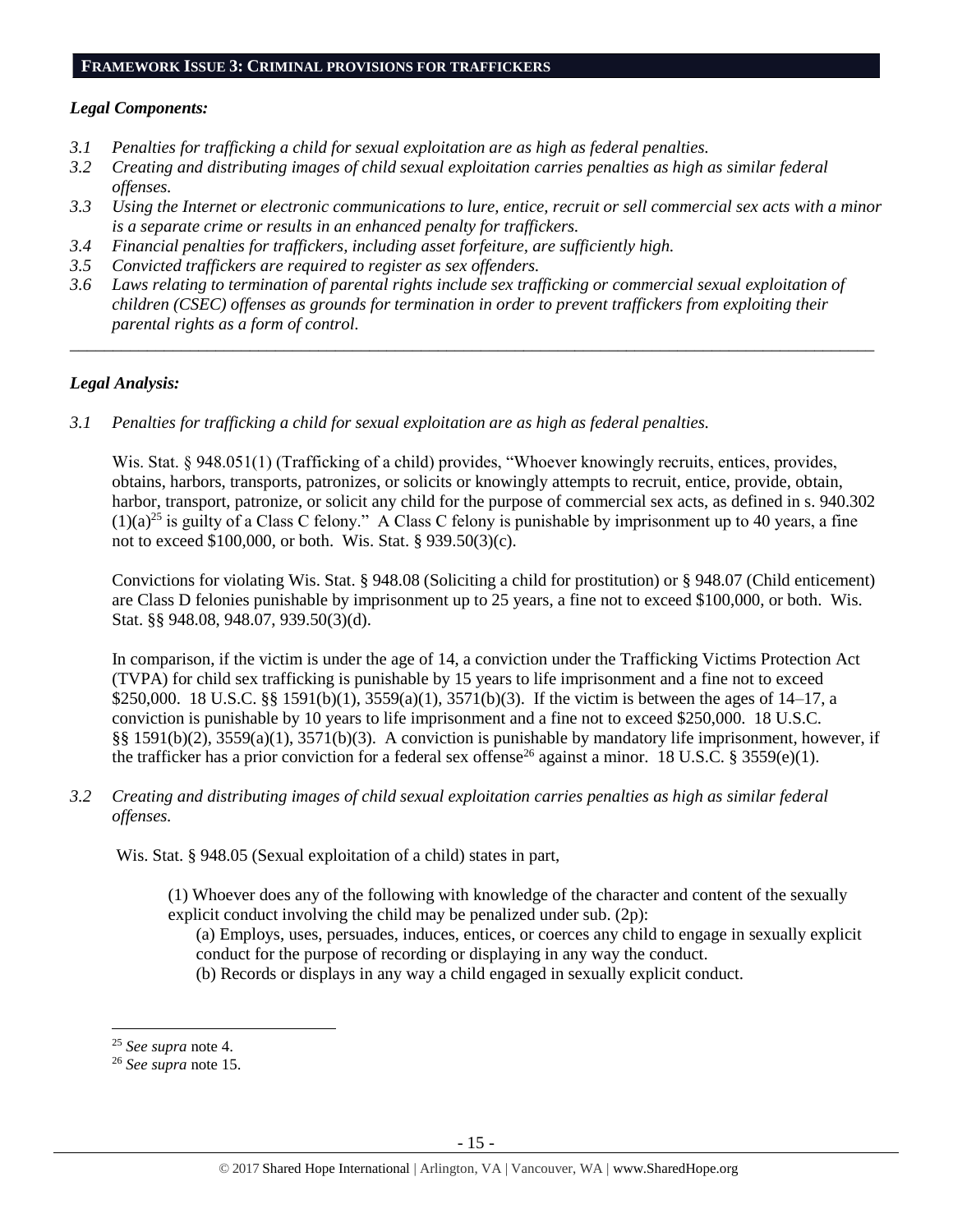(1m) Whoever produces, performs in, profits from, promotes, imports into the state, reproduces, advertises, sells, distributes, or possesses with intent to sell or distribute, any recording of a child engaging in sexually explicit conduct may be penalized under sub. (2p) if the person knows the character and content of the sexually explicit conduct involving the child and if the person knows or reasonably should know that the child engaging in the sexually explicit conduct has not attained the age of 18 years.

. . . .

A conviction is punishable as a Class C felony by imprisonment up to 40 years, a fine not to exceed \$100,000, or both. Wis. Stat. §§ 948.05(2p)(a), 939.50(3)(c). However, if the offender is under 18, it is a Class F felony punishable by imprisonment up to  $12 \frac{1}{2}$  years, a fine not to exceed \$25,000, or both. Wis. Stat. §§ 948.05(2p)(b), 939.50(3)(f). Also, if the offender is 18 or older, "the court shall impose a bifurcated sentence" with a prison portion of no less than 5 years. If "the court finds that the best interests of the community will be served and the public will not be harmed" and "the person is no more than 48 months older than the child who is the victim of violation," a lesser sentence may be imposed. Wis. Stat. § 939.617(1),(2).

Wis. Stat. § 948.12(2m) (Possession of child pornography) states,

Whoever exhibits<sup>27</sup> or plays a recording of a child engaged in sexually explicit conduct, if all of the following apply, may be penalized under sub. (3):

(a) The person knows that he or she has exhibited or played the recording.

(b) Before the person exhibited or played the recording, he or she knew the character and content of the sexually explicit conduct.

(c) Before the person exhibited or played the recording, he or she knew or reasonably should have known that the child engaged in sexually explicit conduct had not attained the age of 18 years.

A defendant convicted under Wis. Stat. § 948.12(2m) is guilty of a Class D felony punishable by imprisonment up to 25 years, a fine not to exceed \$100,000, or both, unless the defendant is under 18, in which case he is guilty of a Class I felony punishable by imprisonment up to 3 ½ years, a fine not to exceed \$10,000, or both. Wis. Stat. §§ 948.12(3)(a), (b), 939.50(3)(d), (i).

In comparison, if the victim is under the age of 14, a conviction under the TVPA for child sex trafficking is punishable by 15 years to life imprisonment and a fine not to exceed \$250,000. 18 U.S.C. §§ 1591(b)(1),  $3559(a)(1)$ ,  $3571(b)(3)$ . If the victim is between the ages of  $14-17$ , a conviction is punishable by 10 years to life imprisonment and a fine not to exceed \$250,000. 18 U.S.C. §§ 1591(b)(2), 3559(a)(1), 3571(b)(3). A conviction is punishable by mandatory life imprisonment, however, if the trafficker has a prior conviction for a federal sex offense<sup>28</sup> against a minor. 18 U.S.C. § 3559 $(e)(1)$ . Additionally, a federal conviction for distribution of images of child sexual exploitation  $(ICSE)^{29}$  is generally punishable by imprisonment for 5–20 years and a fine not to exceed \$250,000.<sup>30</sup> Subsequent convictions, however, are punishable by imprisonment up to 40 years and a fine not to exceed  $$250,000$ .<sup>31</sup>

 $\overline{a}$ 

<sup>27</sup> *See supra* note [20.](#page-12-0)

<sup>28</sup> *See supra* note [15.](#page-8-0)

<sup>&</sup>lt;sup>29</sup> 18 U.S.C. §§ 2252(a)(1), (a)(2), (a)(3) (Certain activities relating to material involving the sexual exploitation of minors),  $2252A(a)(2)$ , (a)(3) (Certain activities relating to material constituting or containing child pornography), 1466A(a) (Obscene visual representations of the sexual abuse of children).

 $30\,18$  U.S.C. §§ 2252(b) (stating that a conviction under subsection (a)(1), (a)(2), or (a)(3) is punishable by imprisonment for  $5-20$  years and a fine),  $2252A(b)(1)$  (a conviction is punishable by imprisonment for  $5-20$  years and a fine), 1466A(a), (b) (stating that a conviction under subsection (a) is "subject to the penalties provided in section 2252A(b)(1)," imprisonment for 5–20 years and a fine, while a conviction under subsection (b) is "subject to the penalties provided in section 2252A(b)(2)," imprisonment up to 10 years, a fine, or both); *see also* 18 U.S.C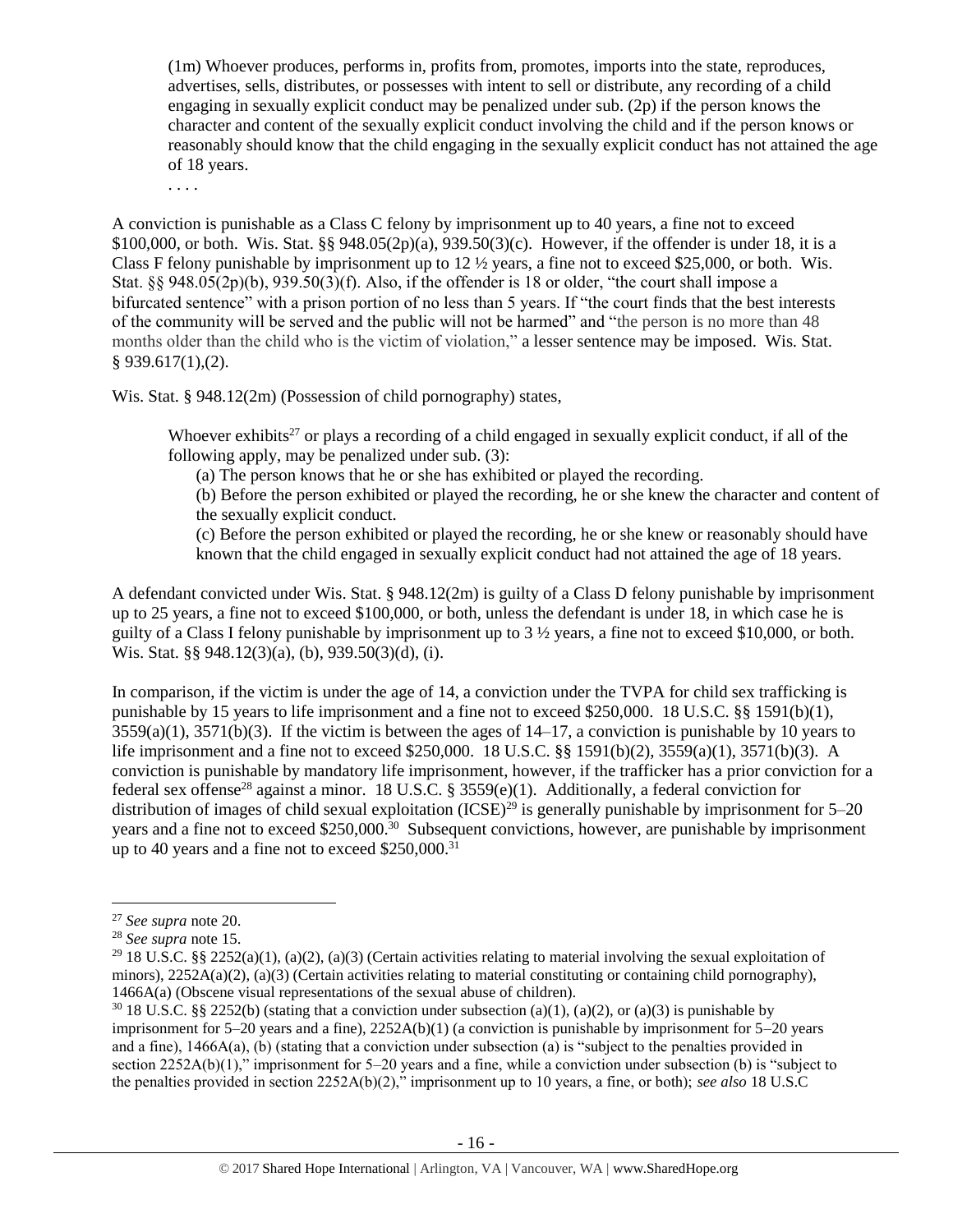*3.3 Using the Internet or electronic communications to lure, entice, recruit or sell commercial sex acts with a minor is a separate crime or results in an enhanced penalty for traffickers.*

Although not expressly commercial in nature, Wis. Stat. § 948.075 (Use of a computer to facilitate a child sex crime) prohibits a person from using the Internet to lure or entice a minor under 16 years of age to engage in commercial sex acts. However, this law also requires the defendant to lure the child "with intent to have sexual contact or sexual intercourse with the individual in violation of 948.02 (1) or (2) [Sexual assault of a child]." Therefore, its applicability is limited to traffickers who act with this intent.

# *3.4 Financial penalties for traffickers, including asset forfeiture, are sufficiently high.*

A trafficker convicted under Wis. Stat. § 948.051 (Trafficking of a child) may face a fine of \$100,000. Wis. Stat. § 948.051(1), 939.50(3)(c). Traffickers may also face \$100,000 fines for convictions under Wis. Stat. § 948.08 (Soliciting a child for prostitution), § 948.05 (Sexual exploitation of a child), and § 948.07 (Child enticement). Wis. Stat. §§ 948.08, 948.05(2p)(a), 948.07, 939.50(3)(c), (d).

Criminal forfeiture of a trafficker's assets may be required, at the discretion of the court, under Wis. Stat. § 973.075 (Forfeiture of property derived from crime and certain vehicles), which provides for forfeiture of "[a]ll property, real or personal, including money, directly or indirectly derived from or realized through the commission of any crime," and any vehicles used, among other purposes, "[t]o transport any property or weapon used or to be used or received in the commission of any felony" or used "[i]n the commission of a crime in violation of s. 944.30 [Prostitution], 944.31 [Patronizing prostitutes], 944.32 [Soliciting prostitutes], 944.33 [Pandering], 944.34 [Keeping place of prostitution], 948.02 [Sexual assault of a child], 948.025 [Engaging in repeated acts of sexual assault of the same child], 948.05 [Sexual exploitation of a child], 948.051 [Trafficking of a child], 948.055 [Causing a child to view or listen to sexual activity], 948.06 [Incest with a child], 948.07 [Child enticement], 948.08 [Soliciting a child for prostitution], 948.09 [Sexual intercourse with a child age 16 or older], 948.10 [Exposing genitals, pubic area, or intimate parts], 948.12 [Possession of child pornography], or 948.14 [Registered sex offender and photographing minors]." Wis. Stat. § 973.075(1)(a), (b)(1m)(a), (c). Property may be seized, pursuant to Wis. Stat.  $\S 973.075(2)$ (d), when there is "... probable cause to believe that the property was derived from or realized through a crime, or was used in a crime under s. 948.07, or that the property is a vehicle which was used to transport any property or weapon used or to be used or received in the commission of any felony," or pursuant to a court order or search warrant.

Pursuant to Wis. Stat. §973.075(2) "A law enforcement officer may seize property subject to this section upon process issued by any court of record having jurisdiction over the property." Seizure without process is permissible under certain enumerated circumstances, but is not permissible for vehicles used in the commission of a violation of s. 944.30[Prostitution], 944.31 [Patronizing prostitutes], 944.32 [Soliciting prostitutes], 944.33 [Pandering], 944.34 [Keeping a place of prostitution], 948.02 [Sexual assault of a child], 948.025 [Engaging in repeated acts of sexual assault of the same child], 948.05 [Sexual exploitation of a child], 948.051 [Trafficking of a child], 948.055 [Causing a child to view or listen to sexual activity], 948.06 [Incest with a child], 948.07 [Child enticement], 948.08 [Soliciting a child for prostitution], 948.09 [Sexual intercourse with a child age 16 or older], 948.10 [Exposing genitals, pubic area, or intimate parts], 948.12 [Possession of child pornography], or

 $\overline{\phantom{a}}$ 

<sup>§§ 3559(</sup>a)(1) (classifying all of the above listed offenses as felonies),  $3571(b)(3)$  (providing a fine up to \$250,000 for any felony conviction).

 $31\,18$  U.S.C. §§ 2252(b) (stating if a person has a prior conviction under subsection (a)(1), (a)(2), or (a)(3) or a list of other statutes, a conviction is punishable by a fine and imprisonment for 15–40 years), 2252A(b)(1) (stating if a person has a prior conviction under subsection (a)(2), (a)(3), or a list of other statutes, a conviction is punishable by a fine and imprisonment for 15–40 years), 1466A(a), (b) (stating that the penalty scheme for section 2252A(b) applies); *see also* 18 U.S.C §§ 3559(a)(1) (classifying all of the above listed offenses as felonies), 3571(b)(3) (providing a fine up to \$250,000 for any felony conviction).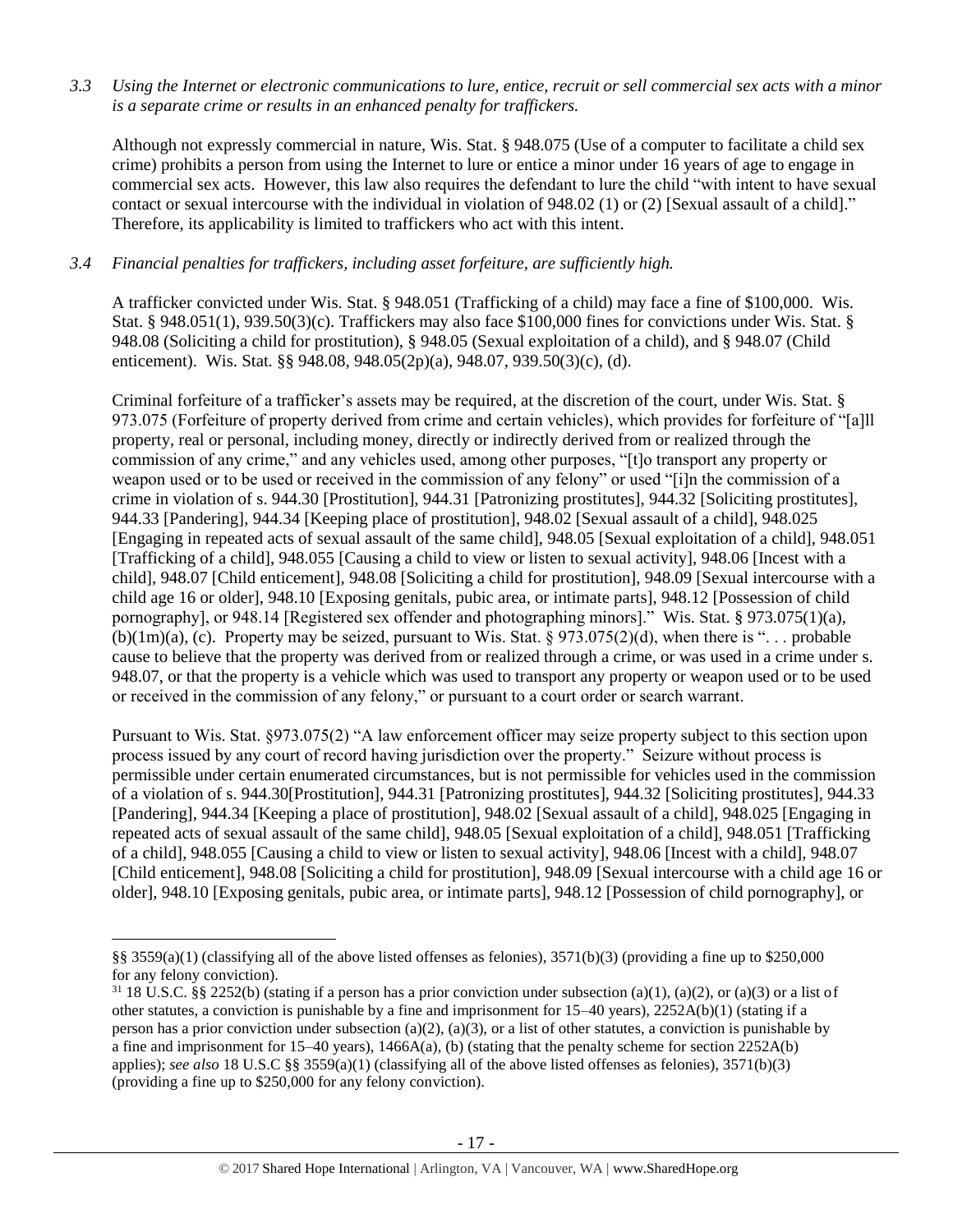948.14 [Registered sex offender and photographing minors]. Wis. Stat. §973.075(2). Distribution of forfeited property is governed by Wis. Stat. § 973.075(4), which states,

[T]he agency seizing the property may sell the property that is not required by law to be destroyed or transferred to another agency. The agency may retain any vehicle for official use or sell the vehicle. The agency seizing the property may deduct 50% of the amount received for administrative expenses of seizure, maintenance of custody, advertising and court costs and the costs of investigation and prosecution reasonably incurred. The remainder shall be deposited in the school fund as the proceeds of the forfeiture. If the property forfeited under ss. 973.075 to 973.077 is money, all the money shall be deposited in the school fund.

Traffickers are subject to mandatory restitution orders, pursuant to Wis. Stat. § 973.20(1r) (Restitution), which provides in part,

When imposing sentence or ordering probation for any crime, other than a crime involving conduct that constitutes domestic abuse under s. 813.12 (1) (am) or 968.075 (1) (a), for which the defendant was convicted, the court, in addition to any other penalty authorized by law, shall order the defendant to make full or partial restitution under this section to any victim of a crime considered at sentencing or, if the victim is deceased, to his or her estate, unless the court finds substantial reason not to do so and states the reason on the record.<sup>32</sup>

Subsection (3)(a) states, "If a crime considered at sentencing resulted in bodily injury, the restitution order may require that the defendant," among other things, "(a) Pay an amount equal to the cost of necessary medical and related professional services and devices relating to physical, psychiatric and psychological care and treatment." In addition, subsection (4m) specifically provides restitution to minor victims of trafficking and states,

If the defendant violated . . . 948.05 [Sexual exploitation of a child], 948.051 [Trafficking of a child], . . . 948.07 [Child enticement], 948.08 [Soliciting a child for prostitution], . . . and sub. (3) (a) does not apply, the restitution order may require that the defendant pay an amount, not to exceed \$10,000, equal to the cost of necessary professional services relating to psychiatric and psychological care and treatment. The \$10,000 limit under this subsection does not apply to the amount of any restitution ordered under sub. (3) or (5) for the cost of necessary professional services relating to psychiatric and psychological care and treatment.

Also, Wis. Stat. 973.20(4o) states,

l

If the defendant violated s. 940.302 (2) [Human trafficking] or 948.051 [Trafficking of a child], and sub. (2) or (3) does not apply, the restitution order may require that the defendant pay an amount equal to any of the following:

(a) The costs of necessary transportation, housing, and child care for the victim.

- (b) The greater of the following:
	- 1. The gross income gained by the defendant due to the services of the victim.
	- 2. The value of the victims services as provided under the state minimum wage.

(c) Any expenses incurred by the victim if relocation for personal safety is determined to be necessary by the district attorney.

(d) The costs of relocating the victim to his or her city, state, or country of origin.

Wis. Stat. § 973.042(2) (Child pornography surcharge) provides, "If a court imposes a sentence or places a person on probation for a crime under s. 948.05 [Sexual exploitation of a child] or 948.12 [Possession of child pornography] and the person was at least 18 years of age when the crime was committed, the court shall impose

<sup>&</sup>lt;sup>32</sup> See infra Component 5.10 for full discussion of these restitution provisions.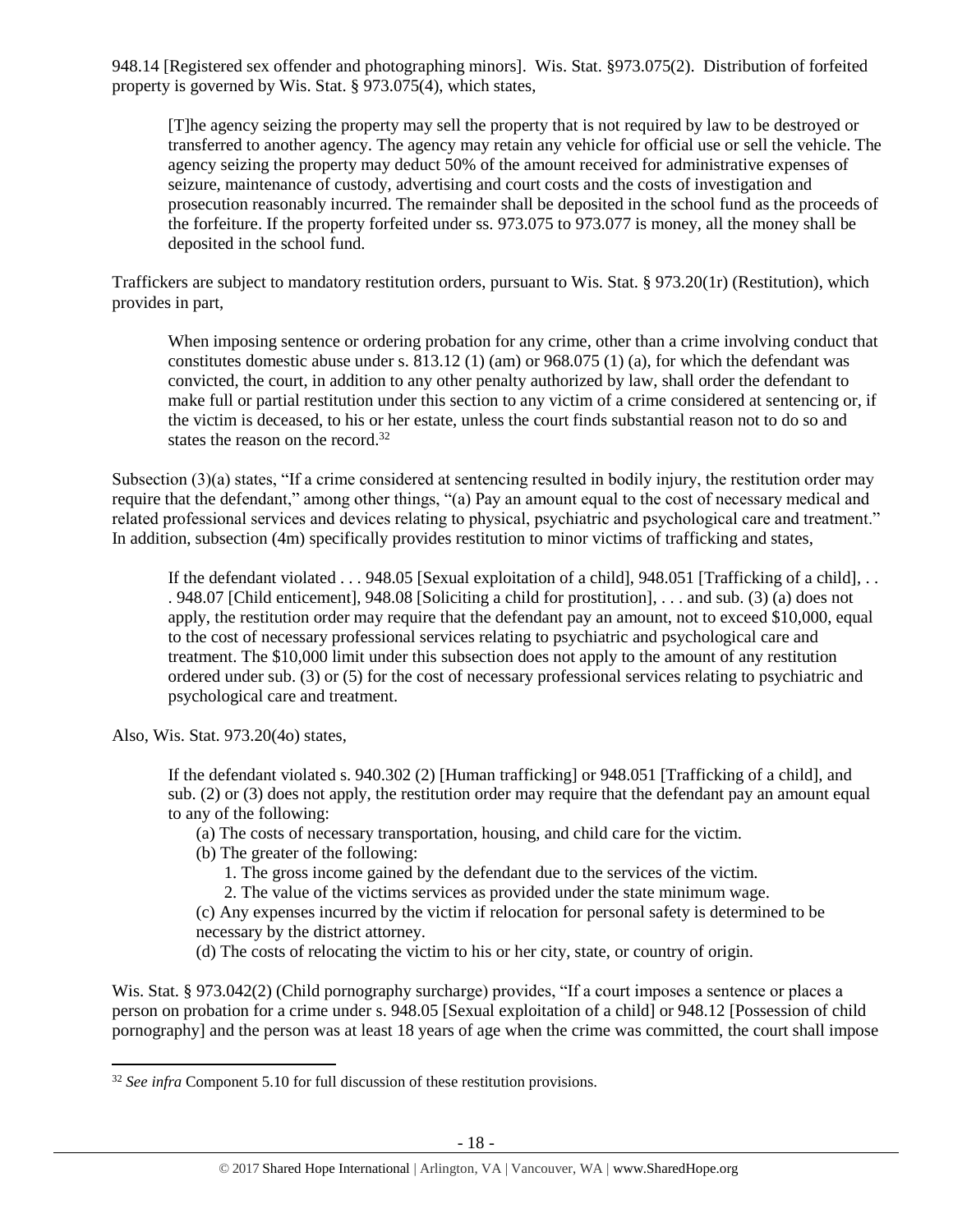a child pornography surcharge of \$500 for each image<sup>33</sup> or each copy of an image associated with the crime. The court shall determine the number of images or copies of images associated with the crime by a preponderance of the evidence and without a jury."

Lastly, traffickers who receive a sentence or probation are also subject to Wis. Stat. § 973.045(1) (Crime victim and witness assistance surcharge), which provides that a "crime victim and witness assistance surcharge" of \$67 for every "misdemeanor count on which a conviction occurred" and \$92 for every "felony count on which a conviction occurred" shall be imposed. The surcharge is the total amount of adding up the amount for every misdemeanor count and every felony count. It "may not be waived, reduced, or forgiven for any reason." § 973.045(1).

# *3.5 Convicted traffickers are required to register as sex offenders.*

Pursuant to Wis. Stat. § 301.45(1g)(a), with certain exceptions, "[A] person shall comply with the reporting requirements under this section if he or she . . . [i]s convicted or adjudicated delinquent on or after December 25, 1993, for a sex offense." The definition of "sex offense" at Wis. Stat. § 301.45(1d)(b), includes "a violation, or the solicitation, conspiracy, or attempt to commit a violation" of, among other things, Wis. Stat. § 948.05 (Sexual exploitation of a child), § 948.051 (Trafficking of a child), § 948.07(1)–(4) (Child enticement), § 948.075 (Use of a computer to facilitate a child sex crime), and § 948.08 (Soliciting a child for prostitution).

Furthermore, Wis. Stat. § 939.615 (Lifetime supervision of serious sex offenders) states in part that, unless the individual has already been placed on lifetime supervision that has not been terminated, "if a person is convicted of a serious sex offense . . . the court may, in addition to sentencing the person . . . place the person on lifetime supervision by the department . . . ." According to Wis. Stat. § 939.615(1)(b), "serious sex offenses" includes, among other things, violations of Wis. Stat. § 948.05(1), (1m) (Sexual exploitation of a child), § 948.051 (Trafficking of a child), § 948.07 (Child enticement), § 948.075 (Use of a computer to facilitate a child sex crime), and § 948.08 (Soliciting a child for prostitution).

*3.6 Laws relating to termination of parental rights include sex trafficking or commercial sexual exploitation of children (CSEC) offenses as grounds for termination in order to prevent traffickers from exploiting their parental rights as a form of control.* 

Pursuant to Wis. Stat. § 48.415 (Grounds for involuntary termination of parental rights),

Grounds for termination of parental rights shall be one of the following:

(9m) Commission of a felony against a child

. . . .

. . . .

(am) Commission of a violation of s. 948.051 (Trafficking of a child) involving any child or a violation of the law of any other state or federal law, if that violation would be a violation of s. 948.051 involving any child if committed in this state.

l

<sup>33</sup> *See supra* note [21.](#page-12-1)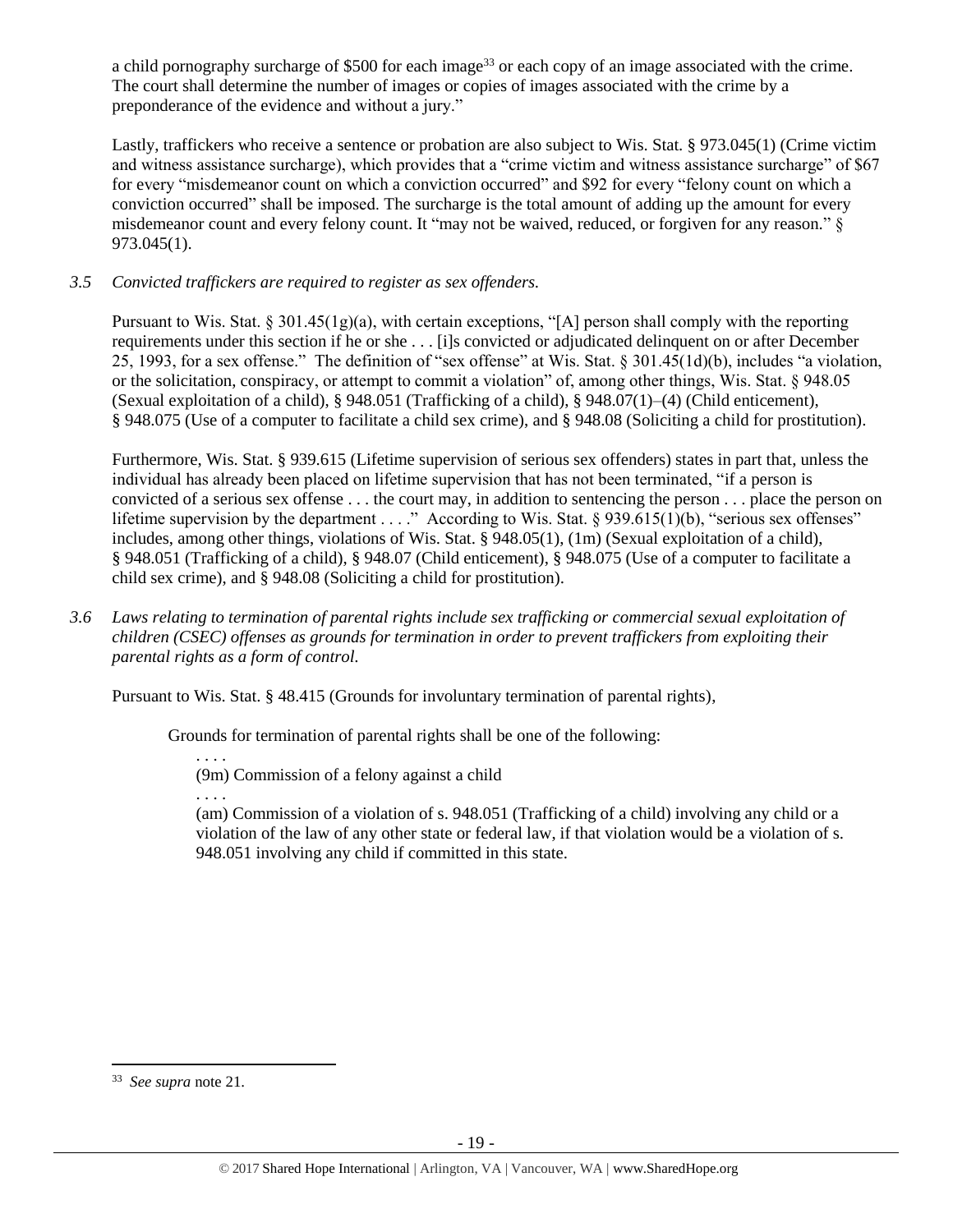#### **FRAMEWORK ISSUE 4: CRIMINAL PROVISIONS FOR FACILITATORS**

#### *Legal Components:*

- *4.1 The acts of assisting, enabling, or financially benefitting from child sex trafficking are included as criminal offenses in the state sex trafficking statute.*
- *4.2 Financial penalties, including asset forfeiture laws, are in place for those who benefit financially from or aid and assist in committing domestic minor sex trafficking.*
- *4.3 Promoting and selling child sex tourism is illegal.*
- *4.4 Promoting and selling images of child sexual exploitation carries penalties as high as similar federal offenses. \_\_\_\_\_\_\_\_\_\_\_\_\_\_\_\_\_\_\_\_\_\_\_\_\_\_\_\_\_\_\_\_\_\_\_\_\_\_\_\_\_\_\_\_\_\_\_\_\_\_\_\_\_\_\_\_\_\_\_\_\_\_\_\_\_\_\_\_\_\_\_\_\_\_\_\_\_\_\_\_\_\_\_\_\_\_\_\_\_\_\_\_\_\_*

#### *Legal Analysis:*

*4.1 The acts of assisting, enabling, or financially benefitting from child sex trafficking are included as criminal offenses in the state sex trafficking statute.*

Facilitators of trafficking and those who benefit financially may be charged with trafficking under Wis. Stat. § 948.051 (Trafficking of a child). Subsection (1) states, "Whoever knowingly recruits, entices, provides, obtains, harbors, transports, patronizes, or solicits or knowingly attempts to recruit, entice, provide, obtain harbor, transport, patronize, or solicit any child for the purpose of commercial sex acts, as defined in s. 940.302 (1)(a) is guilty of a Class C felony." Subsection (2) states, "Whoever benefits in any manner from a violation of sub. (1) is guilty of a Class C felony if the person knows that the benefits come from an act described in sub. (1)." A conviction under either subsection is punishable as a Class C felony punishable by imprisonment up to 40 years, a fine not to exceed \$100,000, or both. Wis. Stat. §§ 948.051(1)(2), 939.50(3)(c).

*4.2 Financial penalties, including asset forfeiture laws, are in place for those who benefit financially from or aid and assist in committing domestic minor sex trafficking.*

A conviction of Wis. Stat. § 948.051 (Trafficking of a child) carries a fine of \$100,000. Wis. Stat. §§ 948.051(1), 939.50(3)(c).

Facilitators may be subject to discretionary, criminal asset forfeiture under Wis. Stat. § 973.075, which provides for forfeiture of "[a]ll property, real or personal, including money, directly or indirectly derived from or realized through the commission of any crime," and any vehicles used, among other purposes, "[t]o transport any property or weapon used or to be used or received in the commission of any felony" or vehicles used "[i]n the commission of a crime in violation of s. 944.30 [Prostitution], 944.31 [Patronizing prostitutes], 944.32 [Soliciting prostitutes], 944.33 [Pandering], 944.34 [Keeping place of prostitution], 948.02 [Sexual assault of a child], 948.025 [Engaging in repeated acts of sexual assault of the same child], 948.05 [Sexual exploitation of a child], 948.051 [Trafficking of a child], 948.055 [Causing a child to view or listen to sexual activity], 948.06 [Incest with a child], 948.07 [Child enticement], 948.08 [Soliciting a child for prostitution], 948.09 [Sexual intercourse with a child age 16 or older], 948.10 [Exposing genitals, pubic area, or intimate parts], 948.12 [Possession of child pornography], or 948.14 [Registered sex offender and photographing minors]." Wis. Stat. § 973.075(1)(a), (b)(1m)(a), (c). Property may be seized, pursuant to Wis. Stat. § 973.075(2)(d), when there is ". . . probable cause to believe that the property was derived from or realized through a crime, or was used in a crime under s. 948.07, or that the property is a vehicle which was used to transport any property or weapon used or to be used or received in the commission of any felony," or pursuant to a court order or search warrant.

Pursuant to Wis. Stat. §973.075(2) "A law enforcement officer may seize property subject to this section upon process issued by any court of record having jurisdiction over the property." Seizure without process is permissible under certain enumerated circumstances, but is not permissible for vehicles used in the commission of a violation of s. 944.30[Prostitution], 944.31 [Patronizing prostitutes], 944.32 [Soliciting prostitutes], 944.33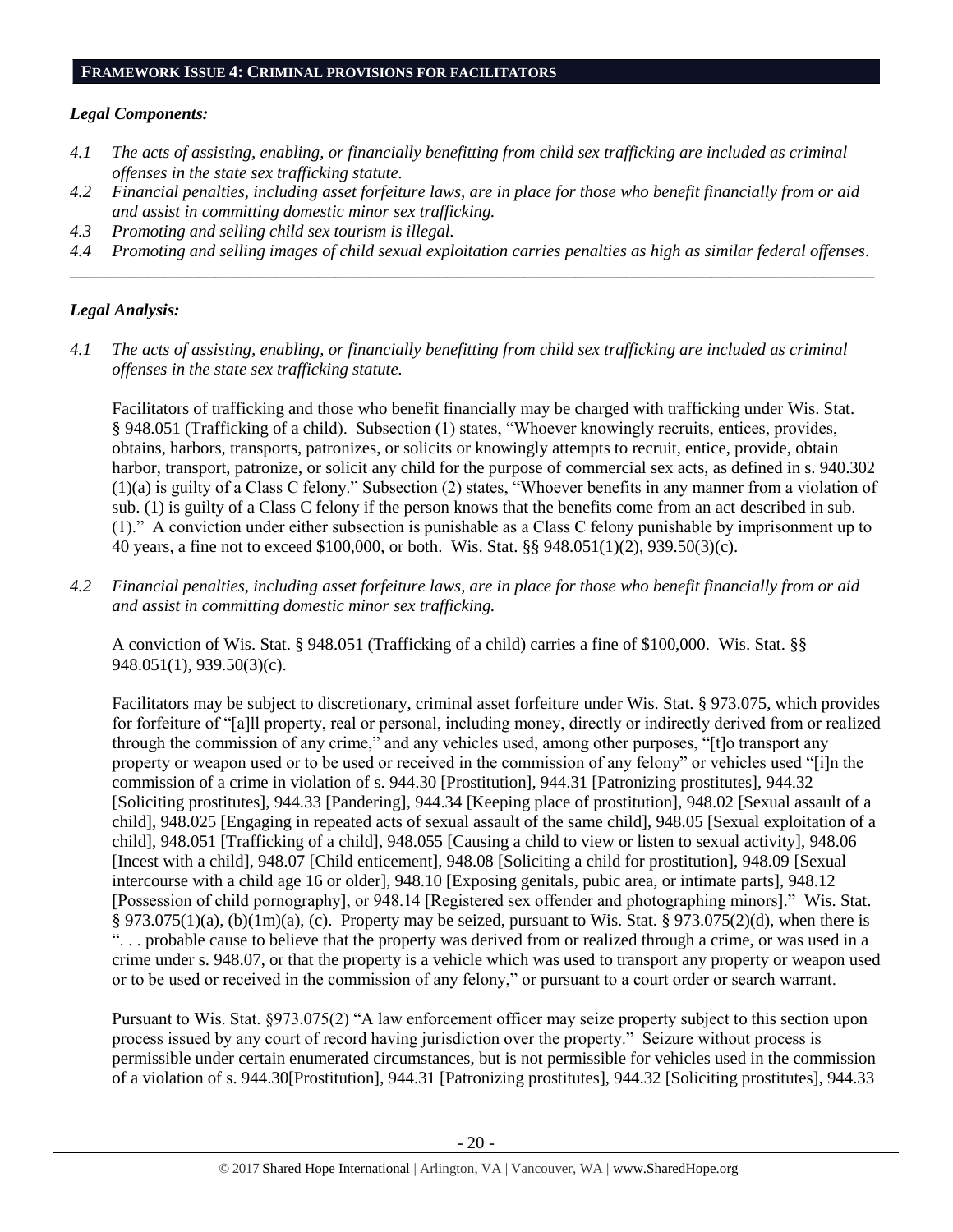[Pandering], 944.34 [Keeping a place of prostitution] 948.02 [Sexual assault of a child], 948.025 [Engaging in repeated acts of sexual assault of the same child], 948.05 [Sexual exploitation of a child], 948.051 [Trafficking of a child], 948.055 [Causing a child to view or listen to sexual activity], 948.06 [Incest with a child], 948.07 [Child enticement], 948.08 [Soliciting a child for prostitution], 948.09 [Sexual intercourse with a child age 16 or older], 948.10 [Exposing genitals, pubic area, or intimate parts], 948.12 [Possession of child pornography], or 948.14 [Registered sex offender and photographing minors]. Wis. Stat. §973.075(2). Distribution of forfeited property is governed by Wis. Stat. § 973.075(4), which states,

[T]he agency seizing the property may sell the property that is not required by law to be destroyed or transferred to another agency. The agency may retain any vehicle for official use or sell the vehicle. The agency seizing the property may deduct 50% of the amount received for administrative expenses of seizure, maintenance of custody, advertising and court costs and the costs of investigation and prosecution reasonably incurred. The remainder shall be deposited in the school fund as the proceeds of the forfeiture. If the property forfeited under ss. 973.075 to 973.077 is money, all the money shall be deposited in the school fund.

To the extent that it applies to facilitators, a conviction under Wis. Stat. § 946.83(3) (Prohibited activities) of the Wisconsin Organized Crime Control Act, is punishable as a Class E felony by a maximum fine of \$50,000. Wis. Stat. §§ 946.84(1), 939.50(3)(e). Instead of the fine listed in Wis. Stat. § 939.50(3)(e), "any person convicted of engaging in conduct in violation of s. 946.83, through which he or she derived pecuniary value, or by which he or she caused personal injury or property damage or other loss, may be fined not to exceed 2 times the gross value gained or 2 times the gross loss caused, whichever is the greater, plus court costs and the costs of investigation and prosecution, reasonably incurred." Wis. Stat. § 946.84(2).

Additionally, violation of Wis. Stat. § 946.83 or Wis. Stat. § 946.85 shall be grounds for mandatory criminal forfeiture "of all real or personal property used in the course of, or intended for use in the course of, derived from or realized through conduct in violation of s. 946.83 or 946.85." Wis. Stat. § 946.86(1). "Any injured person has a right or claim to forfeited property or the proceeds derived therefrom superior to any right or claim the state has under this section in the same property or proceeds." Wis. Stat. § 946.86(4). In addition to criminal penalties and forfeiture, Wis. Stat. § 946.87(2)(a) (Civil remedies) provides for civil forfeiture to the state of "[a]ll property, real or personal, including money, used in the course of, intended for use in the course of, derived from, or realized through, conduct which has resulted in a conviction for violation of s. 946.83 or 946.85."

Facilitators are subject to mandatory restitution orders pursuant to Wis. Stat. § 973.20(1r) (Restitution), which provides in part,

When imposing sentence or ordering probation for any crime, other than a crime involving conduct that constitutes domestic abuse under s. 813.12 (1) (am) or 968.075 (1) (a), for which the defendant was convicted, the court, in addition to any other penalty authorized by law, shall order the defendant to make full or partial restitution under this section to any victim of a crime considered at sentencing or, if the victim is deceased, to his or her estate, unless the court finds substantial reason not to do so and states the reason on the record.

Subsection (3)(a) states, "If a crime considered at sentencing resulted in bodily injury, the restitution order may require that the defendant," among other things, "(a) Pay an amount equal to the cost of necessary medical and related professional services and devices relating to physical, psychiatric and psychological care and treatment." In addition, subsection (4m) specifically provides restitution to minor victims of trafficking and states in part,

If the defendant violated  $\dots$  948.051 [Trafficking of a child]  $\dots$  and sub. (3) (a) does not apply, the restitution order may require that the defendant pay an amount, not to exceed \$10,000, equal to the cost of necessary professional services relating to psychiatric and psychological care and treatment. The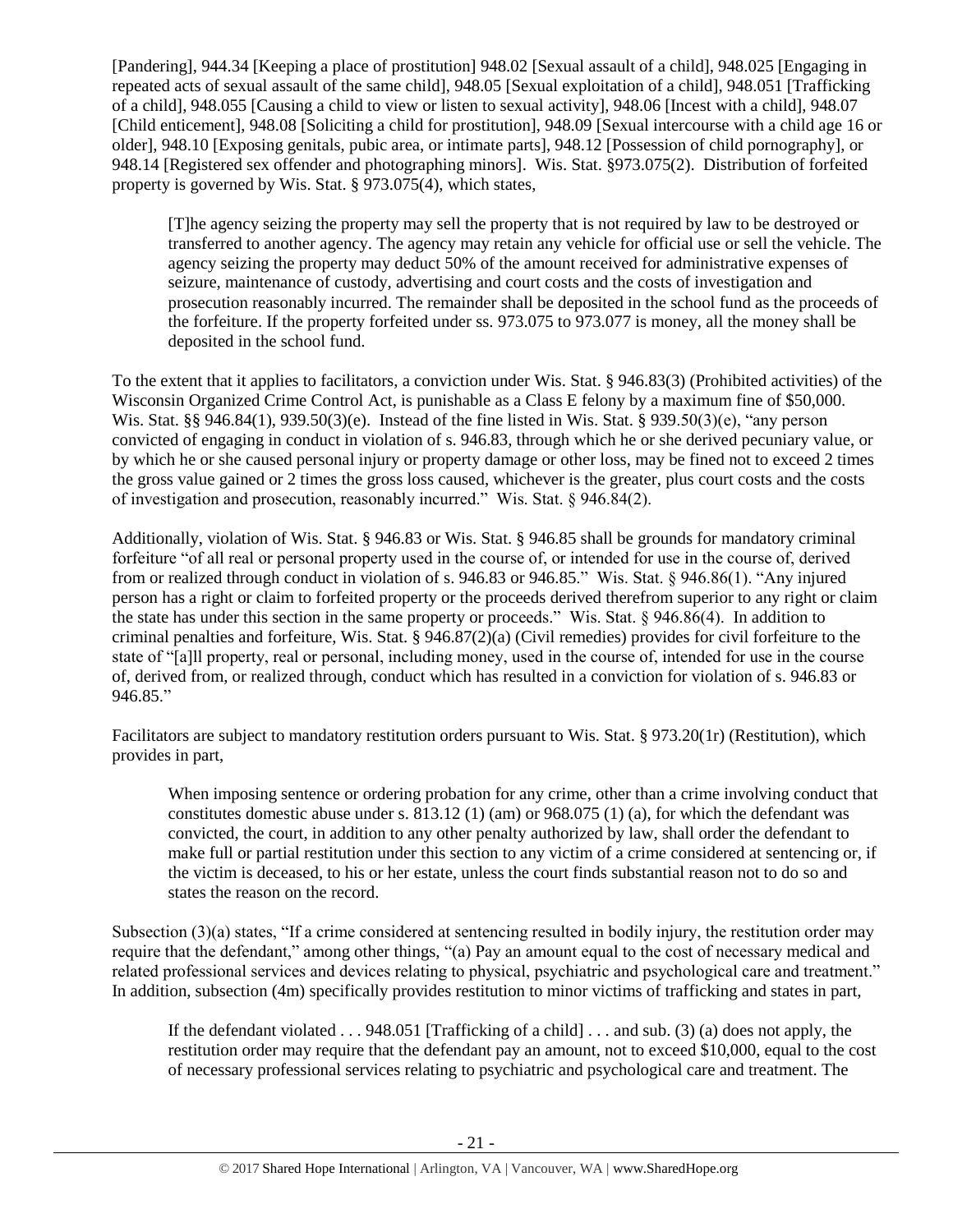\$10,000 limit under this subsection does not apply to the amount of any restitution ordered under sub. (3) or (5) for the cost of necessary professional services relating to psychiatric and psychological care and treatment.

Also, Wis. Stat. § 973.20(4o) states,

If the defendant violated s. 940.302 (2) [Human trafficking] or 948.051 [Trafficking of a child], and sub. (2) or (3) does not apply, the restitution order may require that the defendant pay an amount equal to any of the following:

(a) The costs of necessary transportation, housing, and child care for the victim.

(b) The greater of the following:

1. The gross income gained by the defendant due to the services of the victim.

2. The value of the victim's services as provided under the state minimum wage.

(c) Any expenses incurred by the victim if relocation for personal safety is determined to be necessary by the district attorney.

(d) The costs of relocating the victim to his or her city, state, or country of origin.

*4.3 Promoting and selling child sex tourism is illegal.*

Wisconsin has no statute specifically related to sex tourism.

4.3.1 Recommendation: Enact a law prohibiting selling or offering to sell travel services that include or facilitate travel for the purpose of engaging in commercial sexual exploitation of a minor or prostitution of a minor in Wisconsin.

# *4.4 Promoting and selling images of child sexual exploitation carries penalties as high as similar federal offenses.*

Wis. Stat. § 948.05 (Sexual exploitation of a child) provides penalties for promoting or selling images of child sexual exploitation (ICSE). Wis. Stat. § 948.05(1)(b) states, "Whoever . . . with knowledge of the character and content of the sexually explicit conduct involving the child . . . . Records or displays in any way a child engaged in sexually explicit conduct." In addition, Wis. Stat. § 948.05(1m) states, "Whoever produces, performs in, profits from, promotes, imports into the state, reproduces, advertises, sells, distributes, or possesses with intent to sell or distribute, any recording of a child engaging in sexually explicit conduct may be penalized under sub. (2p) if the person knows the character and content of the sexually explicit conduct involving the child and if the person knows or reasonably should know that the child engaging in the sexually explicit conduct has not attained the age of 18 years." Convictions by those over 18 of the above provisions are punishable as Class C felonies by imprisonment up to 40 years, a fine not to exceed \$100,000, or both. Wis. Stat. §§ 948.05(2p)(a), 939.50(3)(c). Also, "the court shall impose a bifurcated sentence" with a prison portion of no less than 5 years. If "the court finds that the best interests of the community will be served and the public will not be harmed," and "the person is no more than 48 months older than the child who is the victim of violation" a lesser sentence may be imposed. Wis. Stat. § 939.617(1), (2). If the actor is under 18, a conviction of either provision is punishable as a Class F felony punishable by imprisonment up to 12½ years, a fine not to exceed \$25,000, or both. Wis. Stat. §§ 948.05(2p)(b), 939.50(3)(f).

Wis. Stat. § 948.12(2m) states,

Whoever exhibits or plays a recording of a child engaged in sexually explicit conduct, if all of the following apply, may be penalized . . . :

(a) The person knows that he or she has exhibited or played the recording.

(b) Before the person exhibited or played the recording, he or she knew the character and content of the sexually explicit conduct.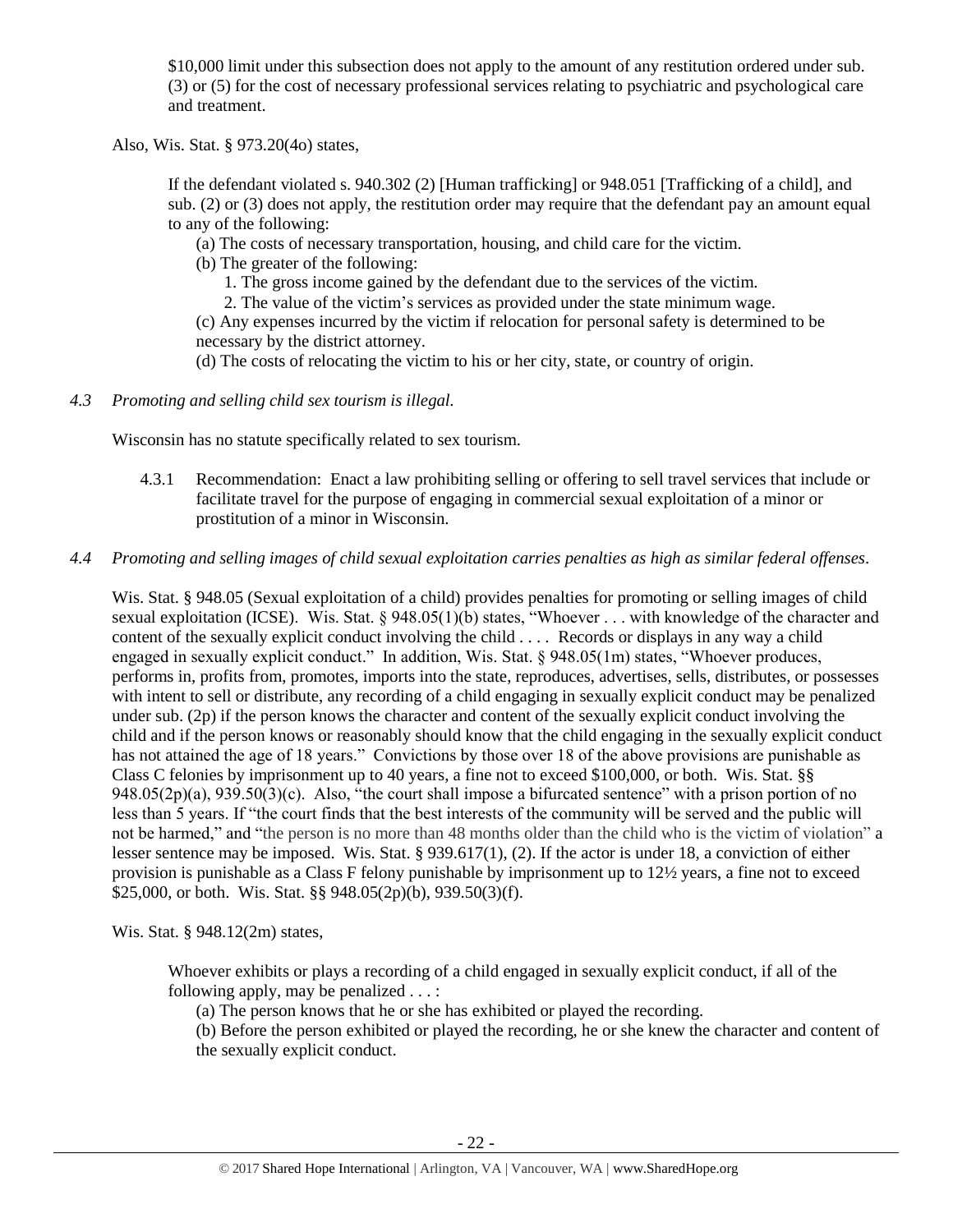(c) Before the person exhibited or played the recording, he or she knew or reasonably should have known that the child engaged in sexually explicit conduct had not attained the age of 18 years.

A conviction under Wis. Stat. § 948.12(2m) is punishable as a Class D felony by imprisonment up to 25 years, a fine not to exceed \$100,000, or both, unless the defendant is under 18, in which case it is punishable as a Class I felony by imprisonment up to  $3\frac{1}{2}$  years, a fine not to exceed \$10,000, or both. Wis. Stat. §§ 948.12(3)(a), (b), 939.50(3)(d), (i).

Wis. Stat. § 973.042(2) (Child pornography surcharge) provides,

If a court imposes a sentence or places a person on probation for a crime under s. 948.05 [Sexual exploitation of a child] or 948.12 [Possession of child pornography] and the person was at least 18 years of age when the crime was committed, the court shall impose a child pornography surcharge of \$500 for each image or each copy of an image associated with the crime. The court shall determine the number of images or copies of images associated with the crime by a preponderance of the evidence and without a jury.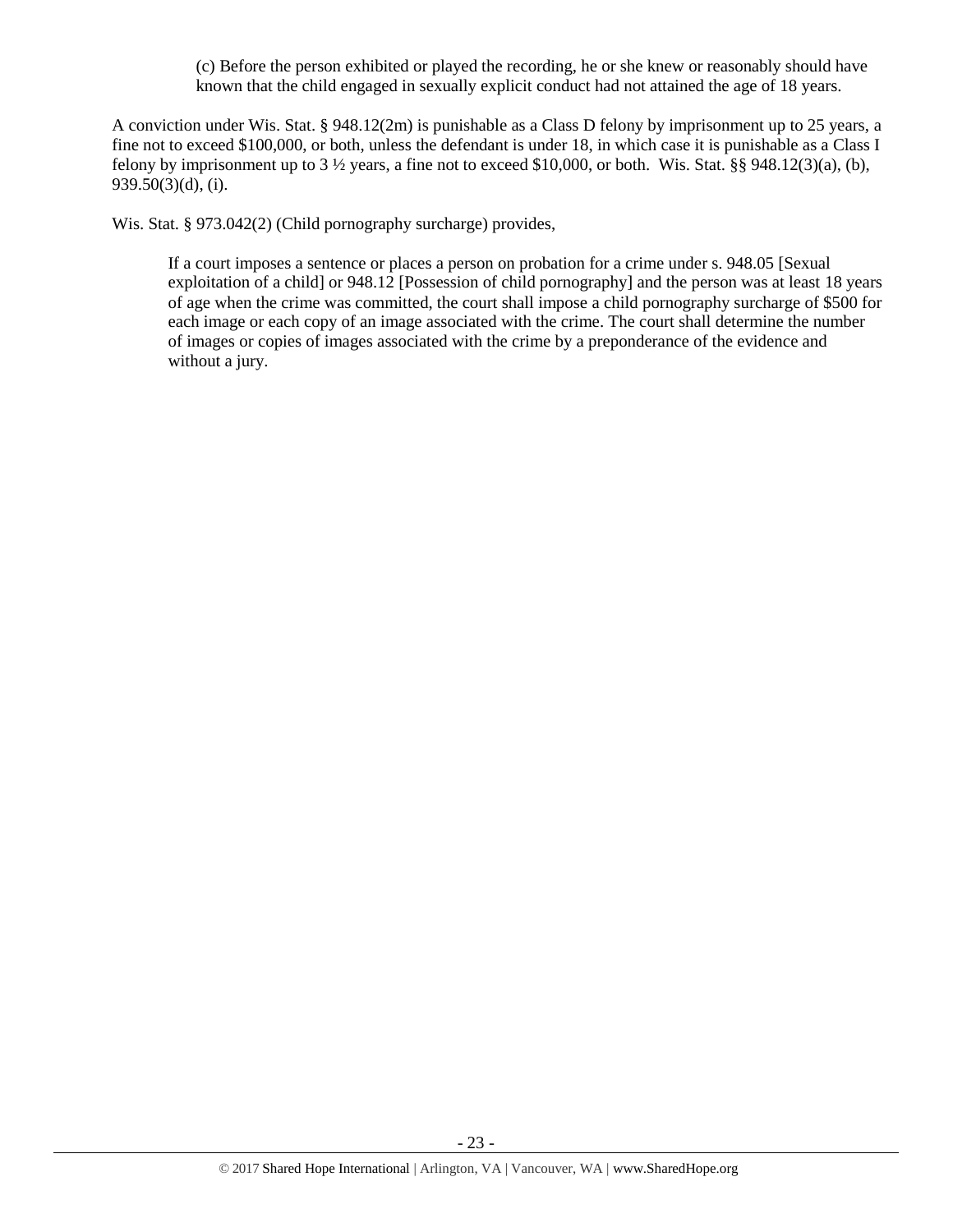#### **FRAMEWORK ISSUE 5: PROTECTIVE PROVISIONS FOR THE CHILD VICTIMS**

#### *Legal Components:*

- *5.1 Victims under the core child sex trafficking offense include all commercially sexually exploited children.*
- *5.2 The state sex trafficking statute expressly prohibits a defendant from asserting a defense based upon the willingness of a minor under 18 to engage in the commercial sex act.*
- *5.3 State law prohibits the criminalization of minors under 18 for prostitution offenses.*
- *5.4 State law provides a non-punitive avenue to specialized services through one or more points of entry.*
- *5.5 Child sex trafficking is identified as a type of abuse and neglect within child protection statutes.*
- *5.6 The definition of "caregiver" or another related term in the child welfare statutes is not a barrier to a sex trafficked child accessing the protection of child welfare.*
- *5.7 Crime victims' compensation is specifically available to a child victim of sex trafficking or commercial sexual exploitation of children (CSEC).*
- *5.8 Victim-friendly procedures and protections are provided in the trial process for minors under 18.*
- *5.9 Child sex trafficking victims may vacate delinquency adjudications and expunge related records for prostitution and other offenses arising from trafficking victimization, without a waiting period.*
- *5.10 Victim restitution and civil remedies for victims of domestic minor sex trafficking or commercial sexual exploitation of children (CSEC) are authorized by law.*
- *5.11 Statutes of limitations for civil and criminal actions for child sex trafficking or commercial sexual exploitation of children (CSEC) offenses are eliminated or lengthened to allow prosecutors and victims a realistic opportunity to pursue criminal action and legal remedies.*

*\_\_\_\_\_\_\_\_\_\_\_\_\_\_\_\_\_\_\_\_\_\_\_\_\_\_\_\_\_\_\_\_\_\_\_\_\_\_\_\_\_\_\_\_\_\_\_\_\_\_\_\_\_\_\_\_\_\_\_\_\_\_\_\_\_\_\_\_\_\_\_\_\_\_\_\_\_\_\_\_\_\_\_\_\_\_\_\_\_\_\_\_\_*

# *Legal Analysis:*

*5.1 Victims under the core child sex trafficking offense include all commercially sexually exploited children. 34*

Wisconsin's core human trafficking offense likely includes all commercially sexually exploited children. Wis. Stat. § 948.051 (Trafficking of a child) does not discuss the elements of force, fraud, or coercion related to the trafficking of a minor; however, such elements were expressly included within the trafficking statute applicable to adults.<sup>35</sup> Therefore, it can be presumed that the statute was written intentionally to exclude the requirement in cases of domestic minor sex trafficking.

Additionally, Wis. Stat. § 948.051 (Trafficking of a child) provides criminal liability for buyers of sex with minors;<sup>36</sup> thus, buying sex with a person under the age of eighteen constitutes human trafficking. Furthermore, the offense of human trafficking under Wis. Stat. § 948.051 does not require that a trafficker or controlling third party be identified. Resultantly, Wisconsin's human trafficking offense includes any child who is bought for sex, regardless of the presence of force, fraud, or coercion, whether or not a buyer exploited the child without the trafficker's involvement, and regardless of whether the victim identifies a trafficker. Wis. Stat. § 948.051.

content/uploads/2015/08/Policy-Paper\_Eliminating-Third-Party-Control\_Final1.pdf (discussing need to include all commercially sexually exploited children within sex trafficking definitions and corresponding need to include buyer conduct in core sex trafficking offenses regardless of whether victim is under control of a third party).

l

<sup>&</sup>lt;sup>34</sup> See generally SHARED HOPE INTERNATIONAL, "Eliminating the Third Party Control Barrier to Identifying Juvenile Sex Trafficking Victims," JuST Response Policy Paper (2015), http://sharedhope.org/wp-

<sup>35</sup> *See supra* note [2.](#page-0-0)

<sup>36</sup> *See supra* Component 2.1.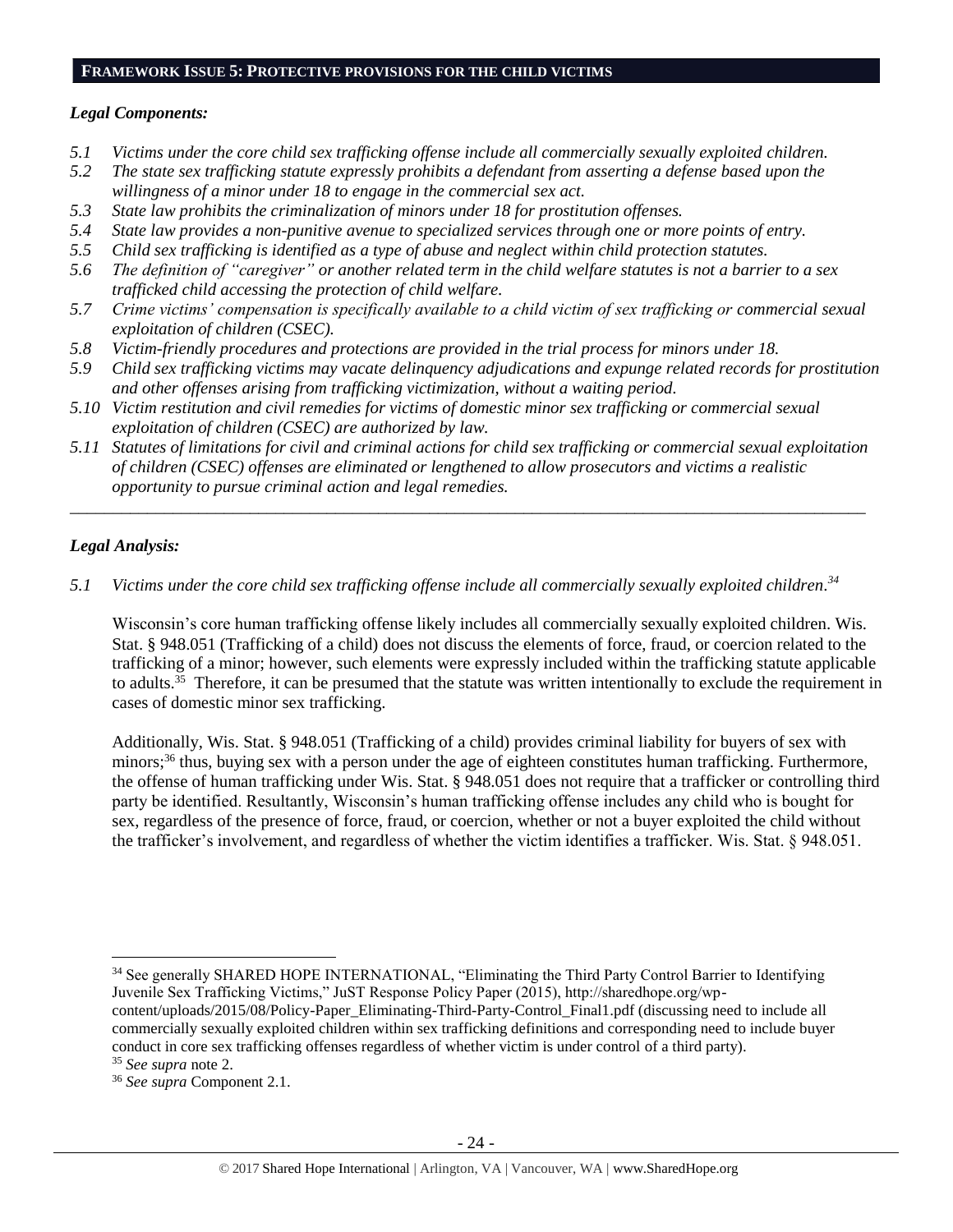*5.2 The state sex trafficking statute expressly prohibits a defendant from asserting a defense based upon the willingness of minor under 18 to engage in the commercial sex act.* 

Wisconsin's sex trafficking and CSEC offenses are silent with regard to the availability of a defense based on the minor's willingness to engage in the commercial sex act.

5.2.1 Recommendation: Amend Wis. Stat. § 948.051 (Trafficking of a child) and Wisconsin's CSEC statutes to expressly prohibit a defense based on the willingness of the minor to engage in the commercial sexual act.

# *5.3 State law prohibits the criminalization of minors under 18 for prostitution offenses.<sup>37</sup>*

Wisconsin's prostitution law does not prohibit the criminalization of minors under 18 for prostitution offenses; however, the law does distinguish between minors and adults to provide a diversion process for minors. Wis. Stat. § 944.30 (2m) (Prostitution) states,

If the person under sub. (1m) has not attained the age of 18 years and if the court determines that the best interests of the person are served and society will not be harmed, the court may enter a consent decree under . . . or a deferred prosecution agreement . . . .

Additionally, Wis. Stat. § 939.46(1m) (Coercion) states, "A victim of a violation of s. 940.302 (2) [Human] trafficking] or 948.051 [Trafficking of a child] has an affirmative defense for any offense committed as a direct result of the violation of s. 940.302 (2) or 948.051 without regard to whether anyone was prosecuted or convicted for the violation of s. 940.302 (2) or 948.051. Although this provision provides child sex trafficking victims with an affirmative defense to prostitution-related charges, the victims are still subject to prosecution.

- 5.3.1 Recommendation: Amend state law to ensure that all minors are protected from criminalization for prostitution offenses.
- *5.4 State law provides a non-punitive avenue to specialized services through one or more points of entry.*

#### **System response to child engaged in commercial sex act**

 $\overline{a}$ 

Under Wis. Stat. § 48.02 (Definitions), a juvenile sex trafficking victim will likely be identified as abused or neglected.<sup>38</sup> To aid in the identification and protection of these sexually exploited children, Wisconsin's mandated reporter laws eliminate an exception that removes a health care provider's duty to report suspected sexual abuse of a child under his or her care if a third party is exploiting the child. Specifically, Wis. Stat. § 48.981(2m) (Abused or neglected children and abused unborn children) provides,

. . . . (c) Except as provided under pars. (d) and (e), the following persons are not required to report as suspected or threatened abuse, as defined in s. 48.02 (1)(b), sexual intercourse or sexual contact involving a child:

1. A health care provider<sup>39</sup> who provides any health care service<sup>40</sup> to a child.

 $37$  For more information regarding recent federal legislation impacting this component see: http://go.sharedhope.org/stateimpactmemo.

<sup>&</sup>lt;sup>38</sup> *See infra* Components 5.5 and 5.6 for provisions concerning child abuse and neglect.

 $39$  "'Health care provider' means a physician, as defined under s. 448.01 (5), a physician assistant, as defined under s. 448.01 (6), or a nurse holding a certificate of registration under s. 441.06 (1) or a license under s. 441.10 (3)." Wis. Stat. § 48.981(2m)(b)(1).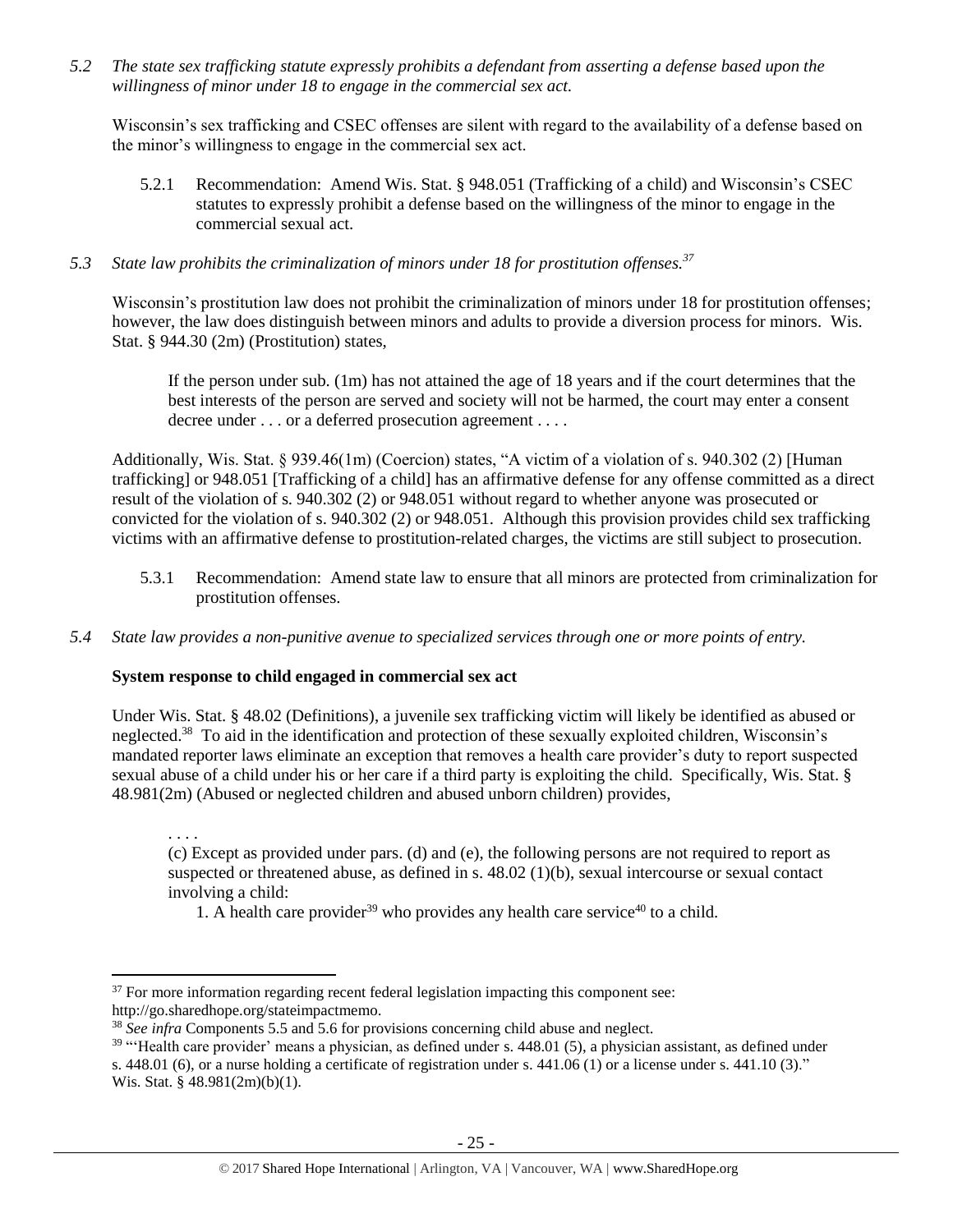. . . .

. . . .

4. A person who obtains information about a child who is receiving or has received health care services from a health care provider.

(d) Any person described under par. (c) 1. or 4. shall report as required under sub. (2) if he or she has reason to suspect any of the following:

5. That another participant in the sexual contact or sexual intercourse was or is exploiting the child. (e) In addition to the reporting requirements under par. (d), a person described under par. (c) 1. or 4. shall report as required under sub. (2) if he or she has any reasonable doubt as to the voluntariness of the child's participation in the sexual contact or sexual intercourse.

However, a juvenile sex trafficking victim may be adjudicated delinquent<sup>41</sup> for prostitution and other offenses committed pursuant to his or her victimization, but a delinquency adjudication for prostitution may be avoided under Wis. Stat. § 944.30 (2m) (Prostitution), which states,

If the person under sub. (1m) has not attained the age of 18 years and if the court determines that the best interests of the person are served and society will not be harmed, the court may enter a consent decree<sup>42</sup>... or a deferred prosecution agreement....

Regardless of whether the child is identified as abused, neglected, or delinquent, however, Wisconsin law does not require the provision of specialized services.

# **Summary**

 $\overline{\phantom{a}}$ 

Wisconsin law does not mandate immunity for offenses committed as a result of the trafficking victimization, but a delinquency adjudication for prostitution may be avoided through a permissive diversionary process. Regardless, Wisconsin law does not provide an avenue to specialized services.

5.4.1 Recommendation: Amend Wisconsin's protective response for juvenile sex trafficking victims to include specialized services and a mandatory mechanism to prevent delinquency adjudications.

At any time after the filing of a petition for a proceeding relating to s. 938.12 or 938.13 and before the entry of judgment, the court may suspend the proceedings and place the juvenile under supervision in the juvenile's own home or present placement. The court may establish terms and conditions applicable to the parent, guardian, or legal custodian, and to the juvenile, including any of the conditions specified in subs.  $(1d)$ ,  $(1g)$ ,  $(1m)$ ,  $(1p)$ ,  $(1t)$ ,  $(1v)$ , and  $(1x)$ . The order under this section shall be known as a consent decree and must be agreed to by the juvenile; the parent, guardian, or legal custodian; and the person filing the petition under s. 938.25. If the consent decree includes any conditions specified in sub. (1g), the consent decree shall include provisions for payment of the services as specified in s. 938.361. The consent decree shall be in writing and be given to the parties.

 $40$  "'Health care service' means family planning services, as defined in s. 253.07 (1) (b), 1995 stats, pregnancy testing, obstetrical health care or screening, diagnosis and treatment for a sexually transmitted disease." Wis. Stat. § 48.981(2m)(b)(2).

<sup>&</sup>lt;sup>41</sup> Wis. Stat. § 938.02(3m) defines "delinquent" as "a juvenile who is 10 years of age or older who has violated any state or federal criminal law, except as provided in ss. 938.17 [Jurisdiction over traffic, boating, snowmobile, and all-terrain vehicle violations and over civil law and ordinance violations], 938.18 [Jurisdiction for criminal proceedings for juveniles 14 or older; waiver hearing] and 938.183 [Original adult court jurisdiction for criminal proceedings], or who has committed a contempt of court, as defined in s. 785.01(1), as specified in s. 938.355(6g)." <sup>42</sup> Pursuant to Wis. Stat. § 938.32(1)(a) (Consent decree)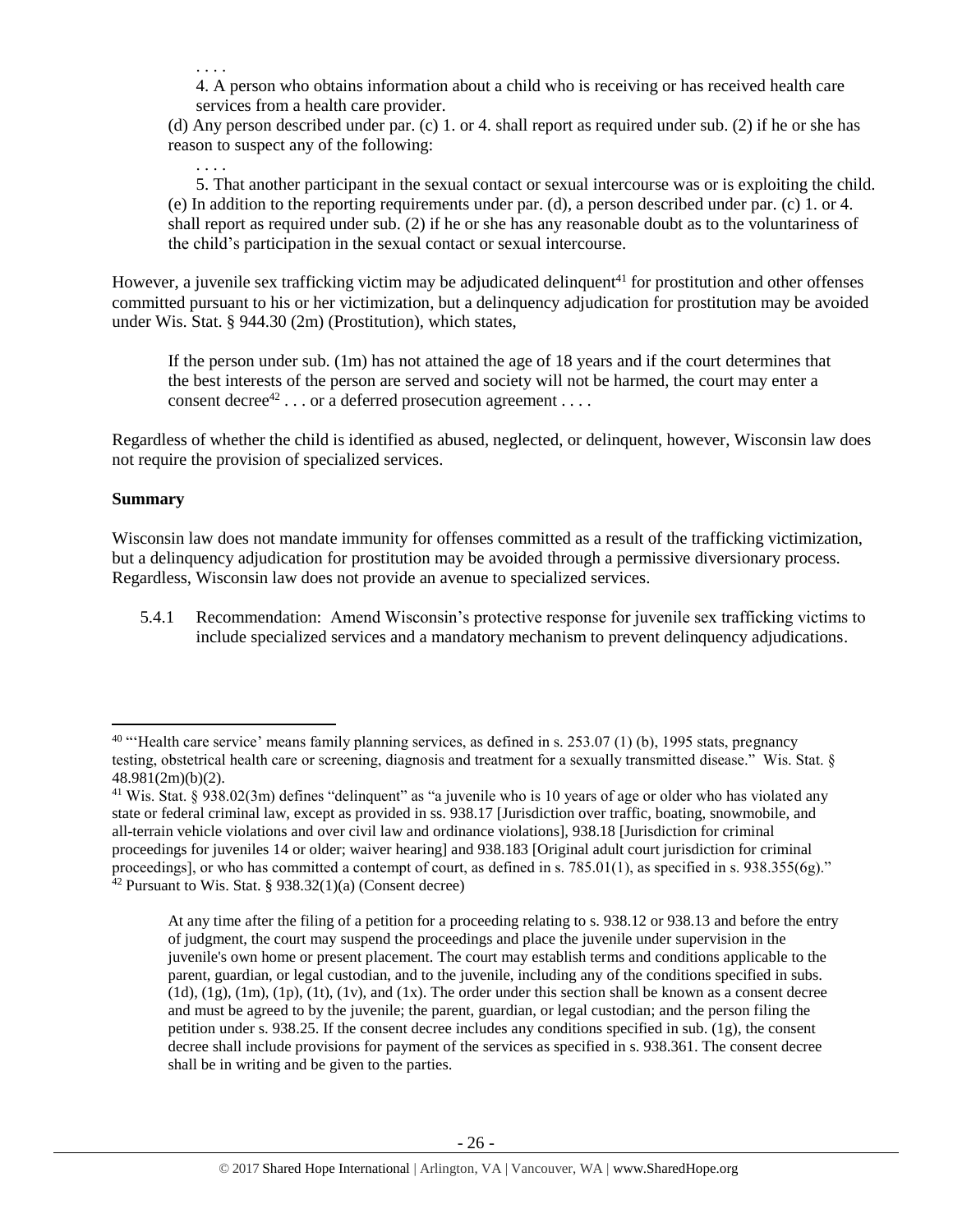# *5.5 Child sex trafficking is identified as a type of abuse and neglect within child protection statutes.<sup>43</sup>*

The definition of "abuse" within the Children's Code Wis. Stat. § 48.02(1) (Definitions), includes both child sex trafficking and child sexual exploitation. Wis. Stat. § 48.02(1) defines "abuse" as,

. . . .

(b) Sexual intercourse or sexual contact under s. 940.225 [Sexual assault], 948.02 [Sexual assault of a child], 948.025 [Engaging in repeated acts of sexual assault of the same child], or 948.085 [Sexual assault of a child placed in substitute care].

(c) A violation of s. 948.05 [Sexual exploitation of a child].

(cm) A violation of s. 948.051 [Trafficking of a child].

(d) Permitting, allowing or encouraging a child to violate s. [Prostitution].

(e) A violation of s. 948.055 [Causing a child to view or listen to sexual activity].

(f) A violation of s. 948.10 [Exposing genitals or pubic area].

. . . .

 $\overline{\phantom{a}}$ 

### *5.6 The definition of "caregiver" or another related term in the child welfare statutes is not a barrier to a sex trafficked child accessing the protection of child welfare.*

Wis. Stat. § 48.981(am) (Abused or neglected children and abused unborn children), which sets out the requirements for reporting neglect and abuse, states, for purposes of that section,

"Caregiver" means, with respect to a child who is the victim or alleged victim of abuse or neglect or who is threatened with abuse or neglect, any of the following persons:

1. The child's parent, grandparent, great grandparent, step-parent, brother, sister, step-brother, stepsister, half-brother, or half-sister.

- 2. The child's guardian.
- 3. The child's legal custodian.

4. A person who resides or has resided regularly or intermittently in the same dwelling as the child.

5. An employee of a residential facility or residential care center for children and youth in which the child was or is placed.

6. A person who provides or has provided care for the child in or outside of the child's home.

7. Any other person who exercises or has exercised temporary or permanent control over the child

- or who temporarily or permanently supervises or has supervised the child.
- 8. Any relative of the child other than a relative specified in subd.1.

However, where a perpetrator does not fall under the definition of "caregiver" pursuant to Wis. Stat § 48.981(am), Wis. Stat. § 48.981(3)(a) allows a referral of suspected instances of non-caregiver abuse to child welfare. Wis. Stat. § 48.981(3)(a)(2d) provides

The sheriff or police department may refer to the county department . . . a case reported to the sheriff or police department in which a person who is not a caregiver is suspected of abuse or of threatened abuse of a child.

Correspondingly, pursuant to Wis. Stat. § 48.02(1) (Definitions), the definition of abuse in the Children's Code does not require fault of a parent or caregiver.<sup>44</sup> Therefore, child victims of commercial sexual exploitation are eligible to receive child welfare protection and services irrespective of the perpetrator of the abuse.

<sup>&</sup>lt;sup>43</sup> For more information regarding recent federal legislation impacting this component see: http://go.sharedhope.org/stateimpactmemo.

<sup>44</sup> *See supra* Component 5.5. for discussion of definition of "abuse."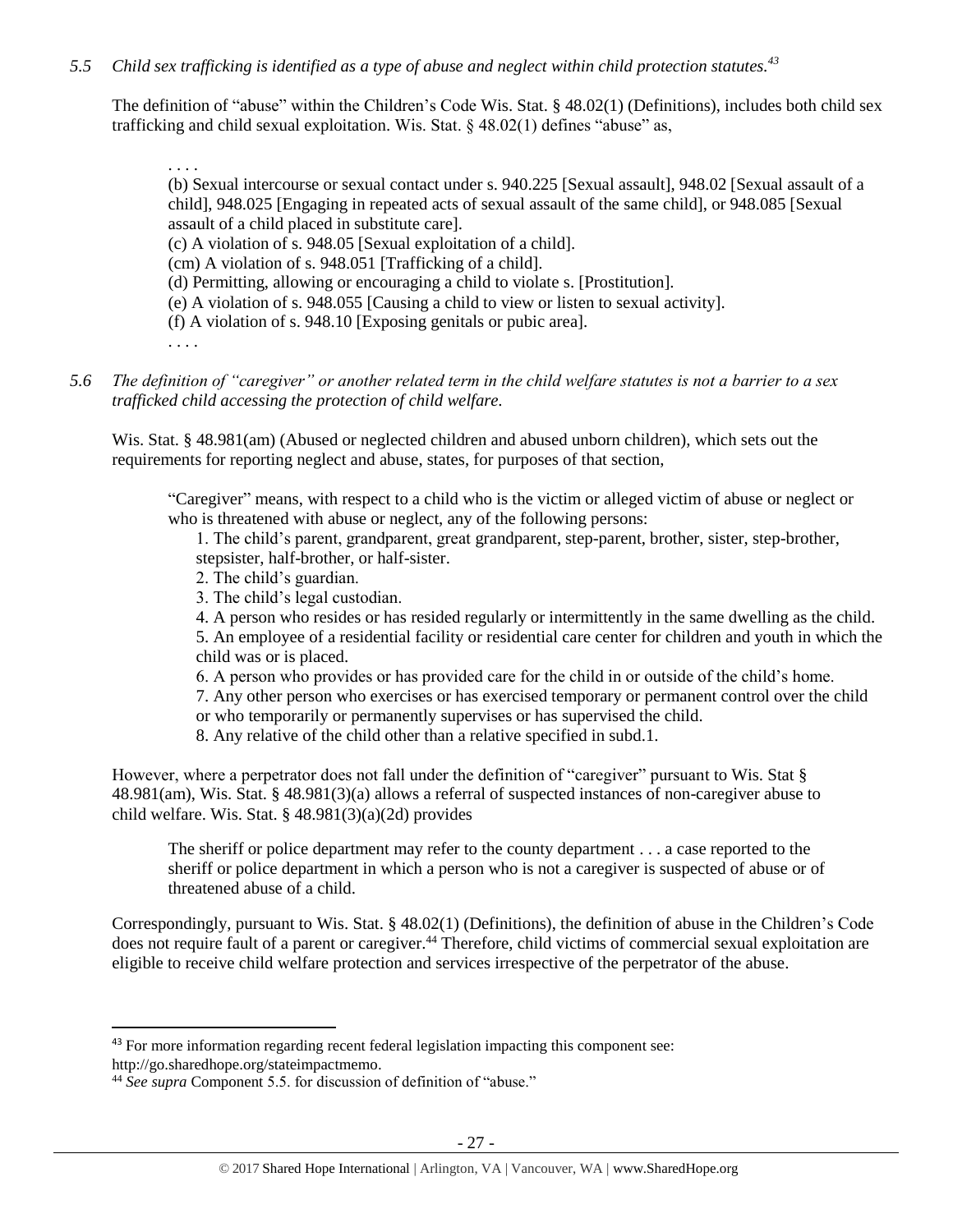*5.7 Crime victims' compensation is specifically available to a child victim of sex trafficking or commercial sexual exploitation of children (CSEC).*

Wis. Stat. § 949.03(1)(b) (Compensable acts) specifically includes the following CSEC, trafficking and sex offenses as offenses for which victims may be compensated: Wis. Stat. § 948.02 (Sexual assault of a child), § 948.025 (Engaging in repeated acts of sexual assault of the same child), § 948.05 (Sexual exploitation of a child), § 948.051 (Trafficking of a child), § 948.06 (Incest with a child), § 948.07 (Child enticement), §948.075 (Use of a computer to facilitate a child sex crime), § 948.08 (Soliciting a child for prostitution), § 948.09 (Sexual intercourse with a child 16 or older). Wis. Stat. § 949.03(1)(b).

However, Wis. Stat. § 949.08 (Limitations on awards) does not provide exceptions for minor victims of trafficking or other commercial sexual exploitation crimes from the limitations on awards. Wis. Stat. § 949.08(1) requires that "the application was made within 1 year after the date of the personal injury or death, and the personal injury or death was the result of an incident or offense which had been reported to the police within 5 days of its occurrence or, if the incident or offense could not reasonably have been reported within such period, within 5 days of the time when a report could reasonably have been made. The department may waive the one-year requirement under this subsection in the interest of justice." In addition, Wis. Stat. § 949.08(2), (2m) state in part,

(2) No award may be ordered if the victim:

(a) Engaged in conduct which substantially contributed to the infliction of the victim's injury or death or in which the victim could have reasonably foreseen could lead to the injury or death. This does not apply to awards to victims under s. 949.03 (1) (a).

(b) Committed a crime which caused or contributed to the victim's injury or death.

(d) Has not cooperated with appropriate law enforcement agencies.

. . . .

 $\overline{\phantom{a}}$ 

(2m) If a claimant other than a victim has not cooperated with the department in the administration of the program, no award may be ordered for the claimant.

5.7.1 Recommendation: Amend Wis. Stat. § 949.08 (Limitations on awards) to make the listed limitations on awards inapplicable to victims of trafficking and CSEC crimes, with a good cause exception to the limitation in Wis. Stat. § 949.08(2)(d).

# *5.8 Victim-friendly procedures and protections are provided in the trial process for minors under 18.*

Wisconsin state law provides several pre-trial and trial procedures and protections for minors, including those specifically for victims of sex trafficking and exploitation. Furthermore, Wis. Stat. § 972.11(2) (Evidence and practice; civil rules applicable) provides special rules for the admission of evidence in cases involving certain sex offenses and crimes against children, including trafficking of a child under Wis. Stat. § 948.051. Wis. Stat. § 972.11(2)(b) (commonly called a "rape shield law") provides,

If the defendant is accused of a crime under s. 940.225 [Sexual assault], 948.02 [Sexual assault of a child], 948.025 [Engaging in repeated acts of sexual assault against the same child], 948.05 [Sexual exploitation of a child], 948.051 [Trafficking of a child], . . . 948.07 [Child enticement], 948.08 [Soliciting a child for prostitution], . . . 948.09 [Sexual intercourse with a child age 16 or older], . . . or under s. 940.302 (2) [Human trafficking], if the court finds that the crime was sexually motivated, as defined in s. 980.01 (5), any evidence concerning the complaining witness's prior sexual conduct<sup>45</sup> or opinions of the witness's prior sexual conduct and reputation as to prior sexual conduct shall not be

<sup>&</sup>lt;sup>45</sup> Wis. Stat. § 972.11(2)(a) states, "In this subsection, 'sexual conduct' means any conduct or behavior relating to sexual activities of the complaining witness, including but not limited to prior experience of sexual intercourse or sexual contact, use of contraceptives, living arrangement and life-style."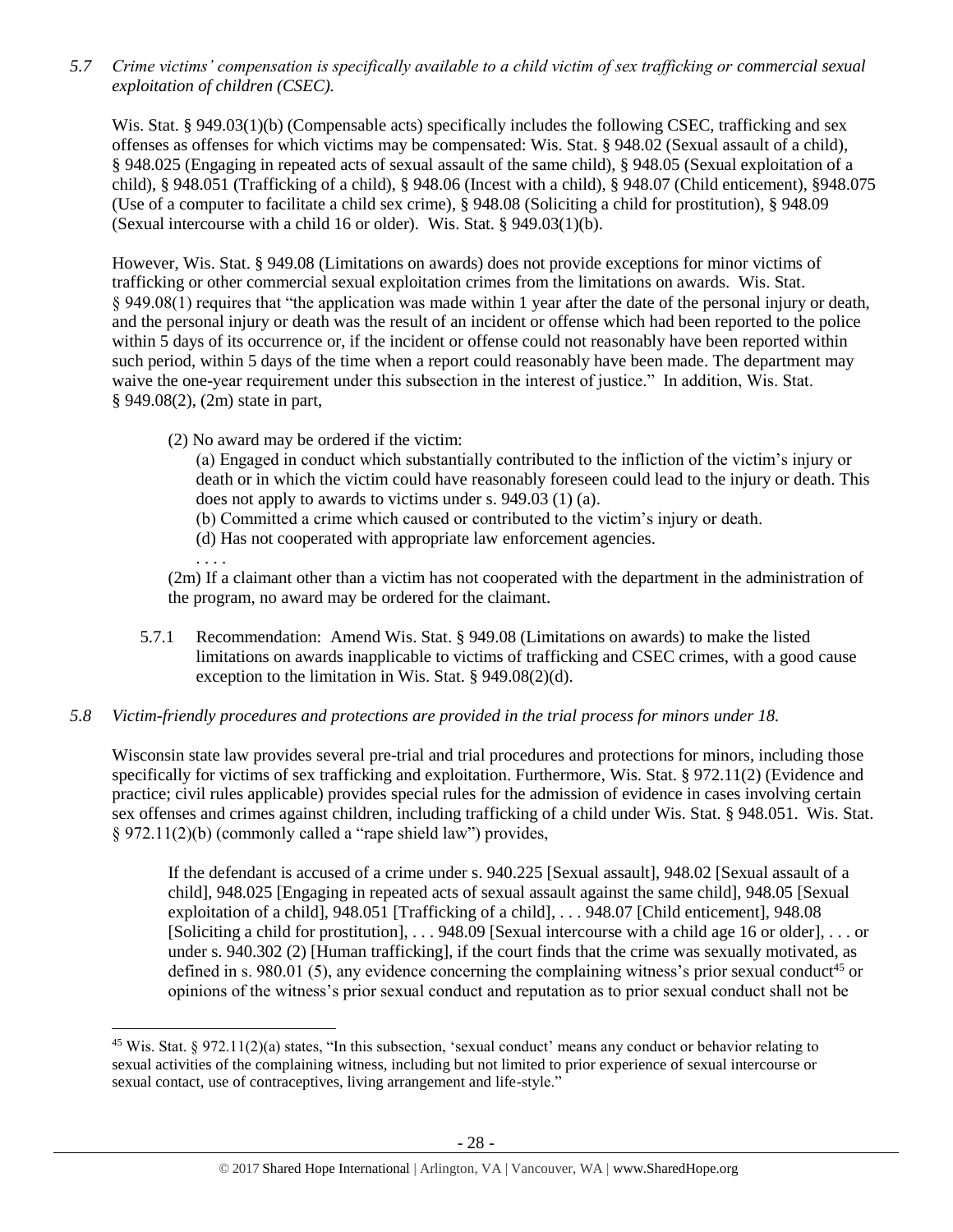admitted into evidence during the course of the hearing or trial, nor shall any reference to such conduct be made in the presence of the jury, except the following, subject to s. 971.31 (11):  $46$ 

1. Evidence of the complaining witness's past conduct with the defendant.

2. Evidence of specific instances of sexual conduct showing the source or origin of semen, pregnancy or disease, for use in determining the degree of sexual assault or the extent of injury suffered.

3. Evidence of prior untruthful allegations of sexual assault made by the complaining witness.

The court may order testimony of any child witness to be taken via closed-circuit television under Wis. Stat. § 972.11(2m), if all of the following apply. First, the court must find that the "the presence of the defendant during the taking of the child's testimony will result in the child suffering serious emotional distress such that the child cannot reasonably communicate" and that taking the child's testimony in another room and "simultaneously televising the testimony in the courtroom by means of closed-circuit audiovisual equipment is necessary to minimize the trauma to the child of testifying in the courtroom setting and to provide a setting more amenable to securing the child witness's uninhibited, truthful testimony." Wis. Stat. § 972.11(2m)(a)(1). Second, the trial in which the child witness may be called will start before the child turns 12 or before the child turns 16 if "the court finds that the interests of justice warrant that the child's testimony be taken in a room other than the courtroom and simultaneously televised in the courtroom by means of closed-circuit audiovisual equipment." Wis. Stat.  $\S 972.11(2m)(a)(2)$ . In determining "interests of justice," the court may consider the following factors under Wis. Stat. § 972.11(2m)(b), including,

1. The child's chronological age, level of development and capacity to comprehend the significance of the events and to verbalize about them.

2. The child's general physical and mental health.

. . . .

 $\overline{\phantom{a}}$ 

3. Whether the events about which the child will testify constituted criminal or antisocial conduct against the child or a person with whom the child had a close emotional relationship and, if the conduct constituted a battery or a sexual assault, its duration and the extent of physical or emotional injury thereby caused.

4. The child's custodial situation and the attitude of other household members to the events about which the child will testify and to the underlying proceeding.

5. The child's familial or emotional relationship to those involved in the underlying proceeding.

6. The child's behavior at or reaction to previous interviews concerning the events involved.

7. Whether the child blames himself or herself for the events involved or has ever been told by any person not to disclose them; whether the child's prior reports to associates or authorities of the events have been disbelieved or not acted upon; and the child's subjective belief regarding what consequences to himself or herself, or persons with whom the child has a close emotional relationship, will ensue from providing testimony.

8. Whether the child manifests or has manifested symptoms associated with posttraumatic stress disorder or other mental disorders, including, without limitation, reexperiencing the events, fear of their repetition, withdrawal, regression, guilt, anxiety, stress, nightmares, enuresis, lack of self-esteem, mood changes, compulsive behaviors, school problems, delinquent or antisocial behavior, phobias or changes in interpersonal relationships.

If the court orders a child's testimony is taken by closed-circuit television, the court is directed to do several things, including, scheduling the testimony during a time when the child's energy and attention span should be the greatest and on a date when the child's recollection should be fresh, provide a room for the testimony that has adequate privacy, try to put the child at ease before questioning begins, and decide if the child understands

<sup>&</sup>lt;sup>46</sup> Wis. Stat. § 971.31(11) states in part that "evidence which is admissible under s. 972.11 (2) must be determined by the court upon pretrial motion to be material to a fact at issue in the case and of sufficient probative value to outweigh its inflammatory and prejudicial nature before it may be introduced at trial."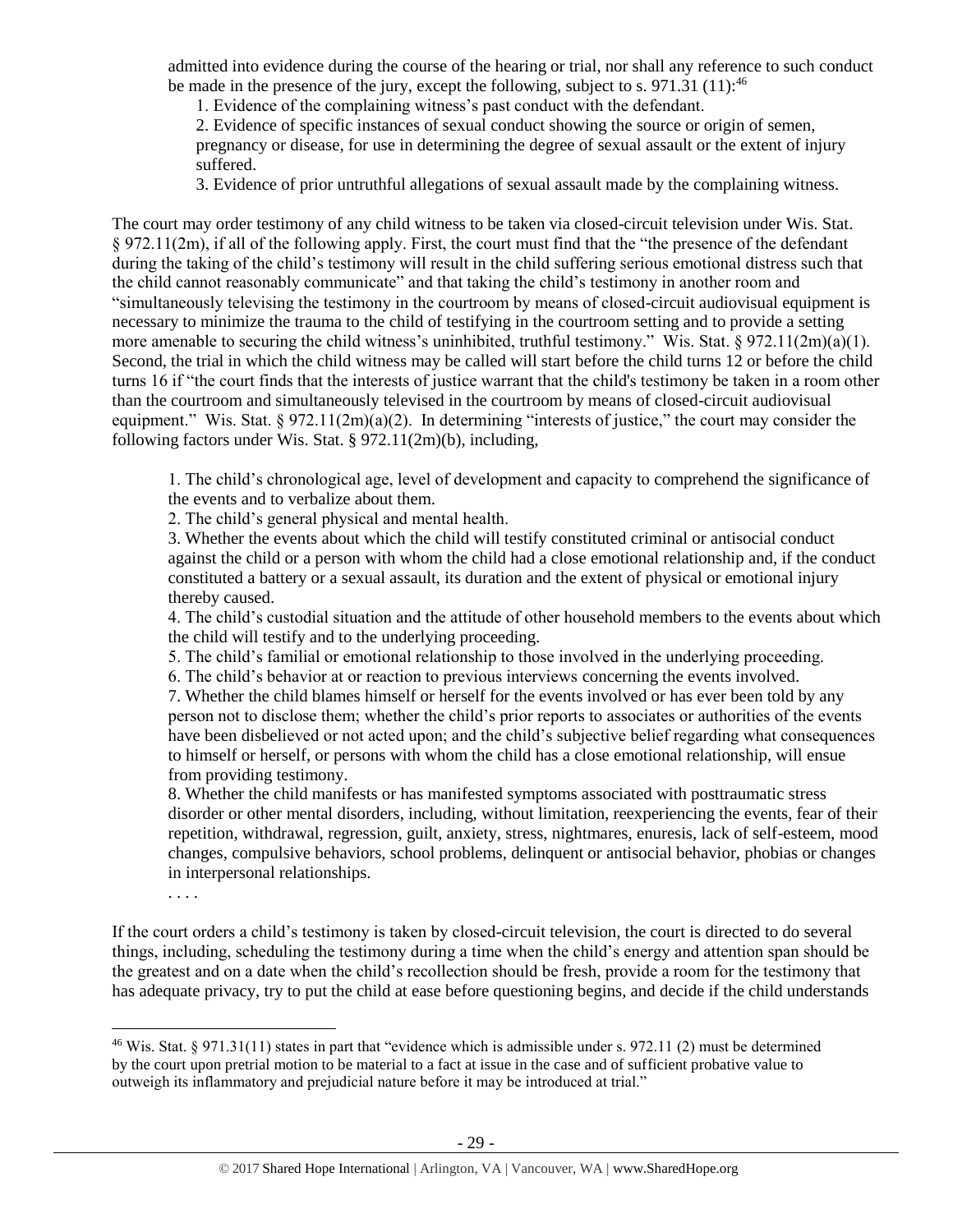that "it is wrong to tell a lie and will testify truthfully if the child's developmental level or verbal skills are such that administration of an oath or affirmation in the usual form would be inappropriate." Wis. Stat.§ 972.11(2m)(bm).

Wis. Stat. § 972.11(2m)(c) restricts the persons who may be present during the child's testimony to include only the camera operator, the parents or guardian of the child, and "[o]ne person designated by the attorney for the state and approved by the court and one person designated by either the defendant or the attorney for the defendant and approved by the court."

Additionally, pursuant to Wis. Stat. § 950.045 (Accompaniment of victim advocate), victims of human trafficking, child sexual abuse, or sexual assault are entitled to have a victim advocate present in various pretrial and trial procedures, including law enforcement interviews and court proceedings. Further, under Wis. Stat. § 905.045(2) (Domestic violence or sexual assault advocate-victim privilege), all communications between victims and victim advocates are considered confidential and therefore, such communications are prevented from being disclosed or obtained if they were made for the "purpose of providing counseling, assistance, or support services to the victim."

Victims of human trafficking under Wis. Stat. § 940.302 may also be eligible to participate in Wisconsin's Address Confidentiality Program administered by the Department of Justice (DOJ), pursuant to Wis. Stat. § 165.68 (Address confidentiality program). So long as a victim is a resident of Wisconsin, has been identified as a victim of human trafficking, fears for his or her safety, and has not disclosed his or her address to the offender, the DOJ is mandated to both assign a confidential mailing address to the victim and to prevent the disclosure of the victim's address to any person, barring a court order to the contrary.

*5.9 Child sex trafficking victims may vacate delinquency adjudications and expunge related records for prostitution and other offenses arising from trafficking victimization, without a waiting period.*

Wisconsin law allows child sex trafficking victims to petition for vacatur and expungement immediately and within a single proceeding, but limits relief to adjudications for prostitution. Specifically, Wis. Stat. § 973.015(2m) (Special disposition) states,

At any time after a person has been convicted, adjudicated delinquent, or found not guilty by reason of mental disease or defect for a violation of s. 944.30 [Prostitution], a court may, upon the motion of the person, vacate the conviction, adjudication, or finding, or may order that the record of the violation of s. 944.30 be expunged, if all of the following apply:

(a) The person was a victim of trafficking for the purposes of a commercial sex act, as defined in s. 940.302 (1) (a), under s. 940.302 or 948.051 or under 22 USC 7101 to 7112.

(b) The person committed the violation of s. 944.30 as a result of being a victim of trafficking for the purposes of a commercial sex act

. . . .

(d) The person made the motion with due diligence subject to reasonable concern for the safety of himself or herself, family members, or other victims of trafficking for the purpose of a commercial sex act or subject to other reasons consistent with the safety of persons.

. . . .

Because relief is limited to adjudications for prostitution, however, a minor would not be able to vacate adjudications for other offenses related to trafficking victimization and would be subject to a waiting period in order to expunge those records. Pursuant to Wis. Stat. § 938.355(4m) (Dispositional orders),

A juvenile who has been adjudged delinquent under s. 48.12, 1993 stats., or s. 938.12 may, on attaining 17 years of age, petition the court to expunge the courts record of the juvenile's adjudication. Subject to par. (b), the court may expunge the record if the court determines that the juvenile has satisfactorily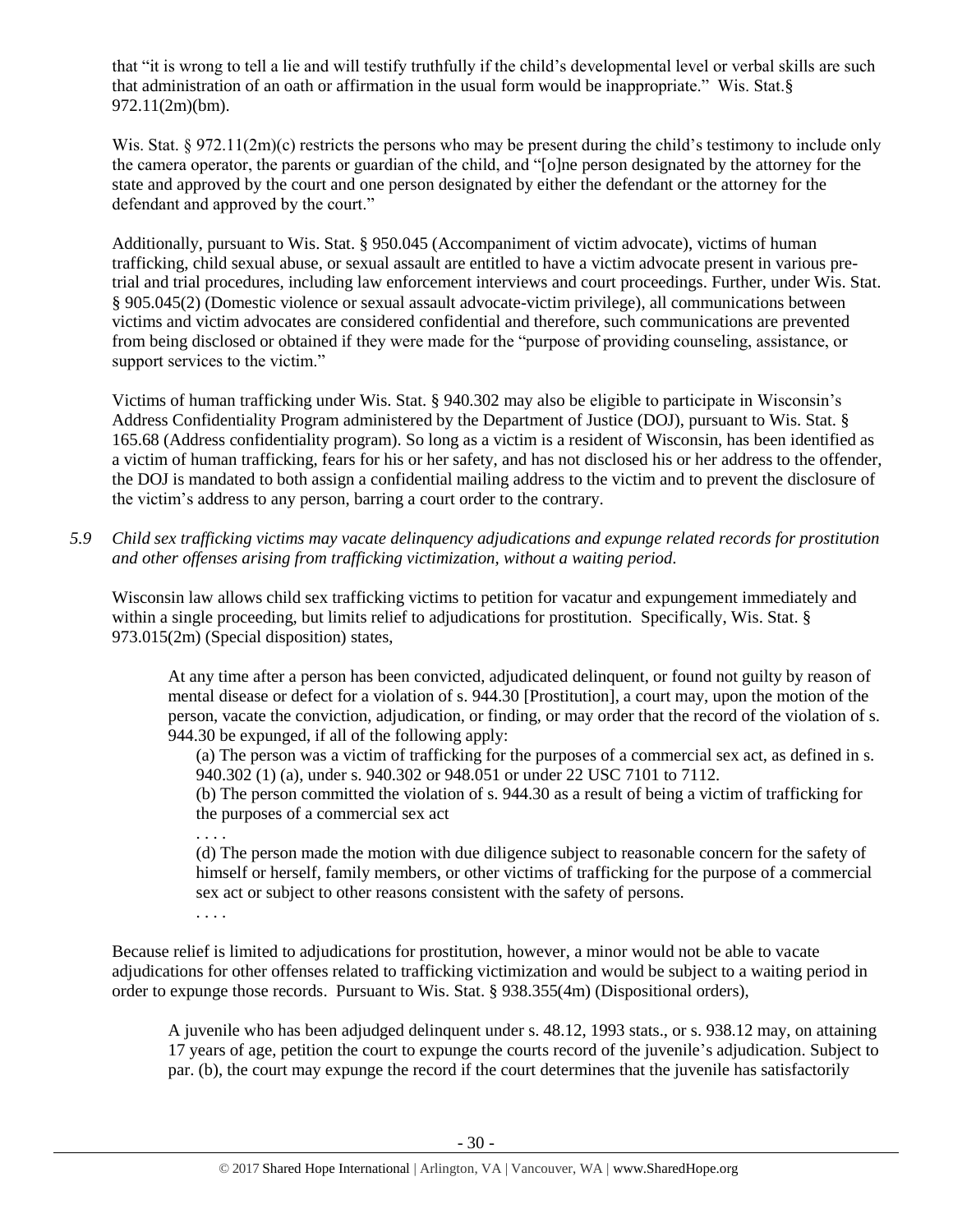complied with the conditions of his or her dispositional order and that the juvenile will benefit from, and society will not be harmed by, the expungement.

Accordingly, a child sex trafficking victim must reach age 17 before other records may be expunged, which may subject the child to collateral consequences associated with having accessible delinquency records during that time.

5.9.1 Recommendation: Amend Wis. Stat. § 973.015(2m) (Special disposition) to allow child sex trafficking victims to vacate delinquency adjudications and expunge related records for other offenses arising from their trafficking victimization.

## *5.10 Victim restitution and civil remedies for victims of domestic minor sex trafficking or commercial sexual exploitation of children (CSEC) are authorized by law.*

Restitution may be available to victims of trafficking and CSEC crimes under Wis. Stat. § 973.20(1r) (Restitution), which provides in part, "When imposing sentence or ordering probation for any crime, other than a crime involving conduct that constitutes domestic abuse under s. 813.12(1)(am) or 968.075(1)(a), for which the defendant was convicted, the court, in addition to any other penalty authorized by law, shall order the defendant to make full or partial restitution under this section to any victim of a crime considered at sentencing or, if the victim is deceased, to his or her estate, unless the court finds substantial reason not to do so and states the reason on the record." Wis. Stat. § 973.20(3)(a) states, "If a crime considered at sentencing resulted in bodily injury, the restitution order may require that the defendant," among other things, "(a) Pay an amount equal to the cost of necessary medical and related professional services and devices relating to physical, psychiatric and psychological care and treatment." In addition, Wis. Stat. § 973.20(5) states,

In any case, the restitution order may require that the defendant do one or more of the following:

(a) Pay all special damages, but not general damages, substantiated by evidence in the record, which could be recovered in a civil action against the defendant for his or her conduct in the commission of a crime considered at sentencing.

(b) Pay an amount equal to the income lost, and reasonable out-of-pocket expenses incurred, by the person against whom a crime considered at sentencing was committed resulting from the filing of charges or cooperating in the investigation and prosecution of the crime.

(c) Reimburse any person or agency for amounts paid as rewards for information leading to the apprehension or successful prosecution of the defendant for a crime for which the defendant was convicted or to the apprehension or prosecution of the defendant for a read-in crime. (d) If justice so requires, reimburse any insurer, surety or other person who has compensated a victim for a loss otherwise compensable under this section.

Wis. Stat. § 973.20(4m) specifically provides restitution to minor victims of trafficking by stating,

If the defendant violated s. 940.225 [Sexual assault], 948.02 [Sexual assault of a child], 948.025 [Engaging in repeated acts of sexual assault of the same child], 948.05 [Sexual exploitation of a child], 948.051 [Trafficking of a child], 948.06, 948.07 [Child enticement], 948.08 [Soliciting a child for prostitution], or 948.085 [Sexual assault of a child placed in substitute care] or s. 940.302 (2) [Human trafficking], if the court finds that the crime was sexually motivated, as defined in s. 980.01(5)<sup>47</sup> [Definitions],<sup>48</sup> and sub. (3) (a) does not apply, the restitution order may require that the defendant pay an amount, not to exceed \$10,000, equal to the cost of necessary professional services relating to psychiatric and psychological care and treatment. The \$10,000 limit under this subsection does not

 $\overline{\phantom{a}}$ 

 $47$  Wis. Stat. § 980.01 (5) defines "sexually motivated" to mean "that one of the purposes for an act is for the actor's sexual arousal or gratification or for the sexual humiliation or degradation of the victim."

<sup>48</sup> *See supra* note [19.](#page-11-0)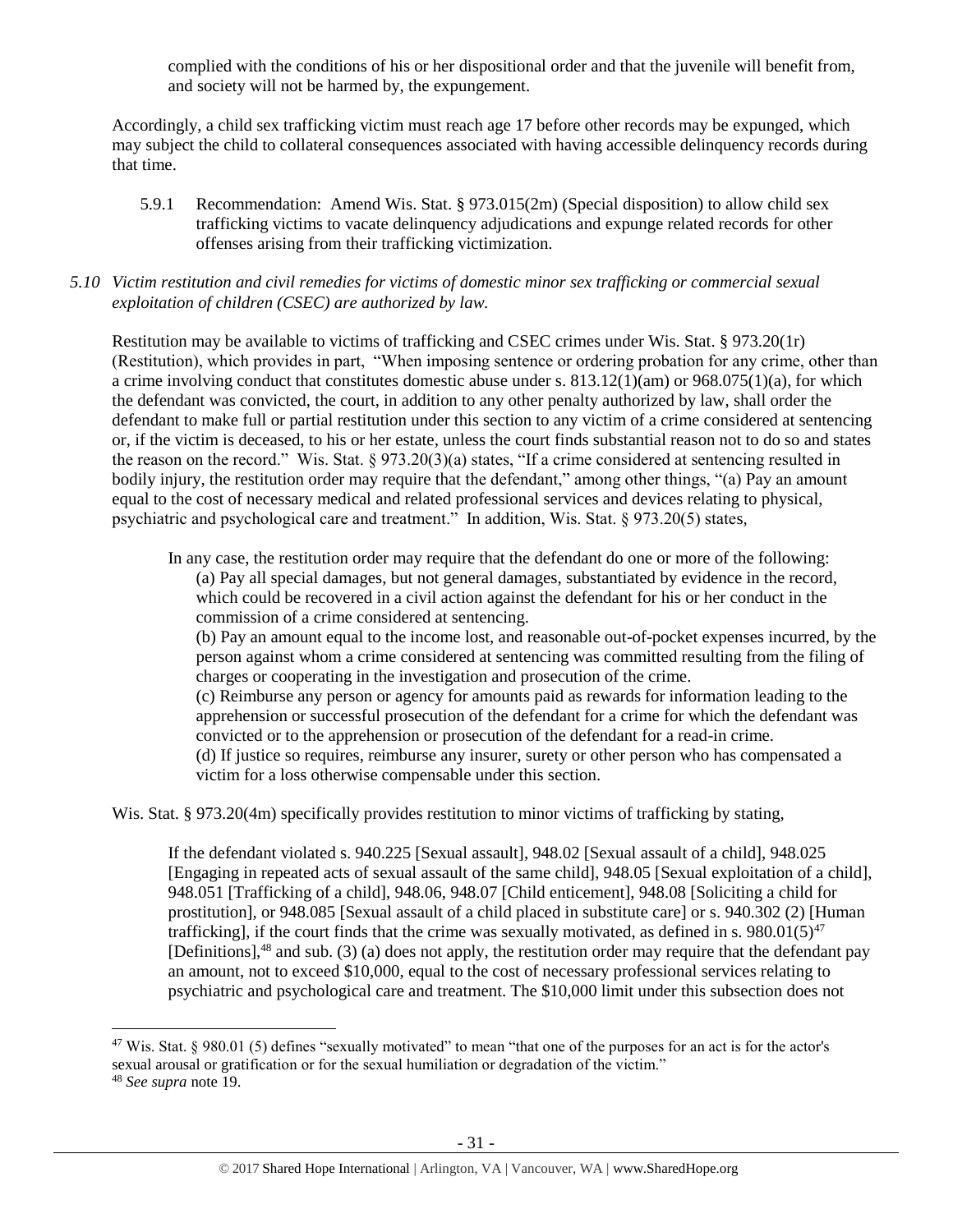apply to the amount of any restitution ordered under sub. (3) or (5) for the cost of necessary professional services relating to psychiatric and psychological care and treatment.

Finally, Wis. Stat. § 973.20(4o) states,

If the defendant violated s. 940.302 (2) [Human trafficking] or 948.051 [Trafficking of a child], and sub. (2) or (3) does not apply, the restitution order may require that the defendant pay an amount equal to any of the following:

- (a) The costs of necessary transportation, housing, and child care for the victim.
- (b) The greater of the following:
	- 1. The gross income gained by the defendant due to the services of the victim.
	- 2. The value of the victims services as provided under the state minimum wage.
- (c) Any expenses incurred by the victim to his or her city, state, or country of origin.
- (d) The costs of relocating the victim to his or her city, state, or country of origin.

Wis. Stat. § 948.051 (Trafficking of a child) provides victims with a civil cause of action. Wis. Stat. § 948.051(3) states, "Any person who incurs an injury or death as a result of a violation of sub. (1) or (2) may bring a civil action against the person who committed the violation. In addition to actual damages, the court may award punitive damages to the injured party, not to exceed treble the amount of actual damages incurred, and reasonable attorney fees."

In addition, if racketeering crimes are committed under Wis. Stat. § 946.83 (Prohibited activities), Wis. Stat. § 946.87(4) establishes a statutory cause of action stating in part, "Any person who is injured by reason of any violation of s. 946.83 or 946.85 has a cause of action for 2 times the actual damages sustained and, when appropriate, punitive damages. The person shall also recover attorney fees and costs of the investigation and litigation reasonably incurred." Wis. Stat. § 946.87(4).

Furthermore, when defendants are subject to mandatory criminal asset forfeiture for a violation of Wis. Stat. § 946.83[Prohibited Activities] or Wis. Stat. § 946.85[Continuing criminal enterprise], "[a]ny injured person has a right or claim to forfeited property or the proceeds derived therefrom superior to any right or claim the state has under this section in the same property or proceeds." Wis. Stat. § 946.86(4).

- 5.10.1 Recommendation: Amend Wis. Stat. § 973.20 (Restitution) to remove the limitations on mandatory restitution that apply to child victims to allow for full mandatory restitution in all child sex trafficking cases.
- *5.11 Statutes of limitations for civil and criminal actions for child sex trafficking or commercial sexual exploitation of children (CSEC) offenses are eliminated or lengthened to allow prosecutors and victims a realistic opportunity to pursue criminal action and legal remedies.*

Under Wis. Stat. § 939.74(1) (Time limitations on prosecutions), the general statute of limitations for criminal prosecutions is 6 years for felonies and 3 years for misdemeanors. Wis. Stat. § 939.74(1). Wis. Stat. § 939.74(2) sets out one set of exceptions to the general statute of limitations. Prosecutions for violations of Wis. Stat. § 948.02(1) (Sexual assault of a child) and § 948.025(1)(a)–(d) (Engaging in repeated acts of sexual assault of the same child), among other listed crimes, can be brought at any time. Wis. Stat. § 939.74(2)(a)(1). Prosecutions for violations of Wis. Stat. § 948.02(2) (Sexual assault of a child), § 948.025(1)(b) (Engaging in repeated acts of sexual assault of the same child), § 948.05 (Sexual exploitation of a child), § 948.051 (Trafficking of a child), § 948.07(1)–(4) (Child enticement), and § 948.08 (Soliciting a child for prostitution), among other listed crimes, must be brought "before the victim reaches the age of 45 years." Wis. Stat. §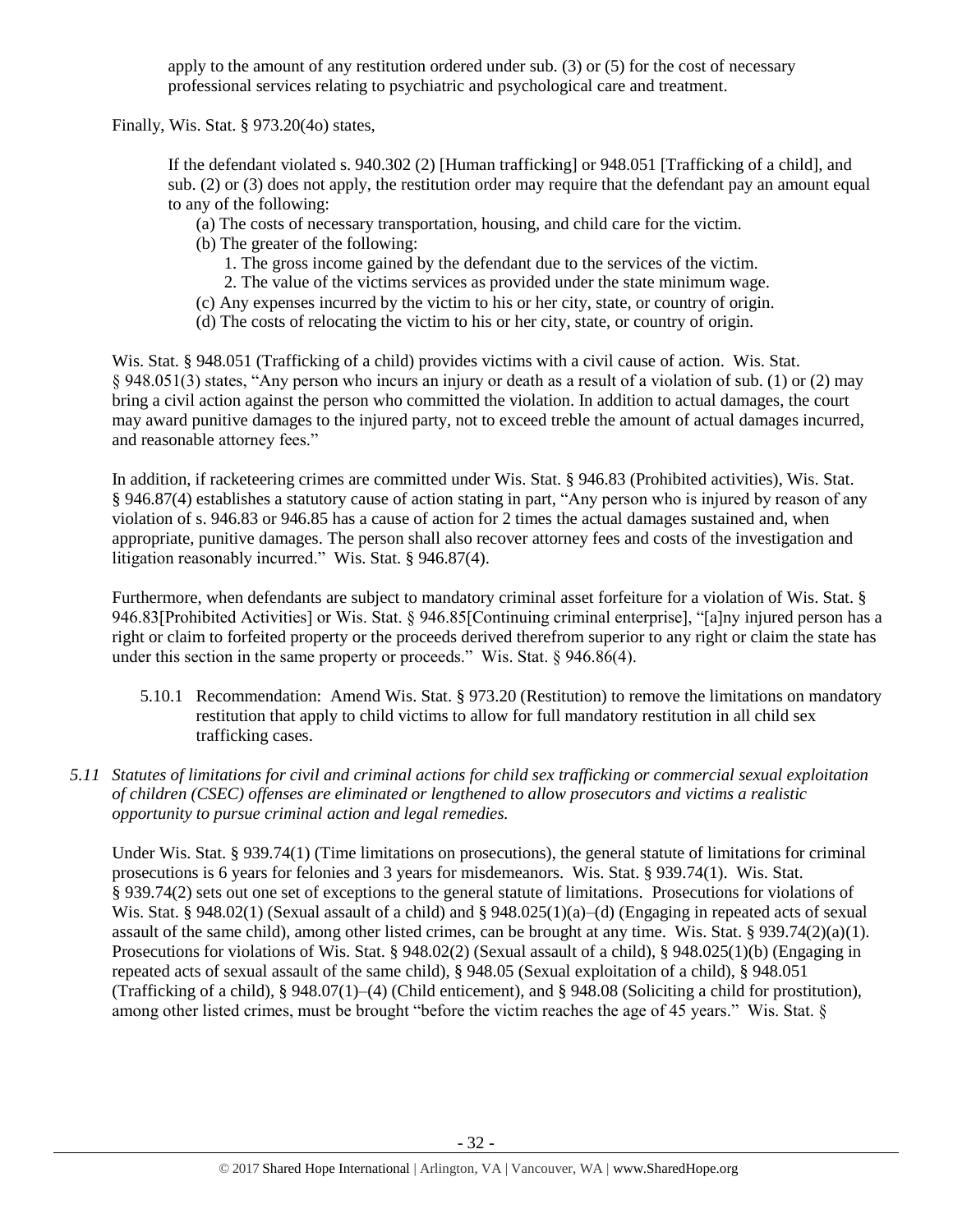939.74(2)(c).<sup>49</sup> Prosecutions for violations of Wis. Stat. § 948.07(5), (6) (Child enticement), among other listed crimes, must be brought "before the victim reaches the age of 26 years." Wis. Stat. § 939.74(2)(c). Wis. Stat. §  $939.74(2d)(c)$  provides an additional exception to the general statute of limitations. It states,

If, before the applicable time limitation under sub.  $(1)$  or  $(2)$  (am),  $(c)$ , or  $(cm)$ , or  $(d)$  for commencing prosecution of a felony under ch. 940 or 948 [Crimes against children], other than a felony under s. 940.225 (1) or a felony specified in sub. (2) (a), expires, the state collects biological material that is evidence of the identity of the person who committed the felony, identifies a deoxyribonucleic acid profile from the biological material, and compares the deoxyribonucleic acid profile to deoxyribonucleic acid profiles of known persons, the state may commence prosecution of the person who is the source of the biological material for the felony or a crime that is related to the felony or both within 12 months after comparison of the deoxyribonucleic acid profile relating to the felony results in a probable identification of the person or within the applicable time under sub. (1) or (2), whichever is latest.

With regard to civil actions, the statute of limitations is tolled for minor victims until 2 years after they reach the age of majority. Wis. Stat. § 893.16(1). Additionally, Wis. Stat. § 893.587 (Sexual assault of a child; limitation) states, "An action to recover damages for injury caused by an act that would constitute a violation of s. 948.02 [Sexual assault of a child], [or] 948.025 [Engaging in repeated acts of sexual assault of the same child] . . . shall be commenced before the injured party reaches the age of 35 years or be barred." However, this extension of the statute of limitations does not apply to the civil cause of action in Wis. Stat. § 948.051 (Trafficking of a child), which would most likely fall under the 3 year limitation in Wis. Stat. § 893.54(1) (Injury to the person), which states that a 3 year statute of limitations applies for "action[s] to recover damages for injuries to the person."

5.11.1 Recommendation: Eliminate the statute of limitations for both civil and criminal causes of action for human trafficking and CSEC offenses, allowing child victims to bring a case at any time.

 $\overline{a}$ 

<sup>49</sup> Senate Bill 536, Section 10 (Initial applicability) provides, "Notwithstanding section 990.06 [Construction of statutes] of the statutes, the treatment of section  $939.74(2)(c)$  and (d) and  $(2d)(c)$  first applies to an act for which the time limit under section 939.74 of the statutes for prosecution has not expired as of the effective date of this subsection."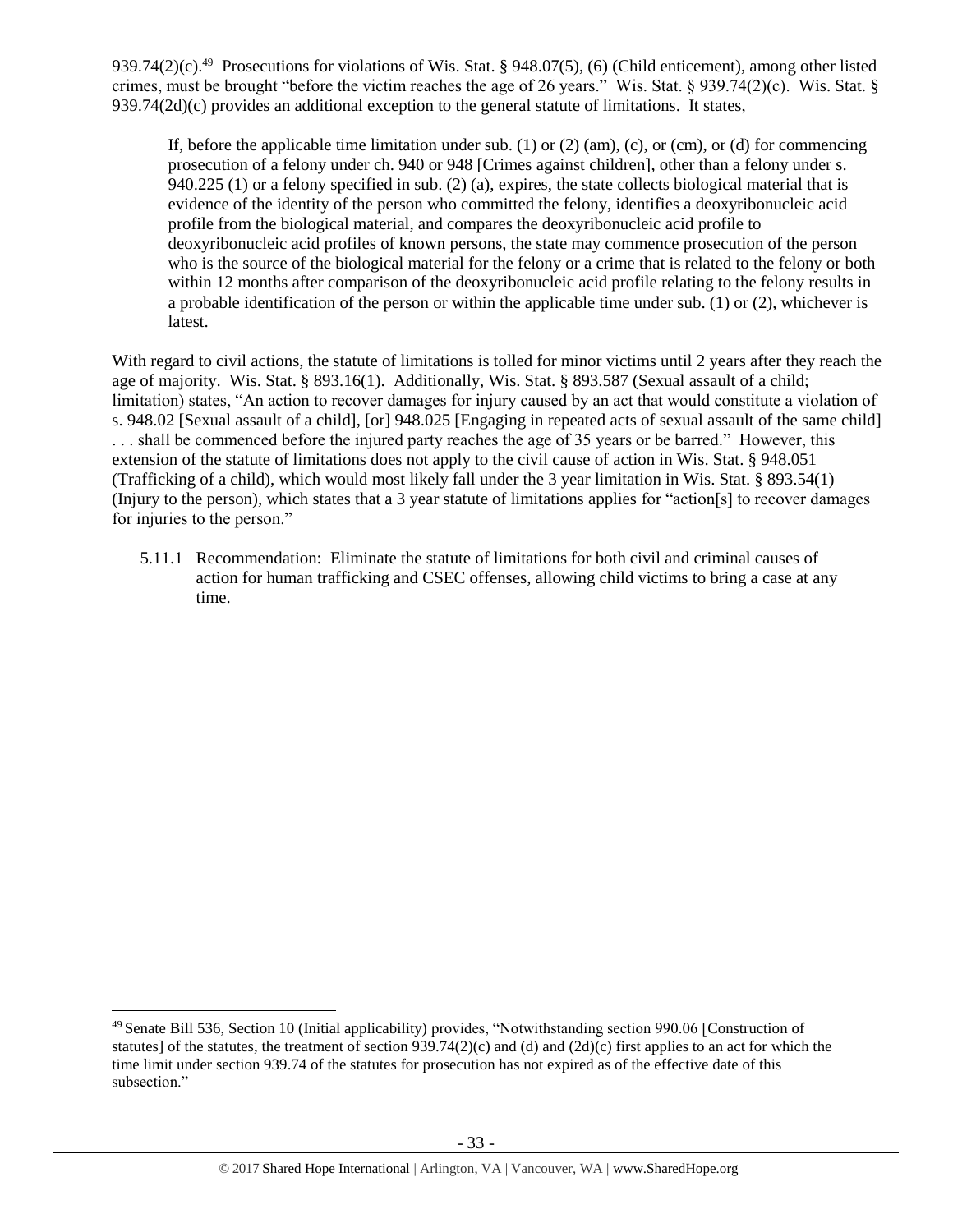#### **FRAMEWORK ISSUE 6: CRIMINAL JUSTICE TOOLS FOR INVESTIGATION AND PROSECUTIONS**

#### *Legal Components:*

- *6.1 Training on human trafficking and domestic minor sex trafficking for law enforcement is statutorily mandated or authorized.*
- *6.2 Single party consent to audiotaping is permitted in law enforcement investigations.*
- *6.3 Wiretapping is an available tool to investigate domestic minor sex trafficking and commercial sexual exploitation of children (CSEC).*
- *6.4 Using a law enforcement decoy posing as a minor to investigate buying or selling of commercial sex acts is not a defense to soliciting, purchasing, or selling sex with a minor.*
- *6.5 Using the Internet or electronic communications to investigate buyers and traffickers is a permissible investigative technique.*
- *6.6 State law requires reporting of missing children and recovered missing children.*

#### *Legal Analysis:*

*6.1 Training on human trafficking and domestic minor sex trafficking for law enforcement is statutorily mandated or authorized.*

*\_\_\_\_\_\_\_\_\_\_\_\_\_\_\_\_\_\_\_\_\_\_\_\_\_\_\_\_\_\_\_\_\_\_\_\_\_\_\_\_\_\_\_\_\_\_\_\_\_\_\_\_\_\_\_\_\_\_\_\_\_\_\_\_\_\_\_\_\_\_\_\_\_\_\_\_\_\_\_\_\_\_\_\_\_\_\_\_\_\_\_\_\_\_*

Wis. Stat. § 165.86(2) (Law enforcement training) requires the state department of justice to

(a) . . . supply the training required for all recruits in the state under the preparatory training standards and time limits set by the board and for law enforcement officers, jail officers and juvenile detention officers in this state.

(b) Organize a program of training, which shall encourage utilization of existing facilities and programs through cooperation with federal, state, and local agencies and institutions presently active in this field. [T]he department shall cooperate in the creation and operation of other advanced and special courses, . . . that meet the curriculum standards recommended by the board . . . .

Specialized training on child abuse is directed through Wis. Stat. § 48.981(8)(a) (Abused or neglected children and abused unborn children), which states in part,

The department, the county departments, and a licensed child welfare agency under contract with the department in a county having a population of 500,000 or more to the extent feasible shall conduct continuing education and training programs for staff of the department, the county departments, licensed child welfare agencies under contract with the department or a county department, law enforcement agencies, and the tribal social services departments, persons and officials required to report, the general public, and others as appropriate . . . .

Although this training does not expressly include identification of or reporting on commercial sexual exploitation of children, this subject could be included with the scope of abuse and neglect.

*6.2 Single party consent to audiotaping is permitted in law enforcement investigations.*

Pursuant to Wis. Stat. § 968.31(2) (Interception and disclosure of wire, electronic or oral communications prohibited),

It is not unlawful under ss. 968.28 to 968.37:

. . . .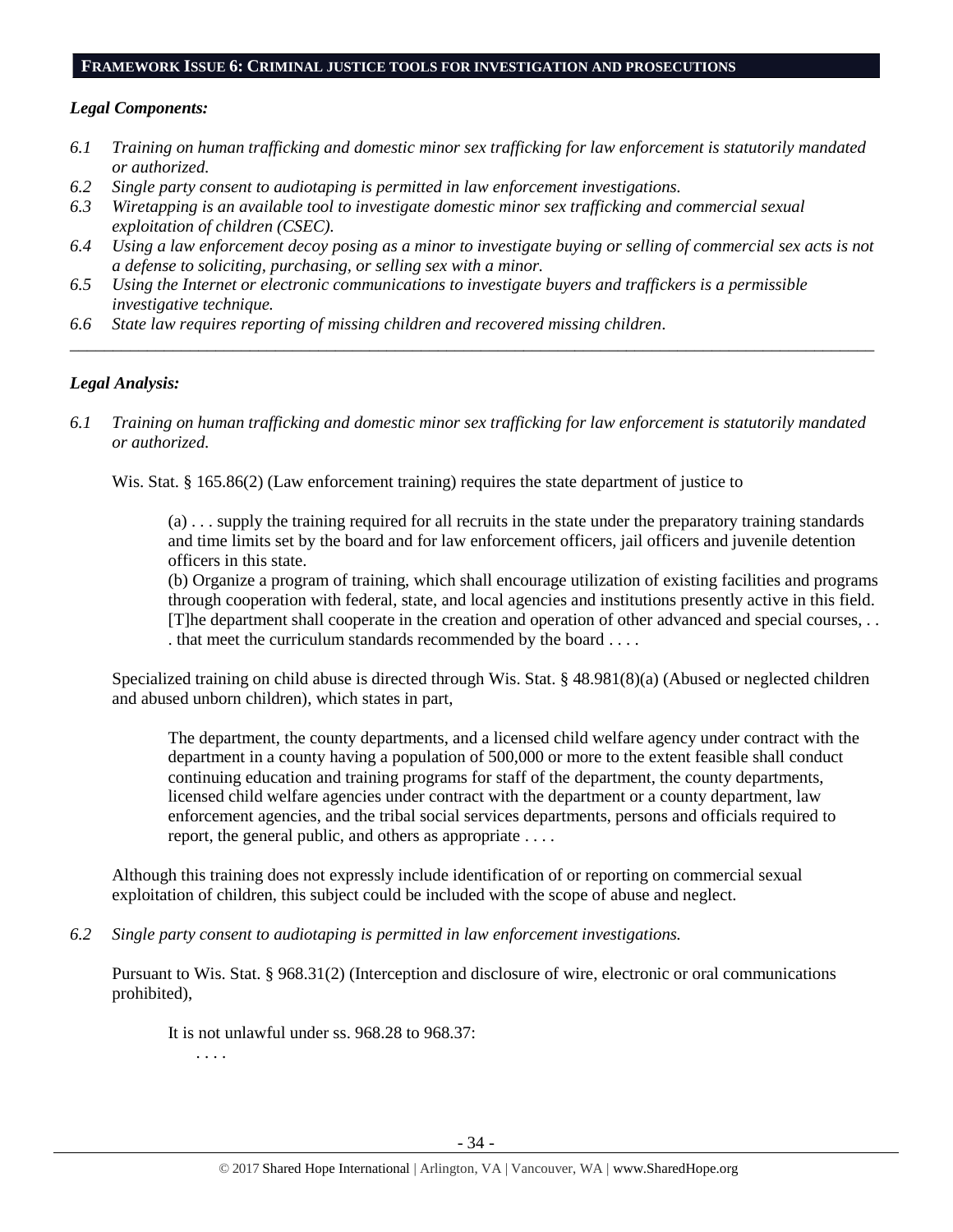(b) For a person acting under color of law to intercept a wire, electronic or oral communication, where the person is a party to the communication or one of the parties to the communication has given prior consent to the interception.

(c) For a person not acting under color of law to intercept a wire, electronic or oral communication where the person is a party to the communication or where one of the parties to the communication has given prior consent to the interception unless the communication is intercepted for the purpose of committing any criminal or tortious act in violation of the constitution or laws of the United States or of any state or for the purpose of committing any other injurious act. . . . .

# *6.3 Wiretapping is an available tool to investigate domestic minor sex trafficking and commercial sexual exploitation of children (CSEC).*

Wisconsin's wiretapping law permits wiretapping for investigations of suspected trafficking and CSEC crimes. Wis. Stat. § 968.28 (Application for court order to intercept communications) states,

The attorney general together with the district attorney of any county may approve a request of an investigative or law enforcement officer to apply to the chief judge of the judicial administrative district for the county where the interception is to take place for an order authorizing or approving the interception of wire, electronic or oral communications. The chief judge may under s. 968.30 grant an order authorizing or approving the interception of wire, electronic or oral communications by investigative or law enforcement officers having responsibility for the investigation of the offense for which the application is made. The authorization shall be permitted only if the interception may provide or has provided evidence of the commission of the offense of homicide, felony murder, kidnapping, commercial gambling, bribery, extortion, dealing in controlled substances or controlled substance analogs, a computer crime that is a felony under s. 943.70, sexual exploitation of a child under s. 948.05, trafficking of a child under s. 948.051, child enticement under s. 948.07, use of a computer to facilitate a child sex crime under s. 948.075, or soliciting a child for prostitution under s. 948.08, or any conspiracy to commit any of the foregoing offenses.

*6.4 Using a law enforcement decoy posing as a minor to investigate buying or selling of commercial sex acts is not a defense to soliciting, purchasing, or selling sex with a minor.*

Wis. Stat. § 948.051 (Trafficking of a child) does not expressly prohibit a defense to the use of a law enforcement decoy, meaning that buyers charged for attempting to solicit or purchase sex with a minor under the child trafficking statute may not be prohibited from raising a defense based on the fact that an actual minor was not involved.

However, the language of Wis. Stat. § 948.075(1r) (Use of a computer to facilitate a child sex crime) seems to contemplate online investigations using law enforcement decoys to investigate potential buyers. It states, "Whoever uses a computerized communication system to communicate with an individual who the actor believes or has reason to believe has not attained the age of 16 years with intent to have sexual contact or sexual intercourse with the individual in violation of s. 948.02(1) or (2) is guilty of a Class C felony." Wis. Stat. § 948.075(1r). However, subsection (3) requires that "[p]roof that the actor did an act, other than use a computerized communication system to communicate with the individual, to affect the actor's intent under sub. (1r) shall be necessary to prove that intent."

6.4.1 Recommendation: Add a provision to expressly prohibit a defendant from asserting a defense that the person engaged in prostitution was not, in fact, a minor.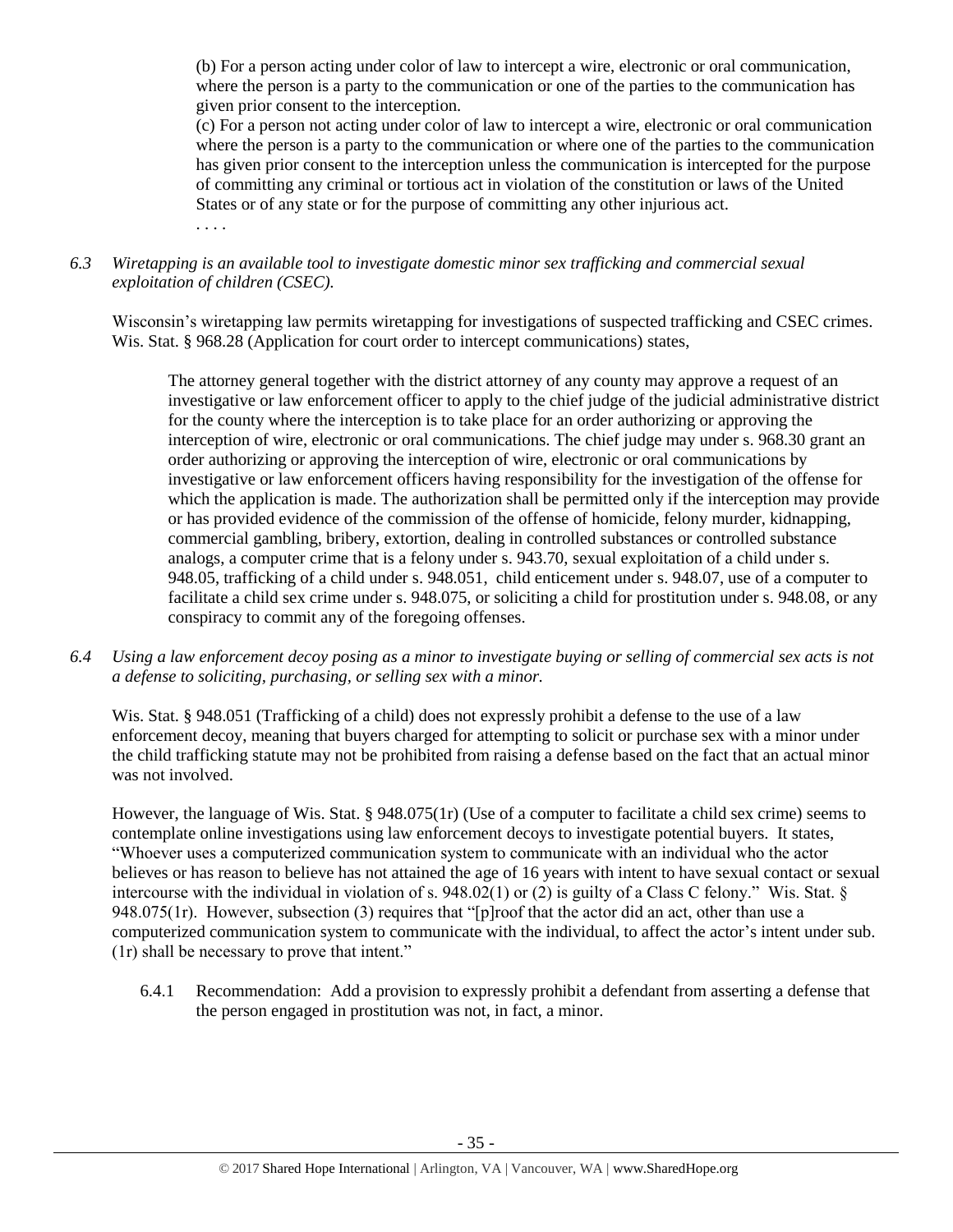*6.5 Using the Internet or electronic communications to investigate buyers and traffickers is a permissible investigative technique.*

Case law supports the use of the Internet or electronic communications in investigating an offense under Wis. Stat. § 948.05 (Sexual exploitation of a child), § 958.075 (Use of a computer to facilitate a child sex crime), § 948.11 (Exposing a child to harmful material or harmful descriptions or narrations), § 948.12 (Possession of child pornography), and § 948.07<sup>50</sup> (Child enticement).

Additionally, Wis. Stat. § 165.505(2) (Internet crimes against children; administrative subpoena) states,

The attorney general or his or her designee may issue and cause to be served a subpoena . . . upon a provider of an electronic communication service or a remote computing service to compel the production of any of the items listed in sub.  $(4)^{51}$  if all of the following apply:

(a) The information likely to be obtained is relevant to an ongoing investigation of an Internet crime against a child.

(b) The attorney general or his or her designee has reasonable cause to believe that an Internet or electronic service account provided by an electronic communication service or a remote computing service has been used in the crime.

*6.6 State law requires reporting of missing children and recovered missing children.*

Wisconsin has developed a statewide reporting and response system for missing children, but does not require reporting of recovered missing children. Pursuant to Wis. Stat. §§ 48.78(2m) (Release of information when child is missing) and 938.78(2m) (Release of information when juvenile is missing), agencies responsible for the "placement, care, or supervision of a child" or juvenile are mandated to report all missing children in conformance with the federal Preventing Sex Trafficking and Strengthening Families Act of 2014. Under Wis. Stat. § 48.78(2m), agencies are required to:

(1) Within 8 hours after making that determination, report that determination to a local enforcement agency for entry of that information into the national crime information databases, as defined in 28 USC  $534(f)(3)(A)$ .

(2) Within 24 hours after making that determination, report that determination to the National Center for Missing and Exploited Children, and other agencies that are involved in efforts to locate the missing child.

This is a prosecution for attempted child enticement arising out of an internet 'sting' operation by the Department of Justice (DOJ). The primary issue is whether the child enticement statute is violated when there is no actual child victim, but, rather, an adult government agent posing online as a child . . . . We conclude that an attempted child enticement under Wis. Stat. § 948.07 (1999-2000) may be charged where the intervening extraneous factor that makes the offense an attempted rather than completed crime is the fact that unbeknownst to the defendant, the 'victim' is not a child at all, but an adult posing as a child . . . . Finally, because the child enticement statute regulates conduct rather than speech or expression, the First Amendment is not implicated by this prosecution.

 $51$  Wis. Stat. § 165.505(4) states "a person who is duly served a subpoena issued under sub. (2) shall, if requested, provide the following information about the customer or subscriber:

(a) Name.

l

(b) Address.

(c) Duration, including the start date and end date, of the assignment of any Internet protocol address to the customer or subscriber.

<sup>50</sup> In *State v. Robins*, 646 N.W. 2d 287, 288 (Wis. 2002) (footnote omitted), the Wisconsin Supreme Court stated,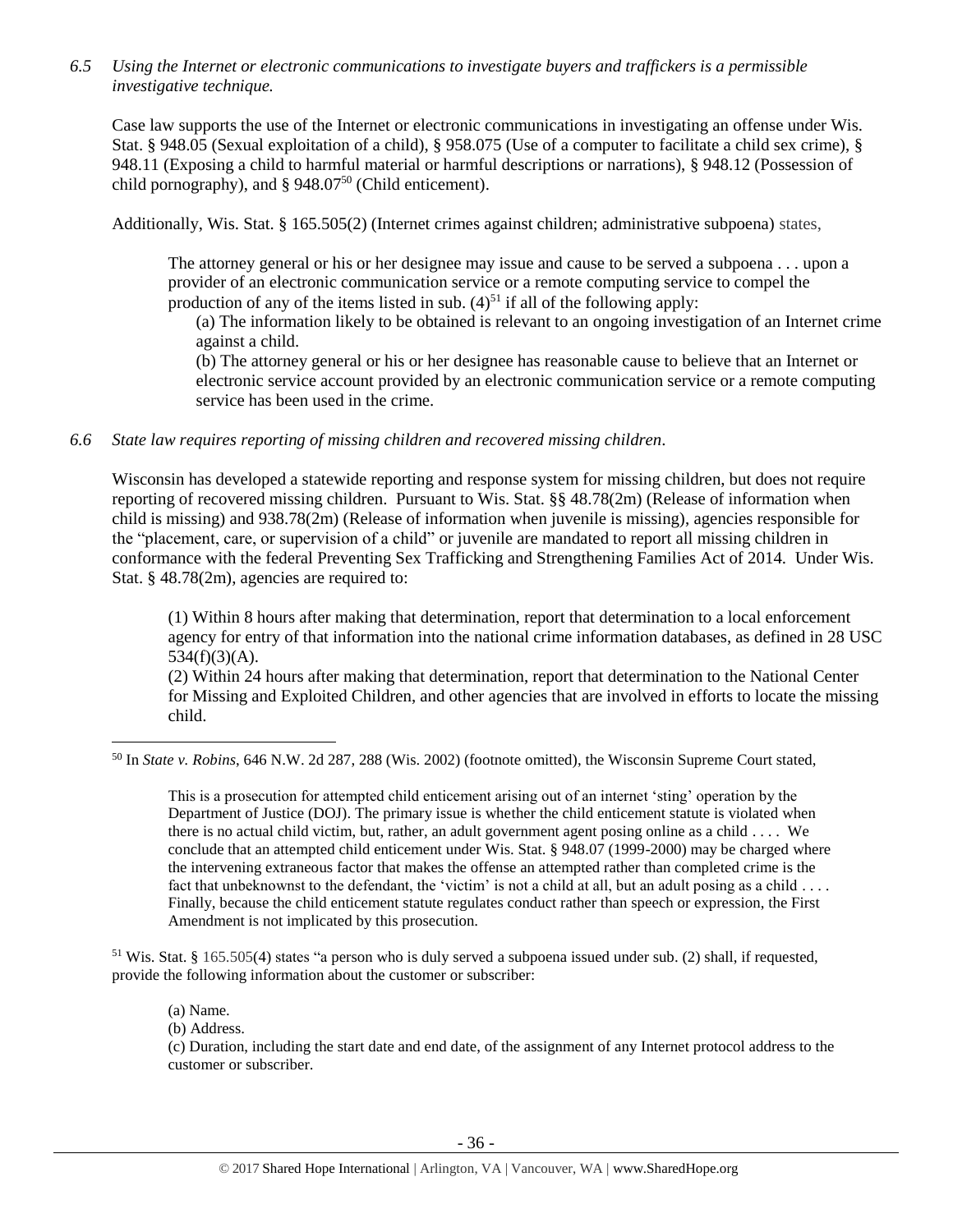(3) (a) Share information about a missing child reported under subdivisions 1 and 2 with law enforcement agencies, the National Center for Missing and Exploited Children, and other agencies that are involved in efforts to locate the missing child.

(b) An agency that has responsibility for the placement, care, or supervision of a child may photograph the child and maintain the photograph in the statewide automated child welfare information system. A report under paragraph (a) 1 or 2 shall be accompanied by a recent photograph of the missing child, if available.

(c) If permitted under Section 48.47(7g), an agency may use the statewide automated child welfare information system to provide electronic information to the National Center for Missing and Exploited Children under paragraph (a)2 or 3.

(d) The department of children and families shall provide guidance to agencies as to the scope of the children to whom this subjection applies. Notwithstanding Section 227.10(1), that guidance need not be promulgated as rules.

(e) The department of children and families, the department of corrections, and the department of health services may promulgate rules to implement this subsection.

Additionally, Wis. Stat. § 165.785 (Crime alert network) provides that "the department [of justice] may develop, administer, and maintain an integrated crime alert network to provide information regarding known or suspected criminal activity, crime prevention, and missing or endangered persons to state agencies, law enforcement officers, and members of the private sector." Wis. Stat. § 165.785(1).

6.6.1 Recommendation: Amend Wis. Stat. § 165.785 (Crime alert network) to mandate that law enforcement report missing and recovered children.